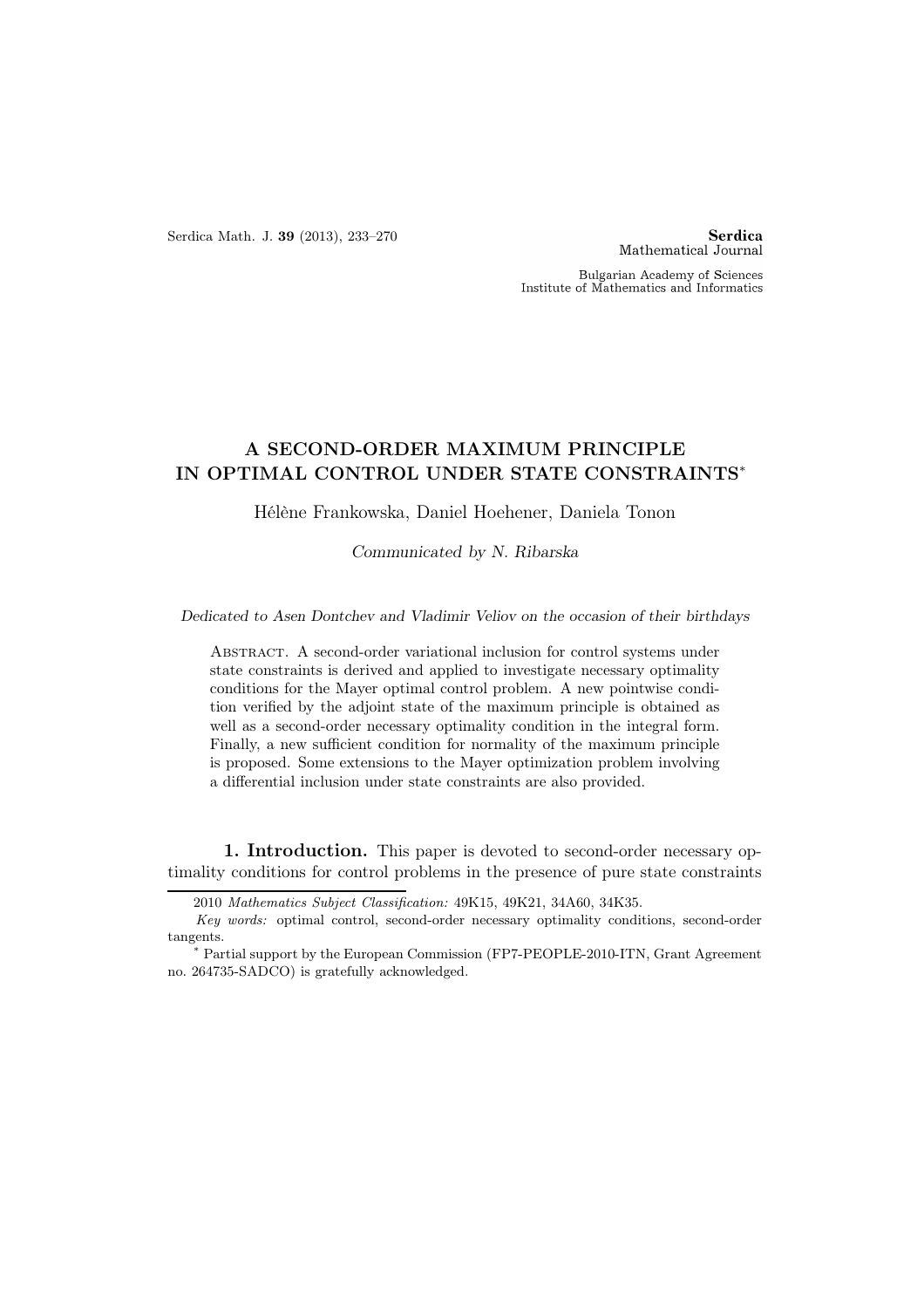together with endpoint constraints. Let us consider first an abstract optimization problem

$$
\min_{c \in C} \phi(c),
$$

where C is a subset of a Banach space X and  $\phi: X \to \mathbb{R}$  is a twice Fréchet differentiable function. Assume that  $\bar{c} \in C$  is an optimal solution, i.e.

$$
\phi(\bar{c}) = \min_{c \in C} \phi(c),
$$

and denote by  $\phi'$  and  $\phi''$  the first and second-order derivatives of  $\phi$ . If  $\bar{c}$  lies in the interior of  $C$ , then the classical results guarantee the first-order necessary optimality condition  $\phi'(\bar{c}) = 0$  (Fermat rule) and the second-order condition  $\phi''(\bar{c}) \geq 0$ . Let us assume now that  $\bar{c}$  is a boundary point of C and denote by  $T_C^{\flat}(\bar{c})$  the adjacent cone to C at  $\bar{c}$ . Recall that  $u \in T_C^{\flat}(\bar{c})$  whenever there exist  $\delta > 0$  and a "path"  $x : [0, \delta] \to C$  satisfying  $x(0) = \overline{c}$  and such that the difference quotients 1  $\frac{1}{h}(x(h) - x(0))$  converge to u when  $h \to 0+$ . The Fermat rule becomes then:

(2) 
$$
\phi'(\bar{c})u \geq 0 \quad \forall u \in T_C^{\flat}(\bar{c}).
$$

This is a first-order necessary optimality condition for problem (1). Furthermore, if the set C is convex and for some  $\overline{c} \in C$ , we have

$$
\inf_{u \in T_C^{\flat}(\bar{c}), ||u||=1} \phi'(\bar{c})u > 0,
$$

then it is not difficult to justify that  $\bar{c}$  is a local minimum for the problem (1). Observe that the second-order derivative of  $\phi$  has no influence on this conclusion. In particular it may happen that  $\phi''(\bar{c})(u, u) < 0$  for some  $u \in T_C^{\flat}(\bar{c})$ .

The second derivative starts to play a role in the expression of optimality conditions when  $u \in T_C^{\flat}(\bar{c})$  is such that  $\phi'(\bar{c})u = 0$ . In this case it is natural to consider not only the second-order derivative of the function  $\phi$  but also a second-order "linearization" of the constraint. To this end, one uses second-order tangents, whose definition we recall next.

With every  $u \in T_{\mathcal{C}}^{\flat}(\bar{c})$  we associate the set of second-order tangents to C at  $(\bar{c}, u)$ . Namely  $v \in T_C^{\flat(2)}$  $C^{(z)}(\bar{c},u)$  if we can find  $\delta > 0$  and a "path"  $x : [0,\delta] \to C$ satisfying  $x(0) = \bar{c}$  such that the difference quotients  $\frac{1}{h^2}(x(h) - x(0) - hu)$  converge to v when  $h \to 0^+$ . The Taylor formula implies then that the following secondorder optimality condition holds true: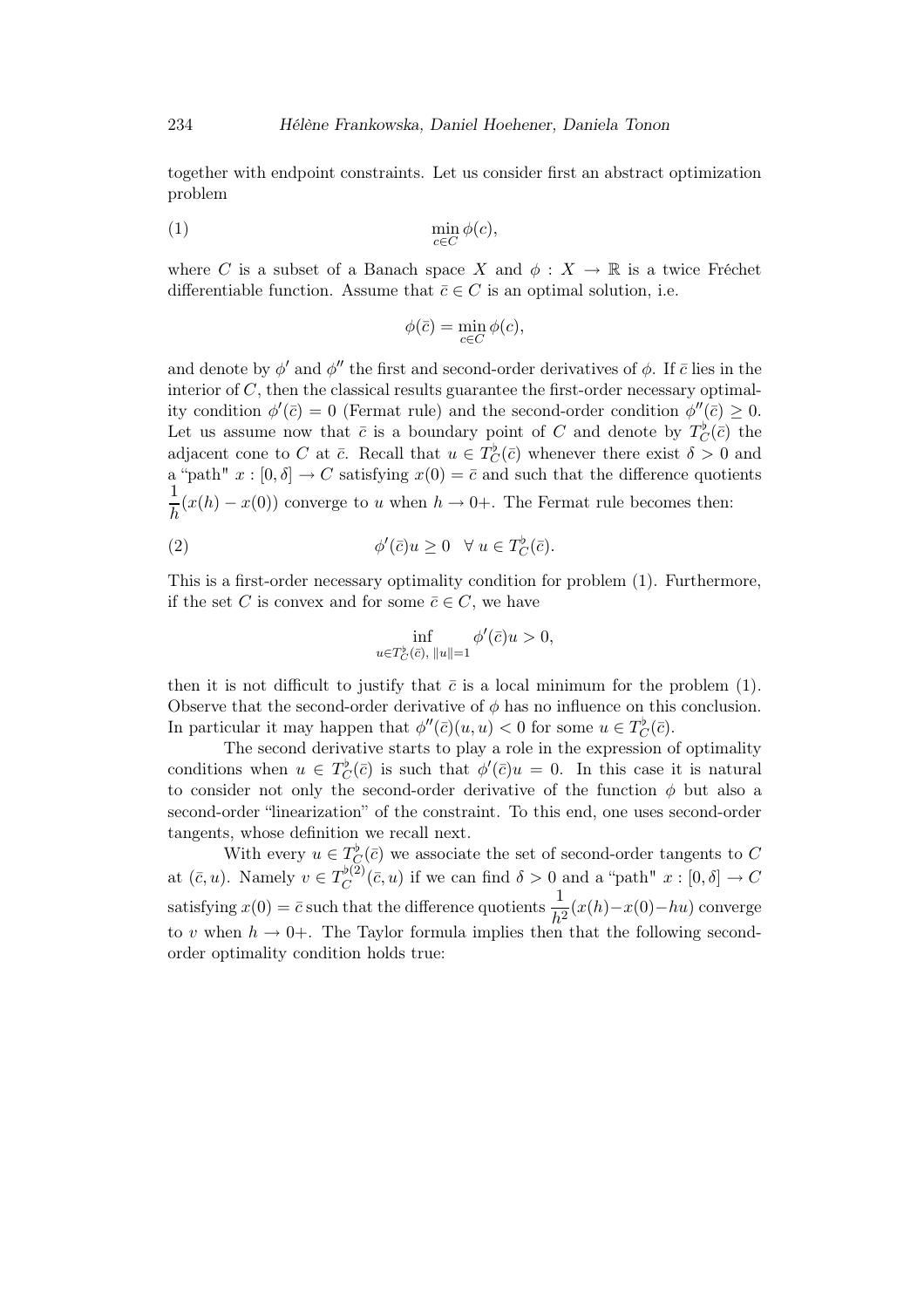(3) 
$$
\phi'(\bar{c})v + \frac{1}{2}\phi''(\bar{c})(u, u) \ge 0 \quad \forall u \in T_C^{\flat}(\bar{c}), v \in T_C^{\flat(2)}(\bar{c}, u)
$$
  
such that  $\phi'(\bar{c})u = 0$ .

The optimality conditions (2) and (3) are classical in mathematical programming, see for instance [5] for an overview of this subject, and were largely explored in the optimal control theory, where they have led to various second-order necessary optimality conditions, mostly in the form of an integral inequality. See for instance [4, 16, 22, 27] and the bibliographies contained therein. The space X is then usually the space of essentially bounded controls and it is assumed that every control determines a unique state trajectory, see for instance [4, 16]. The map associating to each control the corresponding state trajectory is then, under suitable assumptions on the system dynamics, Fréchet differentiable. The set C incorporates restrictions imposed on trajectories and controls.

To derive necessary optimality conditions, the optimal control problem at hand is usually reformulated as an infinite dimensional abstract optimization problem involving inequality and equality constraints. Then first and secondorder optimality conditions that are dual to (2) and (3) are obtained, see for instance [5, 7, 19]. This approach requires Robinson's like constraint qualifications. The obtained necessary conditions have to be translated then in terms of the original optimal control problem. Verification of Robinson's constraint qualifications and translation of the abstract necessary conditions in terms of control problems is not an easy task and it often requires strong assumptions on control systems and on optimal controls. This is the reason why in many published papers it is assumed that optimal controls are piecewise continuous, that the control system depends on time in a continuous way and the equality and inequality constraints satisfy qualification hypotheses like linear independence of gradients of active constraints. Moreover, in some works on second-order necessary optimality conditions in optimal control, see for instance [16, 22], the proposed first and second-order conditions are strictly linked, that is each  $u$  appearing in  $(3)$  gives rise to a pair of first/second-order conditions. This is usually inconvenient for the analysis of possible candidates for optimality. Let us also underline that, especially in the context of state constrained problems, it is more natural to expect optimal controls to be merely measurable and very general first-order necessary optimality conditions are already known in this context, see for instance [26]. This creates an important gap between generality of the available results on first and second-order necessary optimality conditions.

Avoiding the reformulation of optimal control problems under state constraints in an abstract way by using a direct variational approach allows to work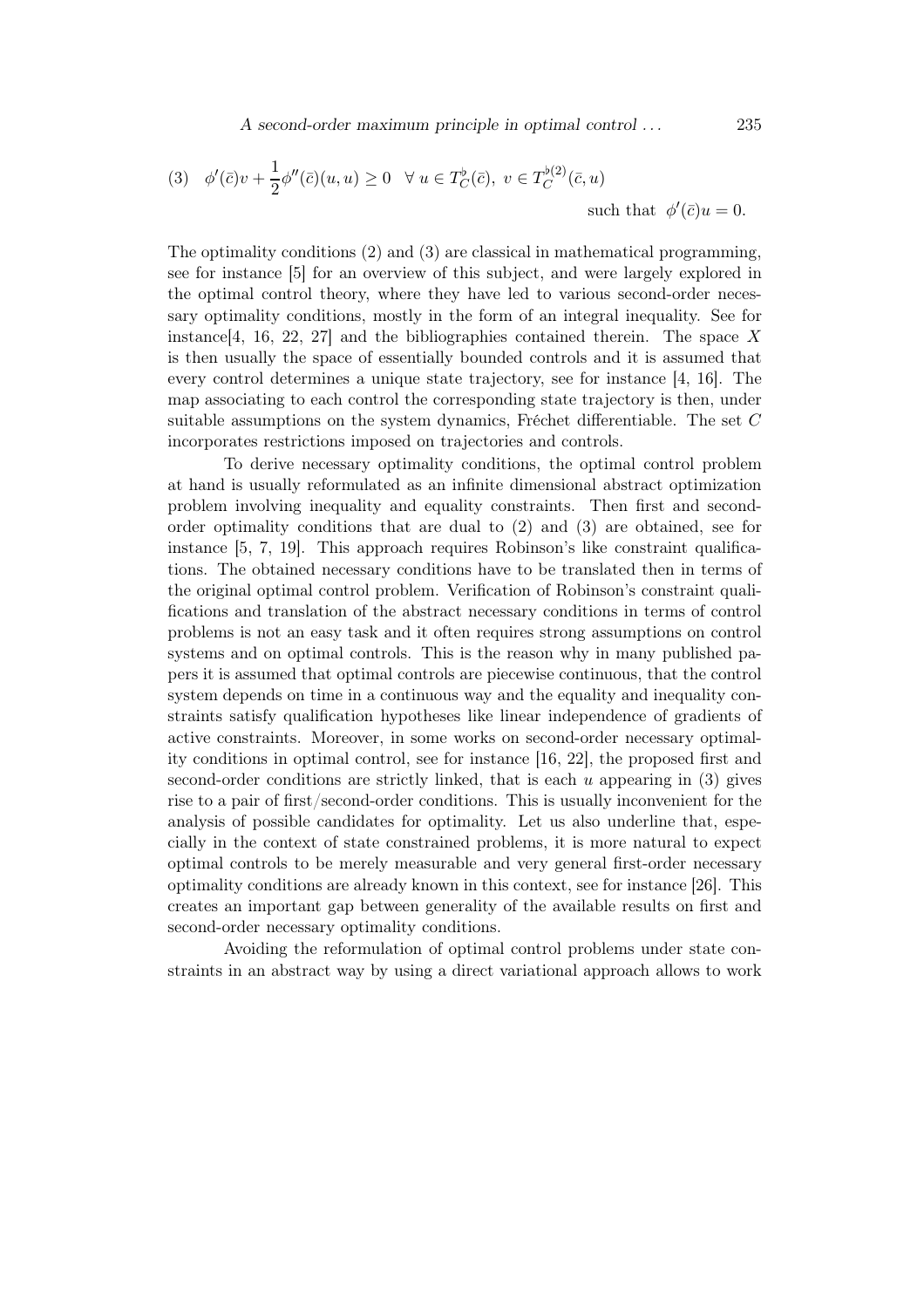under less restrictive hypotheses. In particular, in [26], several very general firstorder necessary optimality conditions were derived from the Ekeland variational principle stated on metric spaces. The main tools used there are penalization, limiting gradients, generalized normals and their calculus.

An alternative approach was proposed in [6, 25] by considering the space  $X = \mathcal{C}([0,1];\mathbb{R}^n)$  of continuous mappings defined on the time interval [0, 1] and taking values in  $\mathbb{R}^n$  and the subset C equal to the set of trajectories of the control system satisfying state and endpoint constraints.

It was shown that solutions of a linearized control system under linearized constraints (along a given trajectory) are tangent to the set of trajectories of the original control system under state constraints. This, inequality (2) and the duality theory of convex analysis allowed then to obtain a direct proof of the maximum principle in the presence of state constraints.

The aim of our paper is to go beyond these first-order results and to investigate second-order necessary optimality conditions using second-order tangents.

In the context of optimal control theory this approach was applied in [17, 18] by considering second-order tangents to the sets of admissible controls. An important difference with the existing literature is the fact that the analysis takes place in the framework of measurable controls and therefore larger sets of secondorder tangents are considered, since weaker convergence properties are imposed  $(L<sup>1</sup>$  versus  $L^{\infty}$ ). In particular, an optimal control may be merely measurable. The derived integral type second-order necessary conditions for weak optimality were obtained in primal form for general control and state constraints.

In the present work we address second-order necessary optimality conditions for strong local minima (that is we work with trajectories instead of controls). To investigate the second-order tangents to the set of trajectories of a control system under constraints, we derive a second-order variational differential inclusion. Applying it to the Mayer optimal control problem under state and end point constraints, we obtain a pointwise second-order maximum principle and a second-order necessary optimality condition in the form of an integral inequality which extends some earlier known results to the case of strong local minimizers. The second-order maximum principles derived in Theorems 5.10, 6.9 and Corollaries 5.11, 6.10 seem to be new even in the case without state constraints.

Furthermore, for the Mayer optimization problem involving a differential inclusion under state constraints, we also obtain a second-order maximum principle. Since the presence of end point constraints requires some additional assumptions, to simplify the discussion, we first state results not involving the end point constraints, postponing to the last section their analogues in a more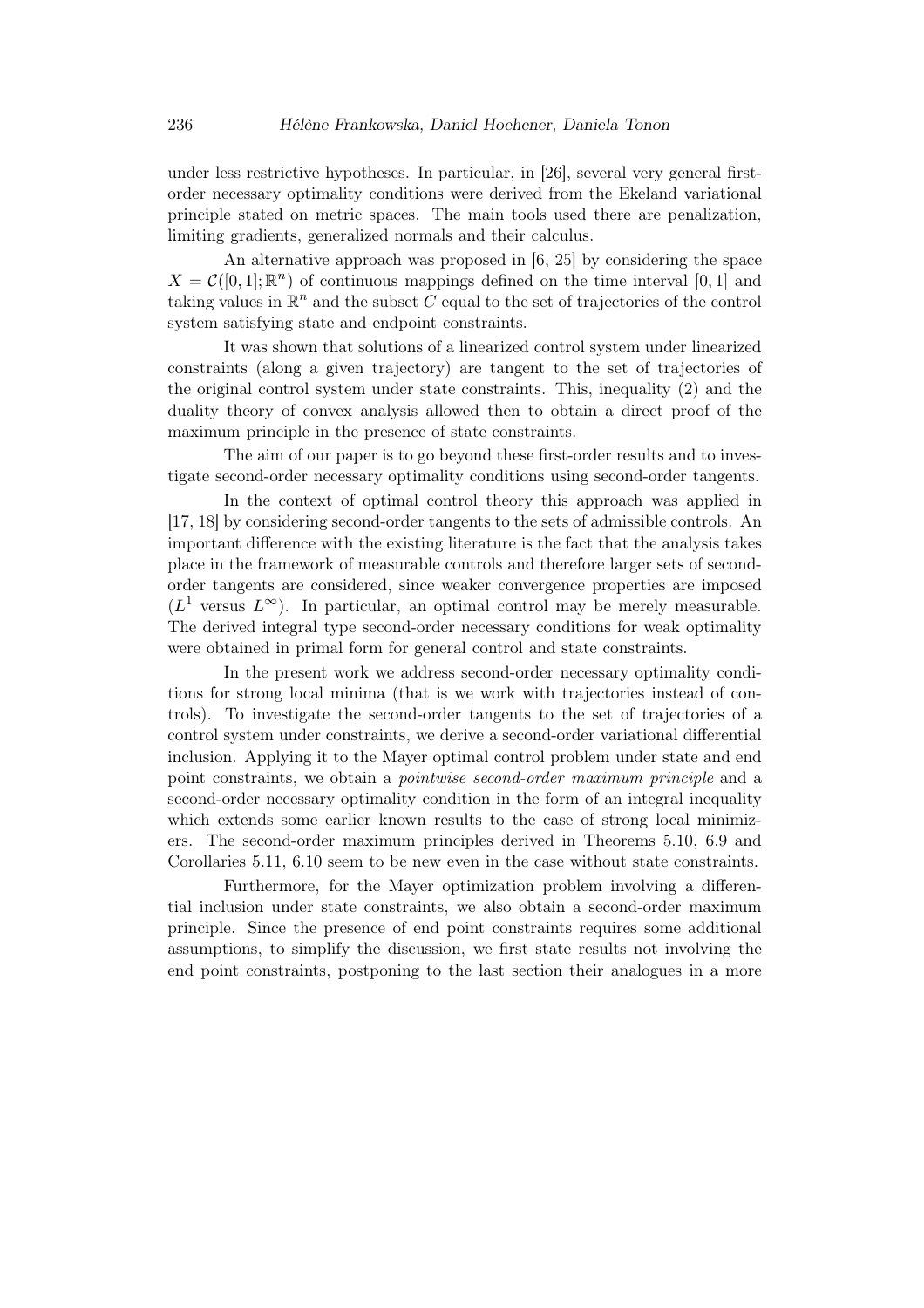general setting.

We would like to underline that, in the difference with the traditional approach to the first-order necessary optimality conditions based on normal cones, see for instance [26], in the present work we explore first- and second-order tangents and the associated graphical derivatives/variations of set-valued maps. In particular, we prove here several new properties of second order graphical variations, see Section 2. The first-order graphical derivatives having a wide range of applications, see for instance [1], [9] and the bibliographies contained therein, we believe that further analysis of second-order graphical variations may bring new results also to other areas of variational analysis.

The outline of the paper is as follows. In Section 2 we introduce some notations and provide a few preliminary results. In Section 3 a second-order variational differential inclusion is derived. Section 4 is devoted to a second-order approximation of differential inclusions under state constraints and to secondorder necessary optimality conditions for a Mayer problem. Section 5 deals with the Mayer optimal control problem under state constraints. Finally Section 6 extends results of Sections 4 and 5 to the case when endpoint constraints are present.

2. Preliminaries. The spaces of continuous and essentially bounded maps from  $[0, 1]$  into  $\mathbb{R}^n$  are denoted respectively by  $\mathbb{C}([0, 1]; \mathbb{R}^n)$  and  $L^{\infty}([0, 1]; \mathbb{R}^n)$ and their norms by  $\|\cdot\|_{\infty}$ , while  $W^{1,1}([0,1];\mathbb{R}^n)$  and  $L^1([0,1];\mathbb{R}^n)$  stand respectively for the spaces of absolutely continuous and of integrable maps from [0, 1] to  $\mathbb{R}^n$  with the usual norms  $\lVert \cdot \rVert_{W^{1,1}}$  and  $\lVert \cdot \rVert_1$ . The space of mappings from  $[0,1]$  to  $\mathbb{R}^n$  having bounded total variation that are right continuous on  $]0,1[$  and vanish at zero is denoted by  $NBV([0,1];\mathbb{R}^n)$ . The norm  $||f||_{TV}$  of  $f \in NBV([0,1];\mathbb{R}^n)$ is the total variation of  $f$  on  $[0, 1]$ .

Partial derivatives are denoted with subscripts, for instance  $f_u := \frac{\partial f}{\partial u}$ . Similarly, partial second-order derivatives are denoted by a double subscript, i.e.  $f_{xu} \coloneqq \frac{\partial^2 f}{\partial x \partial u}$ . Moreover, for  $y_1, y_2 \in \mathbb{R}^n$  we will abbreviate  $f_{xx}(t_0, x_0, u_0)(y_1, y_2)$ by  $f_{xx}(\tilde{t}_0, x_0, u_0)y_1y_2$ . If  $f : \mathbb{R}^n \to \mathbb{R}$  is differentiable at x, then we denote by  $\nabla f(x)$  its gradient.

We denote the norm in  $\mathbb{R}^n$  by  $|\cdot|$  and by  $\langle \cdot, \cdot \rangle$  the inner product. For a set  $K \subset \mathbb{R}^n$ , let  $\overline{K}$  be its closure,  $\partial K$  its boundary, int K its interior,  $K^c$  its complement and co K its convex hull.  $K^-$  stands for the (negative) polar cone to K, i.e.  $K^- = \{v \in \mathbb{R}^n \mid \langle v, k \rangle \leq 0, \forall k \in K\}$ . The open unit ball in  $\mathbb{R}^n$  is denoted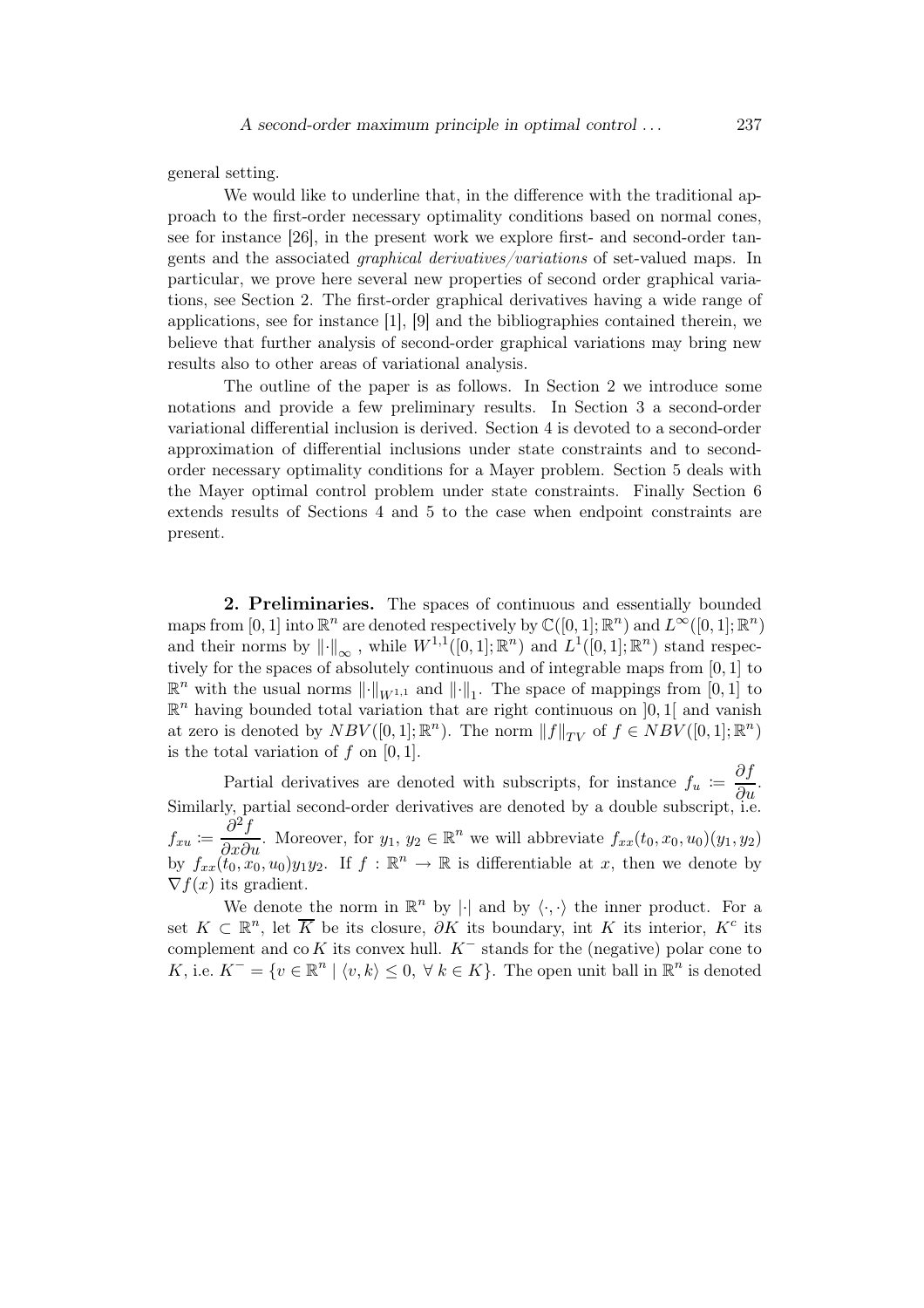by  $B := \{x \in \mathbb{R}^n \mid |x| < 1\}$ . Write  $B(x, r)$  for an open ball with radius  $r > 0$  and center  $x \in \mathbb{R}^n$  and  $S^{n-1}$  for the unit sphere.

Let X be a Banach space and  $K \subset X$ . The distance between a point  $x \in X$  and K is defined by  $\text{dist}_K(x) := \inf_{k \in K} ||x - k||_X$ . When K is a nonempty proper subset of  $\mathbb{R}^n$ , the *oriented distance*  $b_K(\cdot)$  from K is a real valued function defined by  $b_K(x) := \text{dist}_K(x) - \text{dist}_{K^c}(x)$  for all  $x \in \mathbb{R}^n$ . We set  $b_K(\cdot) \equiv 0$  if  $K = \mathbb{R}^n$ . Note that any closed set  $K \subset \mathbb{R}^n$  can be represented via an inequality constraint involving the oriented distance function:

$$
K = \{x \in \mathbb{R}^n \mid b_K(x) \le 0\}.
$$

Let

 $B_0 := \{v = (v_1, \ldots, v_n) \in B \mid v_n = 0\}$  &  $B_- := \{v = (v_1, \ldots, v_n) \in B \mid v_n < 0\}$ .

A proper closed subset K of  $\mathbb{R}^n$  is said to be of class  $\mathbb{C}^2$  at  $x_0 \in \partial K$  if there exist an open neighborhood N of  $x_0$  and a bijective map  $\vartheta : \mathcal{N} \to B$  such that  $\vartheta(\cdot) \in \mathbb{C}^2(\mathcal{N};B)$ , its inverse  $\vartheta^{-1}(\cdot) \in \mathbb{C}^2(B;\mathcal{N})$  and

$$
\vartheta^{-1}(B_-) = (\text{int } K) \cap \mathcal{N}, \quad \vartheta^{-1}(B_0) = \partial K \cap \mathcal{N} =: \Gamma, \quad \vartheta(\Gamma) = B_0.
$$

We say that K is of class  $\mathbb{C}^2$  if it is so for every  $x_0 \in \partial K$ .

**Remark 2.1.** If K is of class  $\mathbb{C}^2$  at  $x_0 \in \partial K$ , then there exists a neighborhood W of  $x_0$  such that the oriented distance  $b_K(\cdot) \in \mathbb{C}^2(\mathcal{W}; \mathbb{R})$ , see for instance [8, Theorem 4.3].

We recall next some definitions concerning tangent sets to a nonempty subset  $K$  of a Banach space  $X$ .

Let T be a metric space and  ${K_\tau}_{\tau\in\tau}$  be a family of subsets of X. The lower limit of  $K_{\tau}$  at  $\tau_0 \in \mathcal{T}$  is defined by:

$$
\liminf_{\tau \to \tau_0} K_{\tau} \coloneqq \left\{ v \in X \mid \lim_{\tau \to \tau_0} \text{dist}_{K_{\tau}}(v) = 0 \right\}.
$$

Moreover, we will write  $x_i \stackrel{K}{\to} x$ , when a sequence  $x_i$  converges to x and  $x_i \in K$ for all i. First and second-order adjacent subsets are defined next.

**Definition.** Let K be a closed subset of X and  $x \in K$ . The adjacent cone to  $K$  at  $x$  is the set,

$$
T_K^{\flat}(x) := \liminf_{h \to 0+} \frac{K - x}{h}.
$$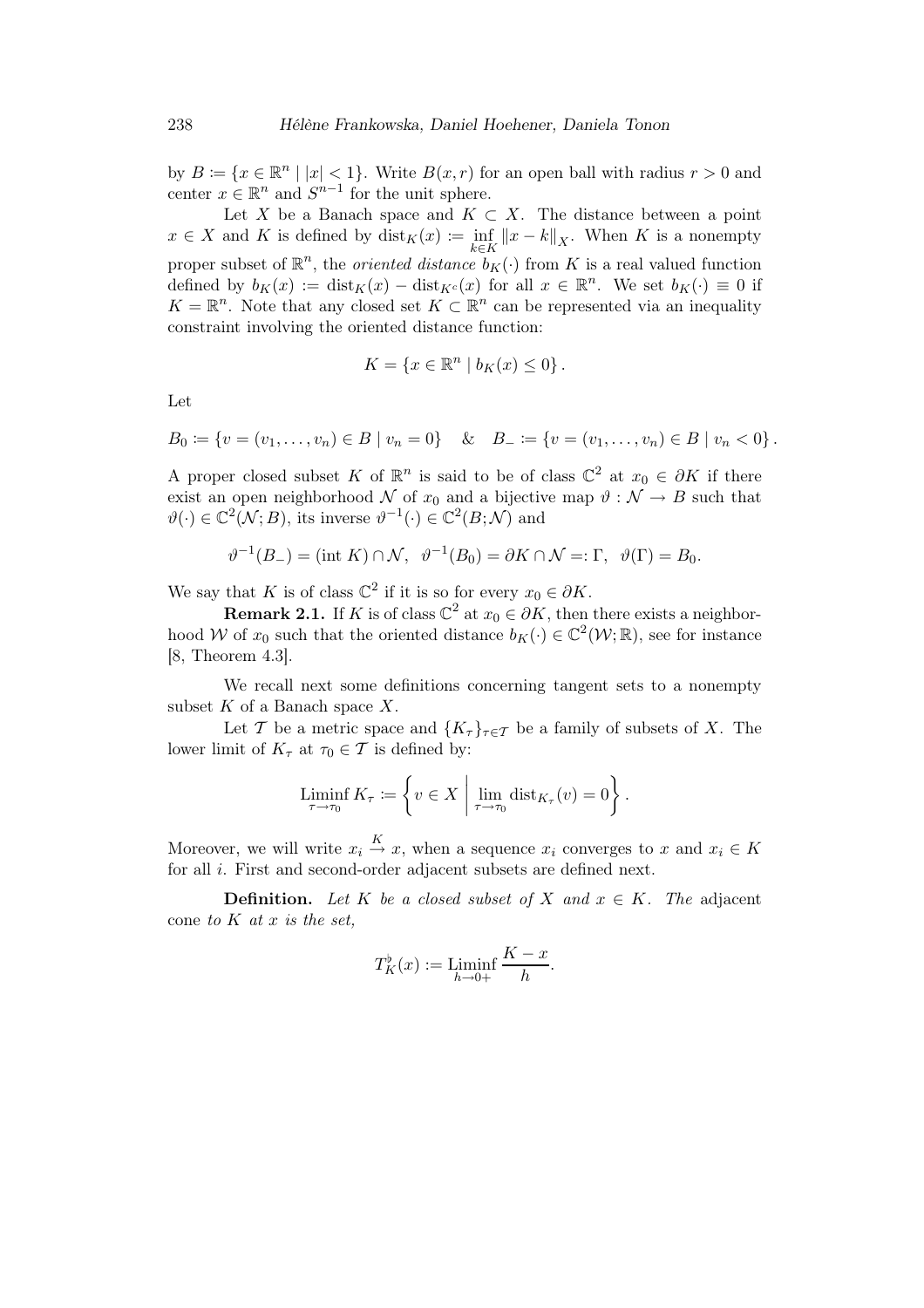The second-order adjacent subset to K at  $(x, u) \in K \times X$  is the set defined by,

$$
T_K^{\flat(2)}(x, u) := \liminf_{h \to 0+} \frac{K - x - hu}{h^2}.
$$

Note that  $T_K^{\flat(2)}(x, u) \neq \emptyset$  implies  $u \in T_K^{\flat}(x)$ . If K is convex, then  $T_K^{\flat}(x)$ coincides with the tangent cone of convex analysis to  $K$  at  $x$  and is denoted by  $T_K(x)$ .

Below  $C_K(x)$  stands for the Clarke tangent cone to K at x and  $N_K(x) =$  $C_K(x)^-$ . If  $X = \mathbb{R}^n$  then it is convenient to abbreviate,

$$
N_K^1(x) := N_K(x) \cap S^{n-1}.
$$

A set K is called sleek if for all  $x \in K$  the contingent cone and the Clarke tangent cone to  $K$  at  $x$  do coincide (see [1] for the definition of contingent cone). In this case also  $T_K^{\flat}(x) = C_K(x)$  for every  $x \in K$ .

**Remark 2.2.** If  $K \subset \mathbb{R}^n$  is of class  $\mathbb{C}^2$  at some  $x_0 \in \partial K$ , then for all  $x \in \partial K$  sufficiently close to  $x_0, T_K^{\flat}(x) = \{u \in \mathbb{R}^n \mid \langle \nabla b_K(x), u \rangle \leq 0\}$  and  $\nabla b_K(x)$ is the unit outward normal to K at x. Furthermore  $v \in T_K^{\flat(2)}(x,u)$  if and only if either  $\langle \nabla b_K(x), u \rangle < 0$  or  $\langle \nabla b_K(x), u \rangle = 0$  and  $\langle \nabla b_K(x), v \rangle + \frac{1}{2}$  $\frac{1}{2}b_K''(x)uu \leq 0.$ Consequently, in this case,  $T_K^{\flat(2)}(x, u)$  is a closed affine halfspace.

**Example 2.3.** Let  $K = \bigcap_{i=1}^{k} K_i$ , where  $K_i \subset \mathbb{R}^n$  are of class  $\mathbb{C}^2$  for every  $i = 1, \ldots, k$ . Denote by  $b_i$  the oriented distance associated to  $K_i$  and by  $I(x_0)$ the set of active indices at  $x_0$ , that is,  $i \in I(x_0)$  if and only if  $x_0 \in \partial K_i$ . If  $0 \notin \text{co } \{\nabla b_i(x_0) \mid i \in I(x_0)\}\$  for every  $x_0 \in \partial K$ , then it is well known that K is sleek and

$$
T_K^{\flat}(y_0) = \bigcap_{i \in I(y_0)} T_{K_i}^{\flat}(y_0) \ \ \forall \ y_0 \in \partial K.
$$

It is not difficult to check that if  $x_0 \in \partial K$ , then for every  $u \in T_K^{\flat}(x_0)$ , a vector  $v \in T_K^{\flat(2)}(x_0, u)$  if and only if

$$
\langle \nabla b_i(x_0), v \rangle + \frac{1}{2} b_i''(x_0) uu \le 0 \qquad \forall i \in I^{(1)}(x_0, u),
$$

where  $I^{(1)}(x_0, u) = \{i \in I(x_0) \mid \langle \nabla b_i(x_0), u \rangle = 0\}$ . That is if  $I^{(1)}(x_0, u) \neq \emptyset$ , then  $T_K^{\flat(2)}(x_0, u)$  is a closed convex polytope in  $\mathbb{R}^n$  (an intersection of a finite family of affine halfspaces in  $\mathbb{R}^n$ ).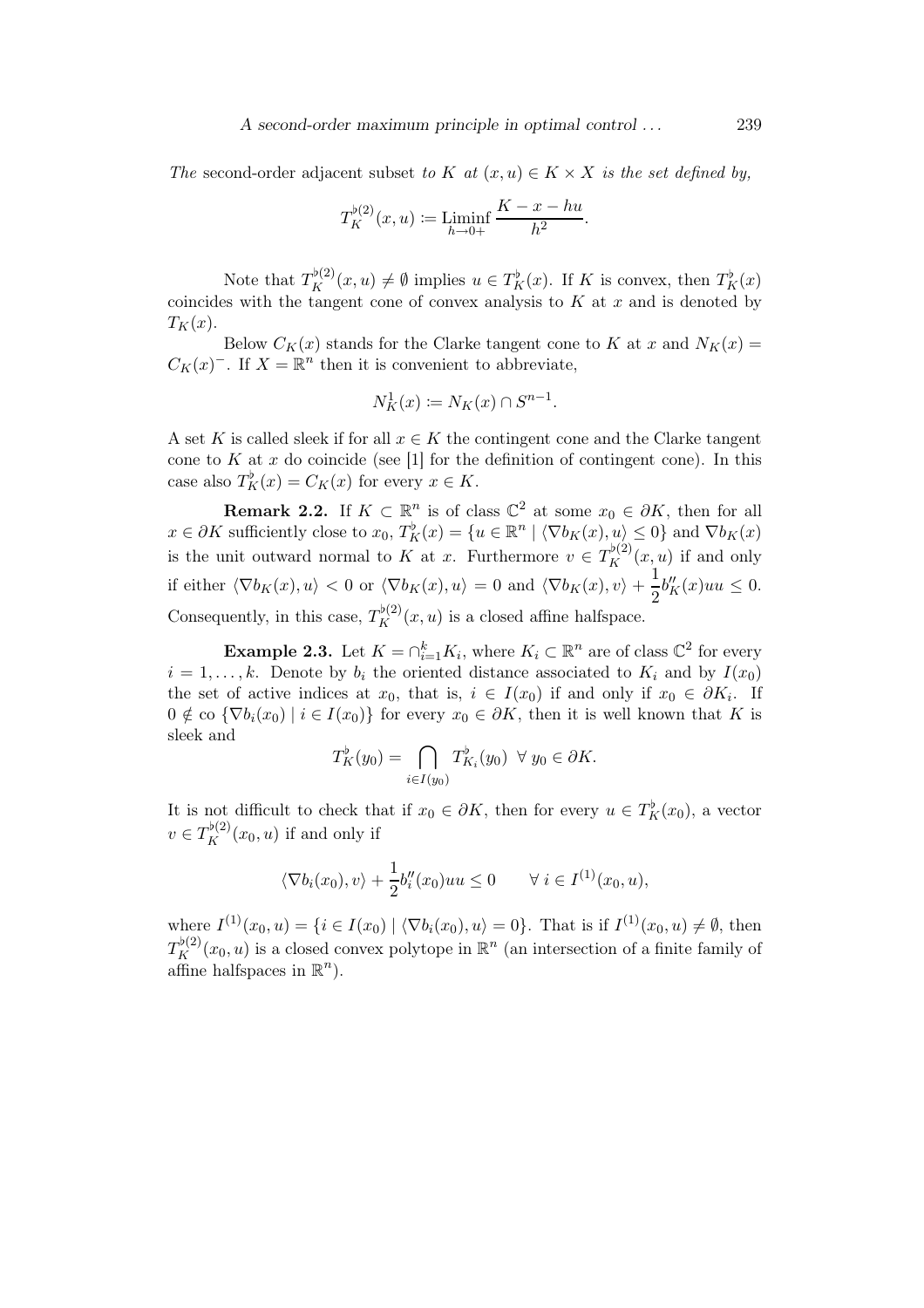For any  $K \subset X$  we adopt the following convention:  $K + \emptyset = \emptyset + K = \emptyset$ . useful property of the second-order adjacent set is given in the following lemma.

**Lemma 2.4.** Let  $K \subset X$ ,  $x \in K$  and  $u \in T_K^{\flat}(x)$ . Then,

$$
T_K^{\flat(2)}(x,u) = T_K^{\flat(2)}(x,u) + C_K(x).
$$

P r o o f. Since  $0 \in C_K(x)$ , the inclusion  $\subset$  is obvious. To prove the opposite, let  $v \in T_K^{b(2)}(x,u)$  and  $\tilde{u} \in C_K(x)$ . We have to show that for all  $h_i \rightarrow 0^+,$  there exists a sequence  $w_i \rightarrow v + \tilde{u}$  such that,

$$
x + h_i u + h_i^2 w_i \in K, \quad \forall i.
$$

Fix a sequence  $h_i \to 0^+$ . Since  $v \in T_K^{\flat(2)}(x, u)$ , there exist  $v_i \to v$  such that,

$$
x + h_i u + h_i^2 v_i \in K, \quad \forall i.
$$

Further, by the very definition of  $C_K(x)$ , for every sequence  $x_i \stackrel{K}{\rightarrow} x$ , there exists  $\tilde{u}'_i \to \tilde{u}$  such that  $x_i + h_i^2 \tilde{u}'_i \in K$  for all i. Thus, in particular, there exists  $\tilde{u}_i \to \tilde{u}$ such that,

$$
x + h_i u + h_i^2 (v_i + \tilde{u}_i) \in K, \quad \forall i.
$$

Setting  $w_i = v_i + \tilde{u}_i$ , we end the proof.  $\Box$ 

Let  $K \subset \mathbb{R}^n$  be closed and define

$$
\mathcal{K} \coloneqq \{ x \in \mathbb{C}([0,1];\mathbb{R}^n) \mid x(t) \in K \quad \forall t \in [0,1] \}.
$$

**Lemma 2.5.** Let  $x, y, w, \bar{w} \in \mathbb{C}([0,1];\mathbb{R}^n)$  be such that  $\bar{w} \in T_{\mathcal{K}}^{\flat(2)}$  $\mathcal{K}^{\nu(2)}(x,y)$  and for all  $t \in [0,1], w(t) \in C_K(x(t))$  and int  $C_K(x(t)) \neq \emptyset$ . Then  $\overline{w} + w \in T_{\mathcal{K}}^{\flat(2)}$  $\mathcal{K}^{\nu(2)}(x,y).$ 

P r o o f. Let  $x, y, w, \bar{w}$  be as above. Since  $\bar{w} \in T_{\mathcal{K}}^{\flat(2)}$  $\mathcal{K}^{(\nu)}(x,y)$ , for every  $h > 0$ there exists  $\bar{w}_h$  such that  $\bar{w}_h \to \bar{w}$  uniformly when  $h \to 0^+$  and for all  $h > 0$ ,

(4) 
$$
x + hy + h^2 \bar{w}_h \in \mathcal{K}.
$$

It follows from [6, Lemma 4.1] that there exists  $\hat{w} \in \mathbb{C}([0,1];\mathbb{R}^n)$  satisfying  $\hat{w}(t) \in$ int  $C_K(x(t))$  for all  $t \in [0,1]$ . Thus, by convexity of Clarke's tangent cone, for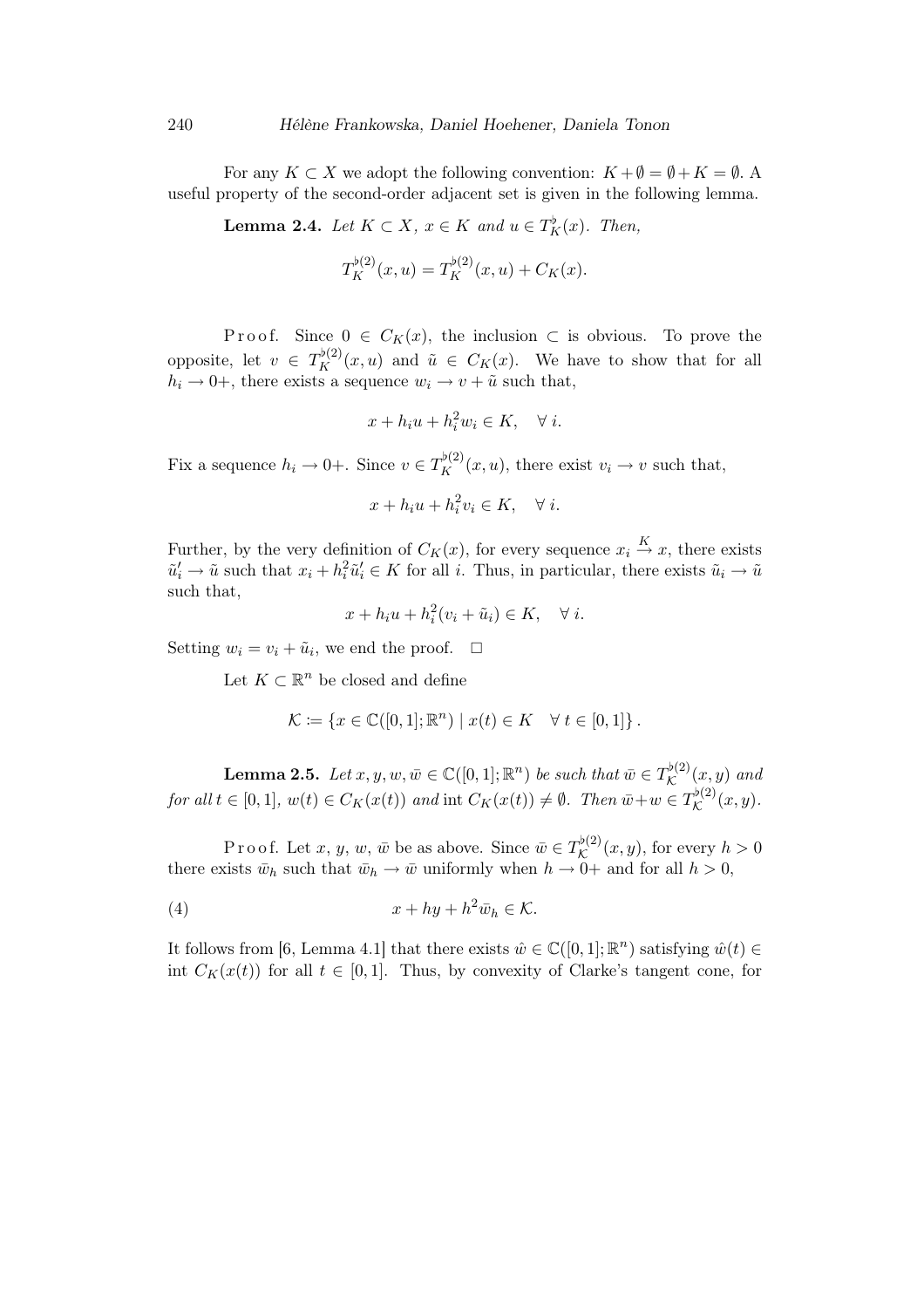every  $i \in \mathbb{N}$ ,  $w_i(t) \coloneqq \frac{1}{i}$  $\frac{1}{i}\hat{w}(t) + \left(1 - \frac{1}{i}\right)$ i  $\setminus$  $w(t) \in \text{int } C_K(x(t))$  for all  $t \in [0,1]$ . We claim that for every  $i \in \mathbb{N}$ , there exists  $\varepsilon_i > 0$  such that for all  $t \in [0,1]$ ,

(5) 
$$
z + [0, \varepsilon_i] B(w_i(t); \varepsilon_i) \subset K, \quad \forall \ z \in B(x(t), \varepsilon_i) \cap K.
$$

Indeed, from [24, Thm. 2] it follows that for all  $i \in \mathbb{N}$  and all  $t \in [0,1]$  there exists  $\varepsilon_i^t > 0$  for which (5) is satisfied with  $\varepsilon_i$  replaced by  $\varepsilon_i^t$ . Then one can use the compactness of  $x([0, 1])$  to deduce (5) for some  $\varepsilon_i$  and all t. Applying (4) and (5) and using that  $x + hy + h^2 \bar{w}_h \to x$  uniformly when  $h \to 0^+$ , we find that for all  $h$  small enough,

$$
x(t) + hy(t) + h^{2}(\bar{w}_{h}(t) + w_{i}(t)) \in K \qquad \forall t \in [0, 1].
$$

It follows that  $\bar{w} + w_i \in T_{\mathcal{K}}^{\flat(2)}$  $\mathcal{K}^{(2)}(x,y)$  for all  $i \in \mathbb{N}$ . Finally, since  $\bar{w} + w_i \to \bar{w} + w_i$ uniformly and the second-order adjacent set  $T_{\mathcal{K}}^{\flat(2)}$  $\mathcal{K}^{(2)}(x,y)$  is closed, we deduce that  $\bar w+w\in T^{ \flat(2)}_\mathcal{K}$  $\mathcal{K}^{(2)}(x,y). \quad \Box$ 

**Lemma 2.6.** Let  $x, w \in \mathbb{C}([0,1];\mathbb{R}^n)$  be such that for all  $t \in [0,1],$  $w(t) \in C_K(x(t))$  and int  $C_K(x(t)) \neq \emptyset$ . Then  $w \in T_{\mathcal{K}}^{\flat}(x)$ .

P r o o f. Consider a sequence  $h_i > 0$  converging to 0+ and let  $\hat{w}$ ,  $w_i$  be as in the proof of Lemma 2.5. Then by (5) for every i we have  $x + h_j w_i \in \mathcal{K}$  for all j large enough and therefore  $w_i \in T_{\mathcal{K}}^{\flat}(x)$ . Since  $T_{\mathcal{K}}^{\flat}(x)$  is closed in  $\mathbb{C}([0,1];\mathbb{R}^n)$  and  $w_i$  converge uniformly to w the proof follows.  $\Box$ 

We shall also need the following tangent sets.

**Definition.** Let K be a closed subset of  $\mathbb{R}^n$  and  $x \in K$ . The Dubovitskii-Milyutin cone to  $K$  at  $x$  is the set,

$$
D_K(x) := \{ v \in \mathbb{R}^n \mid \exists \varepsilon > 0, \forall \ h \in [0, \varepsilon], \ x + h \in (v, \varepsilon) \subset K \}.
$$

For any  $(x, u) \in K \times \mathbb{R}^n$ , define

$$
D_K^2(x, u) := \{ v \in \mathbb{R}^n \mid \exists \varepsilon > 0, \forall h \in [0, \varepsilon], x + hu + h^2 B(v, \varepsilon) \subset K \}.
$$

**Remark 2.7.** The set  $D_K^2(x, u)$  was introduced in [20], see also [21]. Observe that  $D_K(x)$  and  $D_K^2(x, u)$  are open and

$$
\text{int } C_K(x) \subset D_K(x) \subset T_K^{\flat}(x), \quad D_K^2(x, u) \subset T_K^{\flat(2)}(x, u).
$$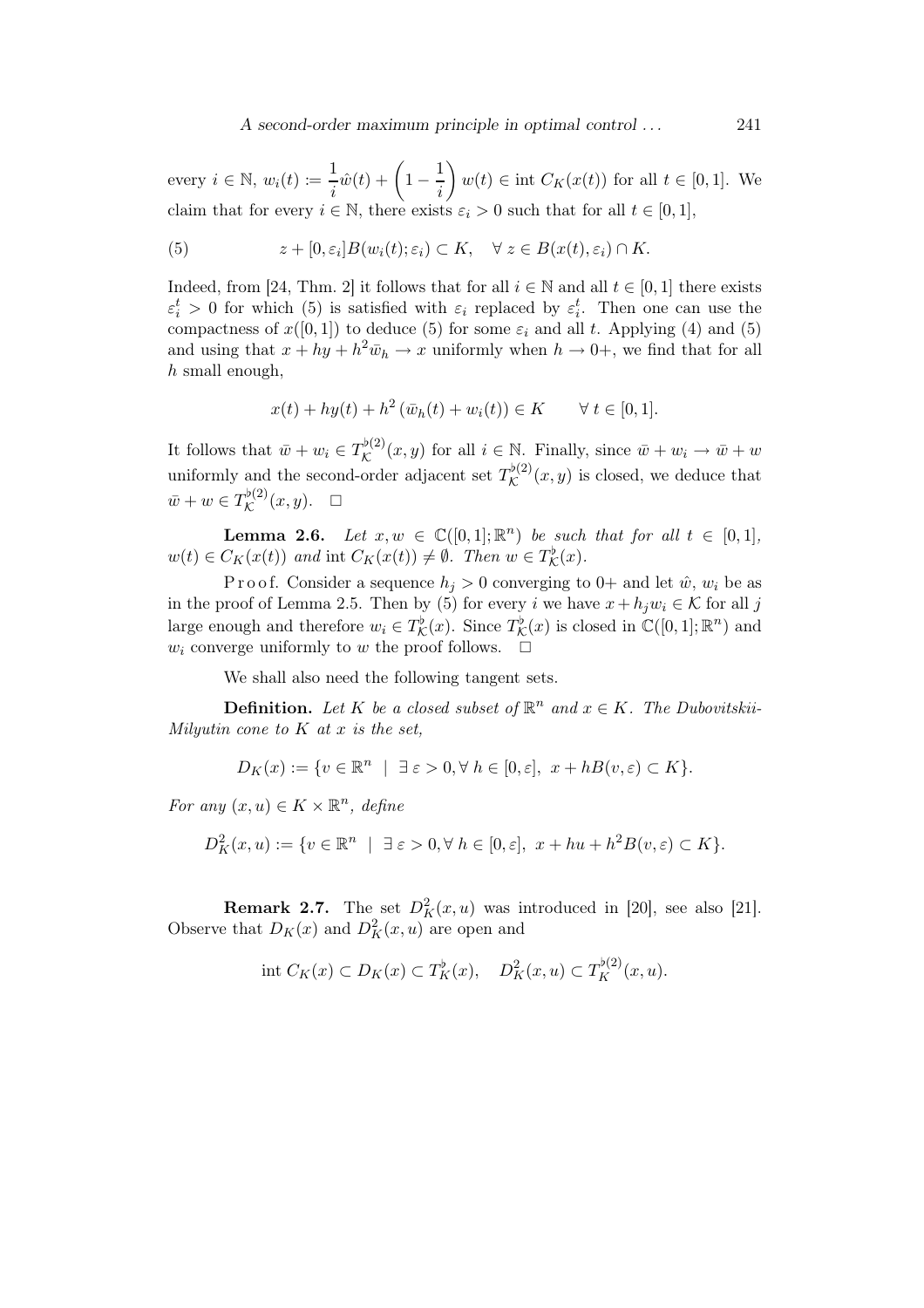**Lemma 2.8.** Let K be a closed subset of  $\mathbb{R}^n$ ,  $x \in K$  and  $u \in \mathbb{R}^n$ . Then,  $D_K^2(x, u) + \text{int } C_K(x) \subset D_K^2(x, u).$ 

Proof. Let  $v \in D_K^2(x, u)$  and  $\tilde{u} \in \text{int } C_K(x)$ . It is enough to show that there exists  $\varepsilon > 0$  such that for all small  $h > 0$ 

(6) 
$$
x + hu + h^2 B(v + \tilde{u}, \varepsilon) \subset K.
$$

Since  $v \in D_K^2(x, u)$ , for some  $\varepsilon_v > 0$  and for all  $h \in [0, \varepsilon_v]$ ,  $x + hu + h^2B(v, \varepsilon_v) \subset K$ . Moreover, since  $\tilde{u} \in \text{int } C_K(x)$ , there exists  $\varepsilon_{\tilde{u}} > 0$  such that for all  $x' \in K \cap$  $B(x, \varepsilon_{\tilde{u}})$  we have  $x' + [0, \varepsilon_{\tilde{u}}]B(\tilde{u}, \varepsilon_{\tilde{u}}) \subset K$ . Thus, in particular, for  $\varepsilon = \min\{\varepsilon_v, \varepsilon_{\tilde{u}}\}$ and all  $h \geq 0$  sufficiently small, (6) holds true.  $\Box$ 

We define next the first and second-order directional derivatives/variations of set-valued maps.

**Definition.** Let  $F: \mathbb{R}^n \to \mathbb{R}^m$  be a set-valued map, locally Lipschitz around some  $x \in \mathbb{R}^n$  and let  $y \in F(x)$ . The adjacent derivative  $dF(x, y)$  is the set-valued map defined by,

$$
dF(x, y)(u) := \mathop{\underline{\liminf}}_{h \to 0+} \frac{F(x + hu) - y}{h} \quad \forall u \in \mathbb{R}^n.
$$

For  $v_1 \in dF(x,y)(u_1)$ , the second-order adjacent variation  $d^2F(x,y,u_1,v_1)$  is the set-valued map defined by,

$$
d^2F(x, y, u_1, v_1)(u_2) := \liminf_{h \to 0+} \frac{F(x + hu_1 + h^2 u_2) - y - hv_1}{h^2} \quad \forall u_2 \in \mathbb{R}^n.
$$

**Remark 2.9.** It is well-known that if  $F$  has convex images and is Lipschitz around x, then for any  $y \in F(x)$ , the images of  $dF(x, y)$  are convex and,

(7) 
$$
dF(x,y)(0) = T_{F(x)}(y) \text{ and } dF(x,y)(u) + T_{F(x)}(y) = dF(x,y)(u),
$$

see for instance  $[1, Prop. 5.2.6]$ .

The adjacent variations can also be expressed using the distance function:

**Proposition 2.10.** Let  $F: \mathbb{R}^n \to \mathbb{R}^m$  be Lipschitz around  $x, y \in F(x)$ and  $v_1 \in dF(x,y)(u_1)$ . Then for all  $u_2 \in \mathbb{R}^n$ , the following holds true:  $v_2 \in$  $d^2F(x, y, u_1, v_1)(u_2)$  if and only if,

$$
\lim_{h \to 0+} \frac{\text{dist}_{F(x+hu_1+h^2u_2)}(y+hv_1+h^2v_2)}{h^2} = 0.
$$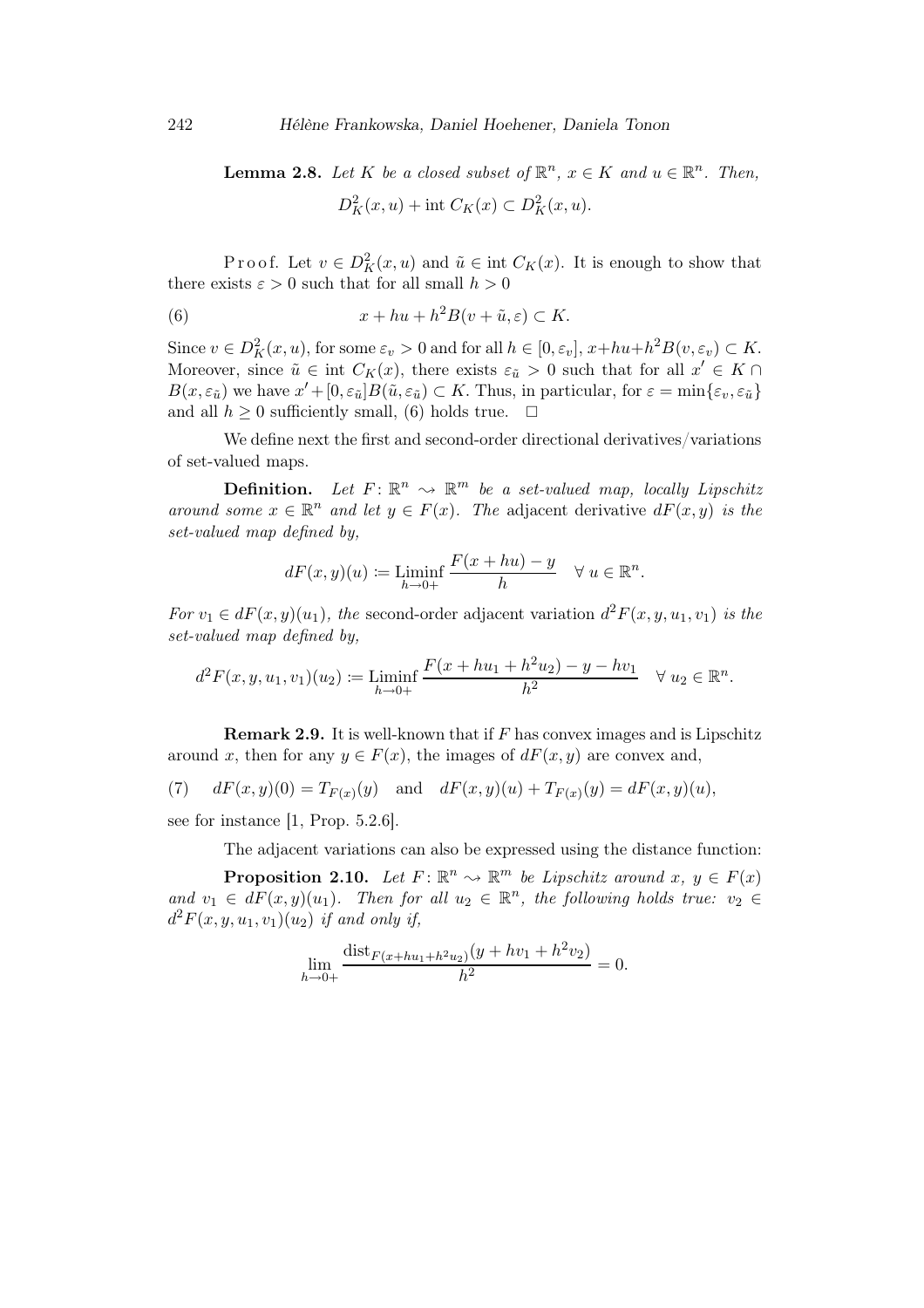A second-order maximum principle in optimal control . . . 243

The next result provides a useful property of the second-order adjacent variation.

**Proposition 2.11.** Let  $F: \mathbb{R}^n \to \mathbb{R}^m$  be a set-valued map with convex images which is Lipschitz around x,  $y \in F(x)$  and  $v_1 \in dF(x,y)(u_1)$ . Then for all  $u_2 \in \mathbb{R}^n$ ,

$$
(8) \tT_{F(x)}(y) + T_{dF(x,y)(u_1)}(v_1) + d^2F(x,y,u_1,v_1)(u_2) = d^2F(x,y,u_1,v_1)(u_2).
$$

In particular,

$$
(9) dF(x,y)(0) + dF(x,y)(u_1) + d^2F(x,y,u_1,v_1)(u_2) = v_1 + d^2F(x,y,u_1,v_1)(u_2).
$$

P r o o f. Step 1: We start by showing that,

(10) 
$$
T_{F(x)}(y) + d^2 F(x, y, u_1, v_1)(u_2) = d^2 F(x, y, u_1, v_1)(u_2).
$$

Since  $0 \in T_{F(x)}(y)$ , the inclusion "⊃" is obvious. To show the opposite, let  $w \in$  $T_{F(x)}(y), v_2 \in d^2F(x, y, u_1, v_1)(u_2)$  and  $h_i \to 0$ + be an arbitrary sequence. By the very definition of the second-order adjacent derivative, there exists a sequence  $v_2^i \rightarrow v_2$  such that,

(11) 
$$
y + h_i v_1 + h_i^2 v_2^i \in F(x + h_i u_1 + h_i^2 u_2) \quad \forall i \in \mathbb{N}.
$$

Moreover, since  $v_1 \in dF(x,y)(u_1)$ , by  $(7)$ ,  $w + v_1 \in dF(x,y)(u_1)$ . Hence for some  $\beta_i \rightarrow w + v_1$  we have

(12) 
$$
y + h_i \beta_i \in F(x + h_i u_1) \subset F(x + h_i u_1 + h_i^2 u_2) + o(h_i)B \quad \forall i \in \mathbb{N},
$$

where  $o(\alpha)/\alpha \to 0$ , when  $\alpha \to 0+$ . Then, multiplying (11) by  $1-h_i$  and (12) by  $h_i$ , and taking their sum, we obtain, thanks to the convexity of the images of  $F$ ,

$$
y + h_i v_1 + h_i^2 \left( v_2^i + \beta_i - v_1 \right) \in F(x + h_i u_1 + h_i^2 u_2) + o(h_i^2)B.
$$

Using that  $\beta_i \to v_1 + w$  when  $i \to \infty$ , we get  $w + v_2 \in d^2F(x, y, u_1, v_1)(u_2)$ .

Step 2: By  $(10)$ , to prove  $(8)$  it suffices to show that,

(13) 
$$
T_{dF(x,y)(u_1)}(v_1) + d^2F(x,y,u_1,v_1)(u_2) = d^2F(x,y,u_1,v_1)(u_2).
$$

First of all, since  $dF(x,y)(u_1)$  is a convex set, we know that  $T_{dF(x,y)(u_1)}(v_1)$  is equal to the closure of the set  $\mathbb{R}_+(dF(x,y)(u_1)-v_1)$ . Hence, it is enough to show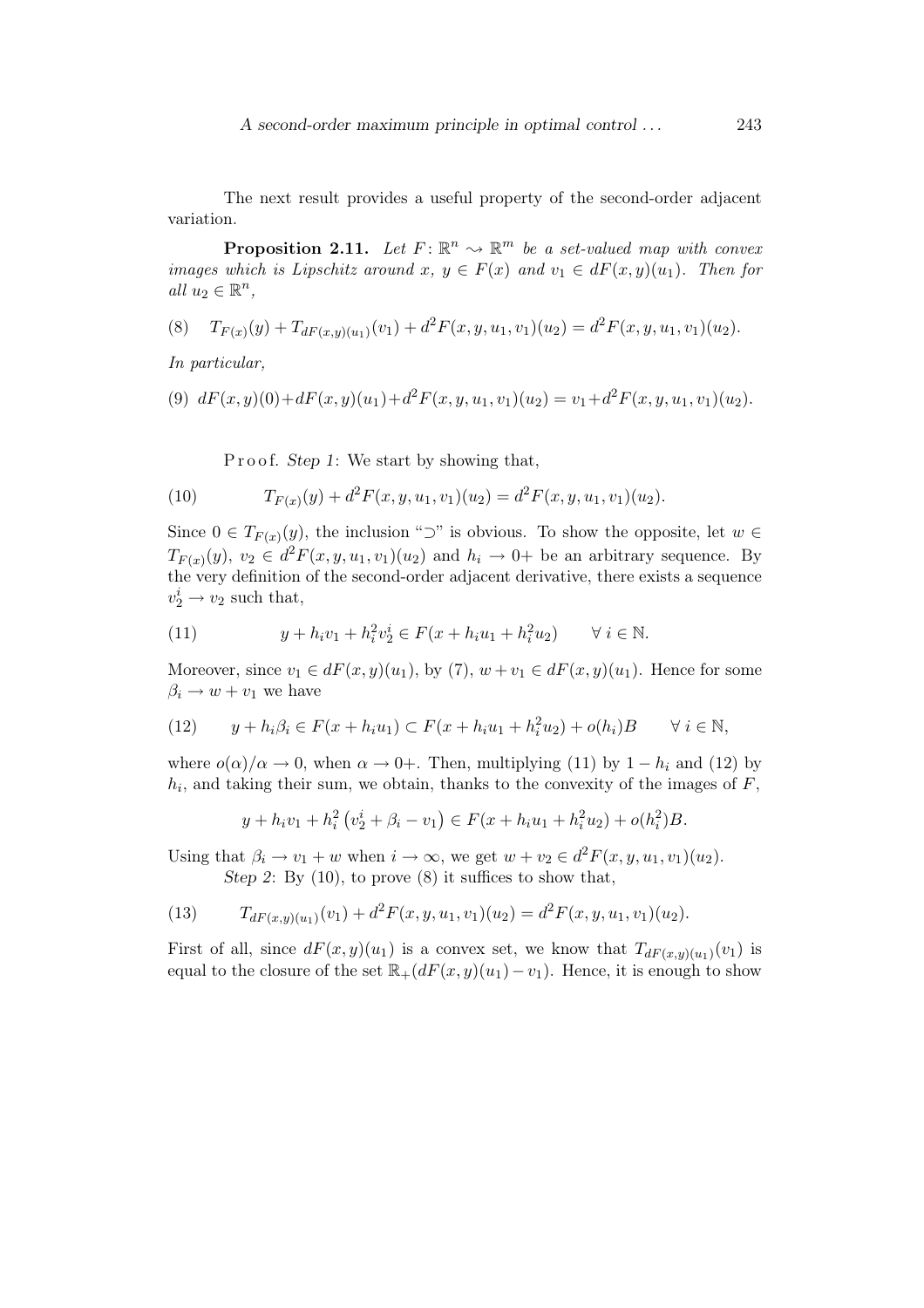that for arbitrary  $\lambda > 0$ ,  $v \in dF(x, y)(u_1)$  and  $v_2 \in d^2F(x, y, u_1, v_1)(u_2)$ , we have  $\lambda(v - v_1) + v_2 \in d^2F(x, y, u_1, v_1)(u_2)$ . Fix such  $\lambda$ , v,  $v_2$  and a sequence  $h_i \to 0+$ . Let  $(v_2^i)_{i\in\mathbb{N}}$  be as above and  $v^i \to v$  when  $i \to \infty$ , be such that,

(14) 
$$
y + h_i v^i \in F(x + h_i u_1) \subset F(x + h_i u_1 + h_i^2 u_2) + o(h_i)B \quad \forall i \in \mathbb{N}.
$$

Then, multiplying (11) by  $1 - \lambda h_i$  and (14) by  $\lambda h_i$ , taking their sum and using that for *i* large enough  $\lambda h_i < 1$ , we have,

$$
y + h_i v_1 + h_i^2 \left( v_2^i + \lambda v^i - \lambda v_1 \right) \in F(x + h_i u_1 + h_i^2 u_2) + o(h_i^2)B,
$$

which allows to conclude that  $\lambda(v - v_1) + v_2 \in d^2F(x, y, u_1, v_1)(u_2)$ . Hence the proof of (13) is complete.

Step 3: The inclusion "⊂" in (9) follows directly from (8) and the convexity of  $dF(x,y)(u_1)$ . The converse inclusion "⊃" is due to the fact that  $0 \in$  $dF(x,y)(u_1) - v_1$ . The proof is complete.  $\Box$ 

**Lemma 2.12.** Let  $F: \mathbb{R}^n \to \mathbb{R}^m$  be a set-valued map with convex images which is Lipschitz around  $x \in \mathbb{R}^n$ ,  $y \in F(x)$  and  $v_1 \in dF(x,y)(u_1)$ ,  $v_2 \in T_{F(x)}(y)$ . Then,  $(2)$ 

$$
T_{F(x)}^{p(2)}(y,v_2) \subset T_{dF(x,y)(u_1)}(v_1+v_2).
$$

Proof. By (7) we have  $v_1 + T_{F(x)}(y) \subset dF(x,y)(u_1)$ . It follows (see for instance [1, Table 4.3]) that,

$$
T_{dF(x,y)(u_1)}(v_1 + v_2) \supset T_{v_1 + T_{F(x)}(y)}(v_1 + v_2) = T_{T_{F(x)}(y)}(v_2).
$$

Since by [7, Prop. 3.1] it is known that  $T_{F(x)}^{\flat(2)}$  $T_{F(x)}(y, v_2) \subset T_{T_{F(x)}(y)}(v_2)$ , the statement follows.  $\square$ 

The graph of a set-valued map  $F: \mathbb{R}^n \longrightarrow \mathbb{R}^m$  is the set  $\mathrm{Gr}(F) :=$  $\{(x, y) \in \mathbb{R}^n \times \mathbb{R}^m \mid y \in F(x)\}.$  Let  $F: \mathbb{R}^n \to \mathbb{R}^m$  be a set-valued map which is Lipschitz on a neighborhood of some  $x \in \mathbb{R}^n$  and let  $y \in F(x)$ . The *circatangent* derivative  $CF(x, y)$  is the set-valued map defined by,

$$
CF(x,y)(u) := \liminf_{\substack{(x',y') \xrightarrow{\text{Gr}(F)} (x,y) \\ h \to 0+}} \frac{F(x'+hu) - y'}{h} \quad \forall u \in \mathbb{R}^n.
$$

It is not difficult to realize that  $Gr(CF(x, y))$  is equal to the Clarke tangent cone to  $\text{Gr}(F)$  at  $(x, y)$ . Hence  $CF(x, y)$ :  $\mathbb{R}^n \to \mathbb{R}^m$  is a closed convex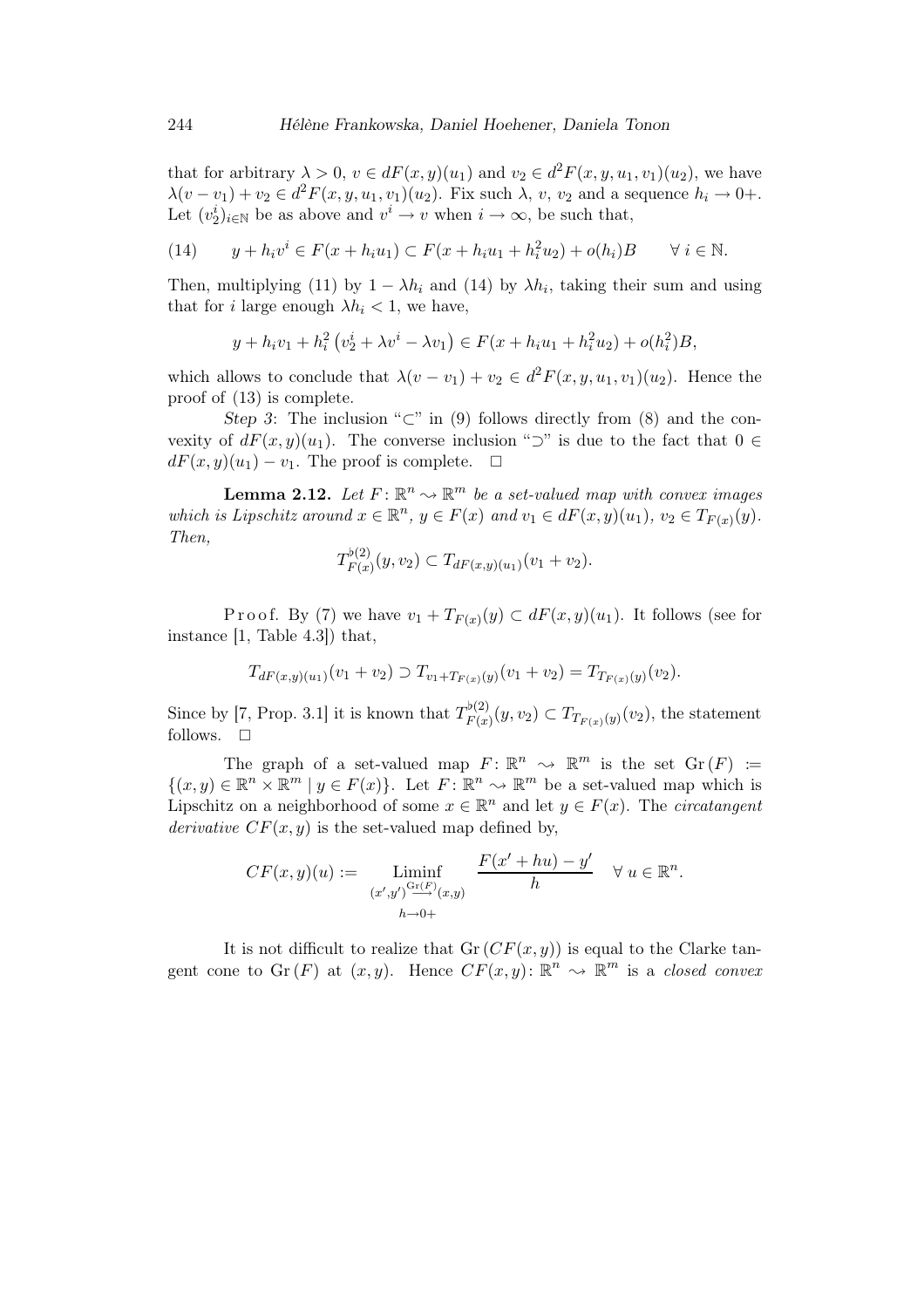process, i.e. a set-valued map whose graph is a closed convex cone. For a closed convex process  $A: \mathbb{R}^n \to \mathbb{R}^m$ , its adjoint process  $A^* \colon \mathbb{R}^m \to \mathbb{R}^n$  is defined by,

$$
A^*(p) \coloneqq \{ q \in \mathbb{R}^n \mid \langle q, u \rangle \leq \langle p, v \rangle \quad \forall (u, v) \in \text{Gr}(A) \}.
$$

Below, for a set-valued map  $[0,1] \times \mathbb{R}^n \ni (t,x) \rightsquigarrow F(t,x)$  and  $t_0 \in [0,1]$ such that  $F(t_0, \cdot)$  is Lipschitz on a neighborhood of some  $x_0 \in \mathbb{R}^n$ , we denote the partial derivatives with respect to the second variable by a subscript  $x$ . That is  $d_x F(t_0,x_0,y_0)$  is equal to the adjacent derivative of  $F(t_0, \cdot)$  at  $(x_0,y_0)$  for any  $y_0 \in F(t_0, x_0)$ . Similarly,  $C_x F(t_0, x_0, y_0)$  denotes the circatangent derivative of  $F(t_0, \cdot)$  at  $(x_0, y_0) \in \mathrm{Gr}(F(t_0, \cdot)).$ 

3. Second-order variational inclusion. We consider the following differential inclusion with state constraints:

(15) 
$$
\begin{cases} \dot{x}(t) \in \widetilde{F}(t, x(t)) & \text{a.e. in } [0, 1] \\ x(0) \in K_0 \\ x(t) \in K \quad \forall \ t \in [0, 1], \end{cases}
$$

where the set-valued map  $\widetilde{F}$ :  $[0,1] \times \mathbb{R}^n \longrightarrow \mathbb{R}^n$  and the closed nonempty sets  $K_0, K \subset \mathbb{R}^n$  are given. Denote by  $F: [0,1] \times \mathbb{R}^n \to \mathbb{R}^n$  the set-valued map defined by  $F(t, x) \coloneqq \text{co }\widetilde{F}(t, x)$  for all  $(t, x) \in [0, 1] \times \mathbb{R}^n$ . Moreover we introduce the following sets:

$$
\mathcal{S}(x_0) := \left\{ x \in W^{1,1}([0,1];\mathbb{R}^n) \middle| \dot{x}(t) \in \tilde{F}(t, x(t)) \text{ a.e. and } x(0) = x_0 \right\}
$$
  
(16) 
$$
\mathcal{S}^{rel}(x_0) := \left\{ x \in W^{1,1}([0,1];\mathbb{R}^n) \middle| \dot{x}(t) \in F(t, x(t)) \text{ a.e. and } x(0) = x_0 \right\}
$$
  

$$
\mathcal{K} := \left\{ x \in \mathbb{C}([0,1];\mathbb{R}^n) \middle| x(t) \in K \quad \forall t \in [0,1] \right\}
$$
  

$$
\mathcal{S}_K(x_0) := \mathcal{S}(x_0) \cap \mathcal{K} \qquad \mathcal{S}_K^{rel}(x_0) := \mathcal{S}^{rel}(x_0) \cap \mathcal{K}.
$$

The following regularity assumptions on the dynamics are imposed throughout this section:

$$
\left\{\begin{aligned}\n\widetilde{F} \text{ has nonempty, compact images and is locally bounded at every }\\
(t, x) \in [0, 1] \times \partial K; \\
\widetilde{F}(\cdot, x) \text{ is Lebesgue measurable for every } x \in \mathbb{R}^n; \\
\exists a_1 \in L^1([0, 1]; \mathbb{R}_+) \text{ such that } \sup_{v \in \widetilde{F}(t, x)} |v| \le a_1(t)(1 + |x|) \\
&\forall (t, x) \in [0, 1] \times \mathbb{R}^n; \\
\forall R > 0, \exists k_R \in L^1([0, 1]; \mathbb{R}_+) \text{ such that } \widetilde{F}(t, \cdot) \text{ is } k_R(t)\text{-Lipschitz on }\\
B \text{ for a.e. } t \in [0, 1].\n\end{aligned}\right.
$$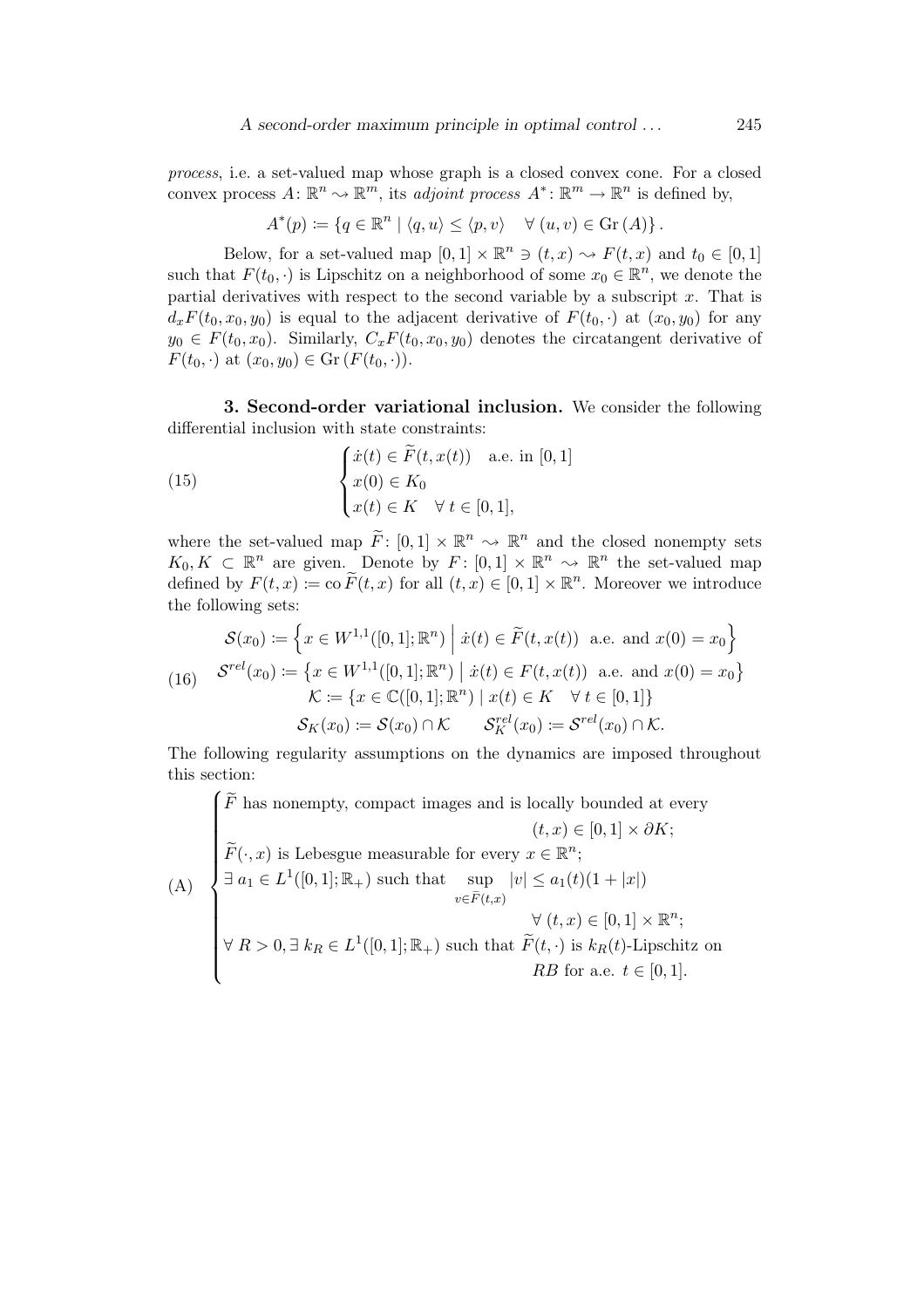In addition, we need the following inward pointing condition:

$$
\text{(IPC)} \begin{cases} \forall \, t \in [0,1], \ \forall \, x \in \partial K, \ \exists \, \Omega_{t,x} \subset [0,1] \text{ of zero Lebesgue measure such that} \\ \forall \, v \in \text{Limsup } \widetilde{F}(s,y) \text{ with } \max_{n \in N_K^1(x)} \langle n, v \rangle \ge 0, \\ \text{with } \sum_{\substack{s \notin \Omega_{t,x} \\ (s,y) \to (t,x)}} \widetilde{F}(s,y) \text{ satisfying } \max_{n \in N_K^1(x)} \langle n, w - v \rangle < 0. \\ \text{with } \sum_{\substack{s \notin \Omega_{t,x} \\ s \notin \Omega_{t,x}}} \langle n, w - v \rangle < 0. \end{cases}
$$

**Remark 3.1.** Assumption (IPC) implies that for every  $x \in K$ , the interior of  $C_K(x)$  is nonempty. The above inward pointing condition is needed to handle the case of  $\tilde{F}$  merely measurable with respect to time. If moreover  $\tilde{F}$  is left absolutely continuous in time, then a simpler condition proposed in [3] can be used instead of (IPC).

Consider a reference trajectory  $\bar{x} \in S_K(\bar{x}^0)$  where  $\bar{x}^0 \in K_0$ . The corresponding set of admissible first-order variations  $\mathcal{V}^{(1)}(\bar{x})$  is the set of absolutely continuous maps  $y \in W^{1,1}([0,1];\mathbb{R}^n)$  satisfying,

(i) 
$$
\dot{y}(t) \in d_x F(t, \bar{x}(t), \dot{\bar{x}}(t))(y(t))
$$
 for a.e.  $t \in [0, 1]$ ;

(ii) 
$$
y(0) \in T_{K_0}^{\flat}(\bar{x}^0);
$$

(iii) 
$$
y \in T_{\mathcal{K}}^{\flat}(\bar{x});
$$

(iv)  $\exists a_2 \in L^1([0,1]; \mathbb{R}_+), \exists h_0 > 0$  such that for all  $h \in [0, h_0]$  and a.e.  $t \in [0,1],$ 

$$
\mathrm{dist}_{F(t,\bar{x}(t)+hy(t))}(\dot{\bar{x}}(t)+h\dot{y}(t))\leq a_2(t)h^2.
$$

For a given  $y \in \mathcal{V}^{(1)}(\bar{x})$ , we abbreviate  $(t, \bar{x}(t), \dot{x}(t), y(t), \dot{y}(t))$  by [t] and define the set of admissible second-order variations  $\mathcal{V}^{(2)}(\bar{x},y)$  as the set of absolutely continuous maps  $w \in W^{1,1}([0,1];\mathbb{R}^n)$  satisfying,

(i)  $\dot{w}(t) \in d_x^2 F[t](w(t))$  for a.e.  $t \in [0, 1]$ ;

(ii) 
$$
w(0) \in T_{K_0}^{\flat(2)}(\bar{x}(0), y(0));
$$

(iii)  $w \in T_{\mathcal{K}}^{\flat(2)}$  $\mathcal{K}^{\nu(2)}(\bar{x},y).$ 

**Remark 3.2.** Let  $K$  be as in Example 2.3. Then it is known that  $y \in T_{\mathcal{K}}^{\flat}(\bar{x})$  if and only if for all  $t \in [0,1], \langle \nabla b_i(\bar{x}(t)), y(t) \rangle \leq 0$  for all  $i \in I(\bar{x}(t))$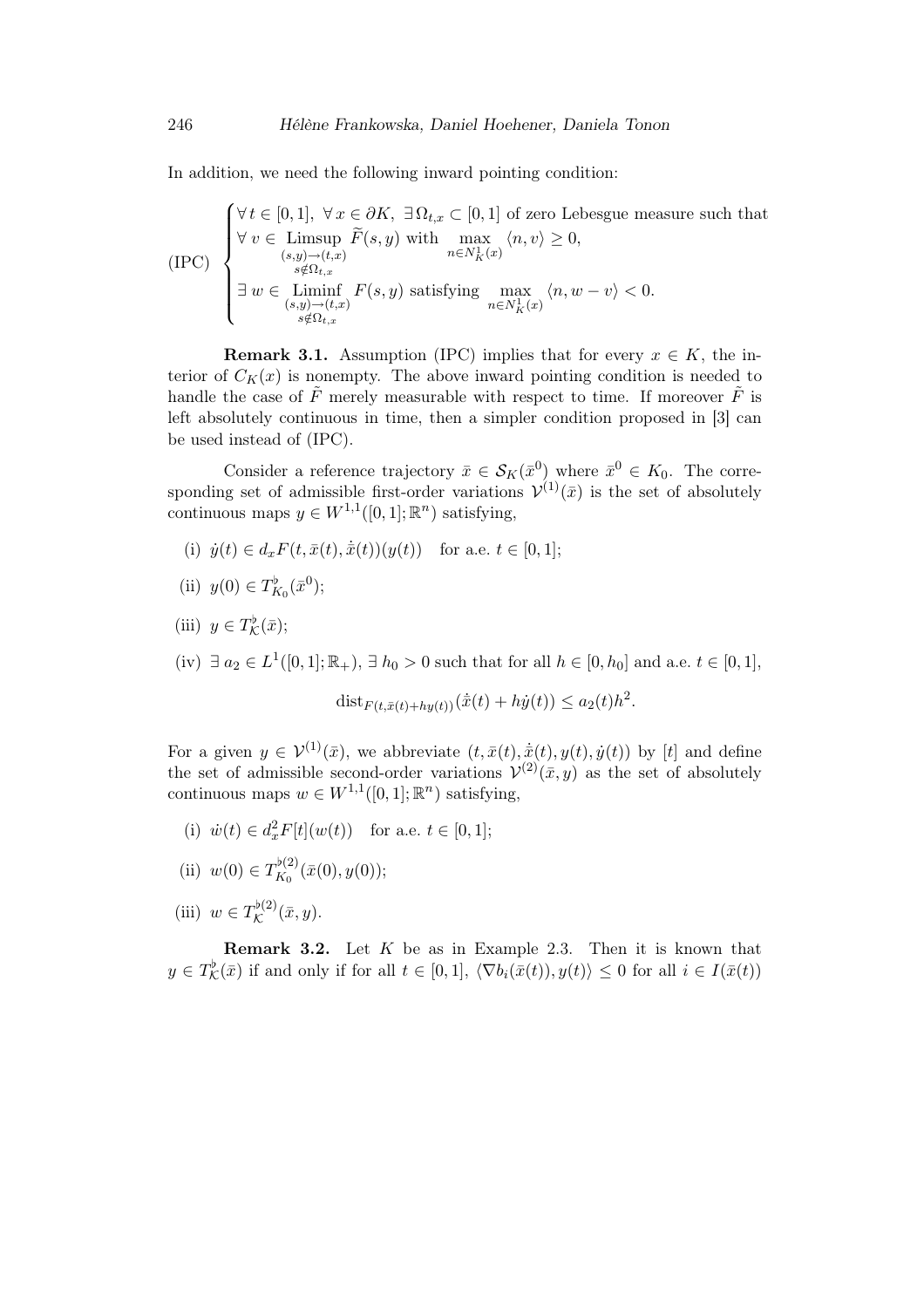(the set of active indices at  $\bar{x}(t)$ ), see for instance [13, Remark 4.2]. The situation is more complicated for  $T_{\mathcal{K}}^{\flat(2)}$  $\mathcal{K}^{(\nu)}(\bar{x},y)$  where the condition

(17) 
$$
\langle \nabla b_i(\bar{x}(t)), w(t) \rangle + \frac{1}{2} b_i''(\bar{x}(t)) y(t) y(t) \le 0
$$
  

$$
\forall i \in I^{(1)}(\bar{x}(t), y(t)) \quad \forall t \in [0, 1],
$$

in general, does not imply that  $w \in T_{\mathcal{K}}^{\flat(2)}$  $\mathcal{K}^{(2)}(\bar{x}, y)$ . A pointwise characterization of  $T_{\mathcal{K}}^{\flat(2)}$  $\mathcal{K}^{(2)}(\bar{x}, y)$  is given in [19] for the case when K is the cone of nonnegative continuous functions. Further investigations of this subject can be found in [7, 20]. It turns out that a convenient pointwise condition is an appropriate strengthening of inequality (17), see for instance [18, (TV)].

We are ready to state the main result of this section:

**Theorem 3.3.** Assume (A) and (IPC). Let  $\bar{x} \in S_K(\bar{x}^0)$  for some  $\bar{x}^0 \in$  $K_0, y \in \mathcal{V}^{(1)}(\bar{x})$  and  $w \in \mathcal{V}^{(2)}(\bar{x}, y)$ . Consider any sequences  $h_i \to 0^+, w_i^0 \to w(0)$ such that  $\bar{x}(0) + h_i y(0) + h_i^2 w_i^0 \in K_0$ . Then there exist

$$
x_i \in \mathcal{S}_K(\bar{x}(0) + h_i y(0) + h_i^2 w_i^0)
$$

such that  $\frac{1}{h_i^2}$  $(x_i - \bar{x} - h_i y)$  converge uniformly to w when  $i \to \infty$ .

P r o o f. Let  $\bar{x}, y, w$  be as above and fix any sequences  $h_i \to 0+, w^0_{i} \to w(0)$ such that  $\bar{x}(0) + h_i y(0) + h_i^2 w_i^0 \in K_0$ . To simplify the notations we set  $y^0 := y(0)$ and  $w^0 \coloneqq w(0)$ . Define for all  $i \in \mathbb{N}$ ,

$$
x_i^1(t) := \bar{x}(t) + h_i y(t) + h_i^2 w(t) + h_i^2 (w_i^0 - w^0).
$$

Note that with this definition  $x_i^1(0) = \bar{x}^0 + h_i y^0 + h_i^2 w_i^0 \in K_0$  and  $\dot{x}_i^1(t) =$  $\dot{\bar{x}}(t) + h_i \dot{y}(t) + h_i^2 \dot{w}(t).$ 

First, we show that there exist  $x_i^2 \in \mathcal{S}^{rel}(\bar{x}^0 + h_i y^0 + h_i^2 w_i^0)$  such that,

(18) 
$$
\frac{1}{h_i^2} \|x_i^1 - x_i^2\|_{W^{1,1}} \to 0, \quad \text{when } i \to \infty.
$$

For this aim define,

$$
\gamma_i(t) := \text{dist}_{F(t, x_i^1(t))}(\dot{x}_i^1(t)).
$$

Let  $R > 0$  be such that for all  $t \in [0,1]$  and  $i \geq 1$ ,

$$
|\bar{x}(t) + h_i y(t)| + |\bar{x}(t) + h_i y(t) + h_i^2 w(t)| + |x_i^1(t)| \le R.
$$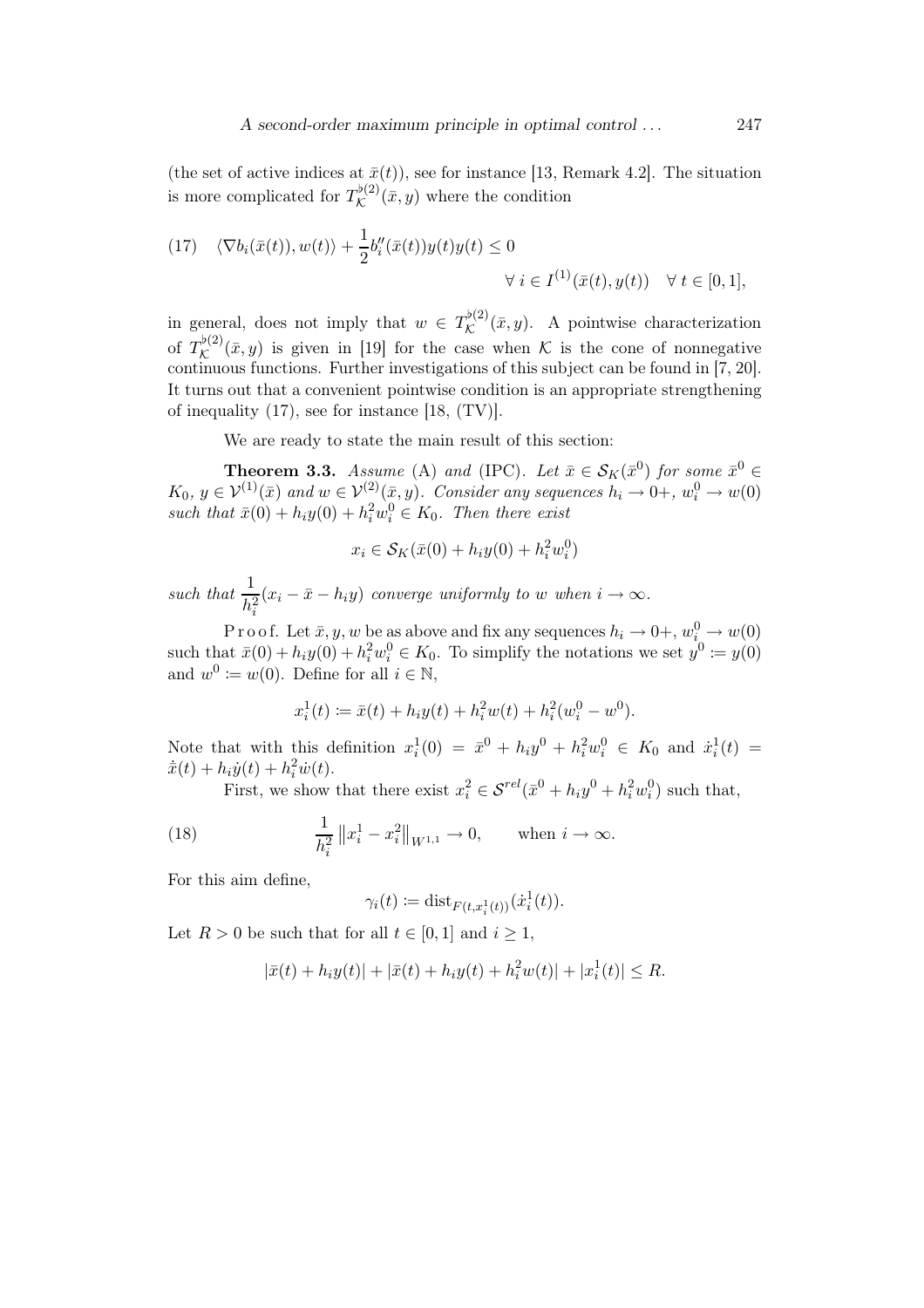Then it follows from the  $k_R(t)$ -Lipschitz continuity of  $F(t, \cdot)$  that for all i large enough,  $(19)$ 

$$
\gamma_i(t) \leq \text{dist}_{F(t,\bar{x}(t)+h_i y(t)+h_i^2 w(t))}(\dot{\bar{x}}(t)+h_i \dot{y}(t)+h_i^2 \dot{w}(t)) + k_R(t)h_i^2 |w_i^0 - w^0|
$$
  
\n
$$
\leq \text{dist}_{F(t,\bar{x}(t)+h_i y(t))}(\dot{\bar{x}}(t)+h_i \dot{y}(t)) + h_i^2 (k_R(t) (||w||_{\infty} + |w_i^0 - w^0|) + |\dot{w}(t)|)
$$
  
\n
$$
\leq h_i^2 (k_R(t) (||w||_{\infty} + |w_i^0 - w^0|) + |\dot{w}(t)| + a_2(t)).
$$

By (19), the sequence  $\left(\frac{\gamma_i(t)}{l^2}\right)$  $h_i^2$  $\setminus$ i∈N is integrably bounded. Since  $w(\cdot) \in \mathcal{V}^{(2)}(\bar{x}, y)$ ,

$$
\frac{1}{h_i^2} \text{dist}_{F(t,\bar{x}(t)+h_iy(t)+h_i^2w(t))}(\dot{\bar{x}}(t)+h_i\dot{y}(t)+h_i^2\dot{w}(t)) \to 0 \quad \text{for a.e. } t \in [0,1].
$$

Hence

$$
\lim_{i \to \infty} \frac{1}{h_i^2} \int_0^1 \gamma_i(t) dt = \int_0^1 \left( \lim_{i \to \infty} \frac{\gamma_i(t)}{h_i^2} \right) dt = 0.
$$

This and Filippov's theorem, see for instance [1, Thm. 10.4.1], imply the existence of  $x_i^2 \in S^{rel}(\bar{x}^0 + h_i y^0 + h_i^2 w_i^0)$  satisfying (18).

Next, [13, Thm. 3.3] implies that for a constant  $L > 0$  and for every  $i \in \mathbb{N}$ , there exists  $x_i^3 \in S_K^{rel}(\bar{x}^0 + h_i y^0 + h_i^2 w_i^0)$  such that,

$$
||x_i^2 - x_i^3||_{W^{1,1}} \le L \max_{t \in [0,1]} \text{dist}_K(x_i^2(t)).
$$

Note that for all  $i$ ,

(20) 
$$
\text{dist}_K(x_i^2(t)) \leq \text{dist}_K(\bar{x}(t) + h_i y(t) + h_i^2 w(t)) + h_i^2 |w_i^0 - w^0| + |x_i^2(t) - x_i^1(t)|
$$
,  
and for every  $x \in \mathbb{C}([0, 1]; \mathbb{R}^n)$  and all  $t \in [0, 1]$ ,

$$
\text{dist}_K(x(t)) = \inf_{k \in K} |x(t) - k| \le \inf_{\kappa \in K} |x(t) - \kappa(t)| \le \text{dist}_K(x).
$$

Thus,  $\max_{t \in [0,1]} \text{dist}_K(\bar{x}(t) + h_i y(t) + h_i^2 w(t)) \leq \text{dist}_K(\bar{x} + h_i y + h_i^2 w)$ . Since  $w \in$  $t \in [0,1]$  $\mathcal{V}^{(2)}(\bar{x},y)$ , this implies by (18) and (20) that,

(21) 
$$
\frac{1}{h_i^2} \|x_i^2 - x_i^3\|_{W^{1,1}} \to 0, \quad \text{when } i \to +\infty.
$$

Furthermore, by [13, Cor. 3.4], for every  $i \in \mathbb{N}$ , there exists  $x_i \in \mathcal{S}_K(\bar{x}^0 + h_i y^0 +$  $h_i^2 w_i^0$ ) such that,

$$
||x_i^3 - x_i||_{\infty} \le h_i^3.
$$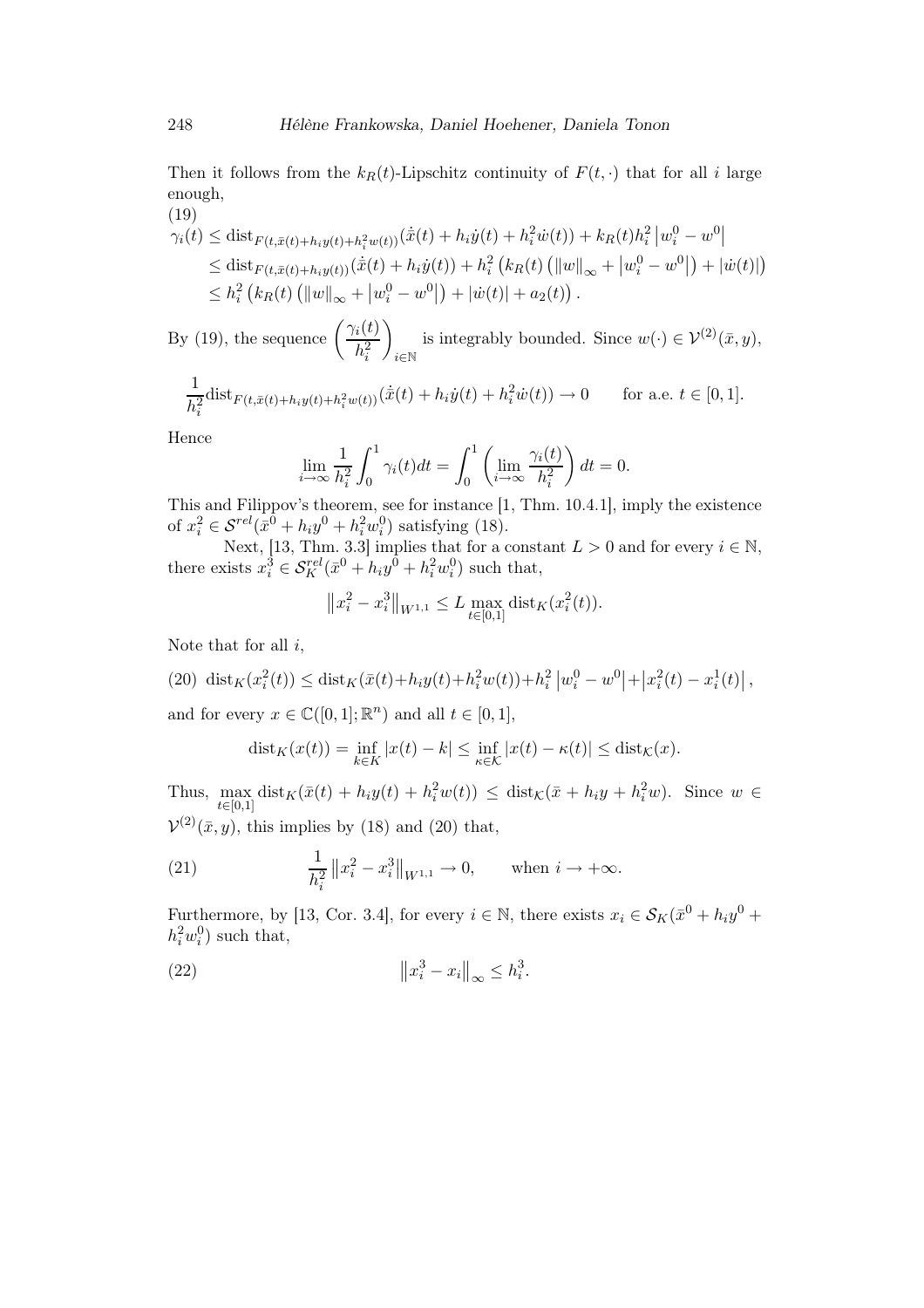Finally, by the very definition of  $x_i^1$ , we find that,

$$
\|\bar{x} + h_i y + h_i^2 w - x_i\|_{\infty} \leq h_i^2 |w_i^0 - w^0| + \|x_i^1 - x_i^2\|_{W^{1,1}} + \|x_i^2 - x_i^3\|_{W^{1,1}} + \|x_i^3 - x_i\|_{\infty}.
$$

Thus, from  $(18)$ ,  $(21)$  and  $(22)$  it follows that,

$$
\lim_{i \to \infty} \frac{\|\bar{x} + h_i y + h_i^2 w - x_i\|_{\infty}}{h_i^2} = 0.
$$

4. Second-order optimality conditions: differential inclusions. We study here necessary optimality conditions for a Mayer optimization problem involving the differential inclusion (15). Throughout this section we associate with any  $\bar{x} \in \mathcal{S}_K(x_0)$  the linearized differential inclusion:

(23) 
$$
\begin{cases} \dot{y}(t) \in d_x F(t, \bar{x}(t), \dot{\bar{x}}(t))(y(t)) & a.e. \\ y(0) \in T_{K_0}^{\flat}(\bar{x}(0)). \end{cases}
$$

Our first goal is to define subsets of the sets of admissible variations that are convenient for the expression of necessary optimality conditions. For every  $t \in$ [0, 1] such that  $\dot{\bar{x}}(t) \in F(t, \bar{x}(t))$  define the closed convex process

$$
\mathcal{A}(t) := C_x F(t, \bar{x}(t), \dot{\bar{x}}(t))
$$

and the closed convex cone

$$
\mathcal{L}(t) := T_{F(t,\bar{x}(t))}(\dot{\bar{x}}(t)).
$$

Moreover, for every trajectory  $y(\cdot)$  of (23) and  $t \in [0, 1]$  such that  $\dot{y}(t) \in$  $d_x F(t, \bar{x}(t), \dot{\bar{x}}(t))(y(t))$  we write

$$
\mathcal{E}(y;t) := T_{d_x F(t,\bar{x}(t),\dot{\bar{x}}(t))(y(t))}(\dot{y}(t)).
$$
  
Since  $d_x F(t,\bar{x}(t),\dot{\bar{x}}(t))(y(t)) = d_x F(t,\bar{x}(t),\dot{\bar{x}}(t))(y(t)) + \mathcal{L}(t)$  we have  
(24) 
$$
\mathcal{E}(y;t) + \mathcal{L}(t) = \mathcal{E}(y;t).
$$

For a fixed solution y of (23), we introduce the set-valued map  $\mathcal{F}_I(y; \cdot)$ :  $[0, 1] \sim \mathbb{R}^n$ given by

$$
\mathcal{F}_I(y;t) := \liminf_{h \to 0+} \frac{F(t,\bar{x}(t) + hy(t)) - h\dot{y}(t) - \dot{\bar{x}}(t)}{h^2} \quad \forall \ t \in [0,1],
$$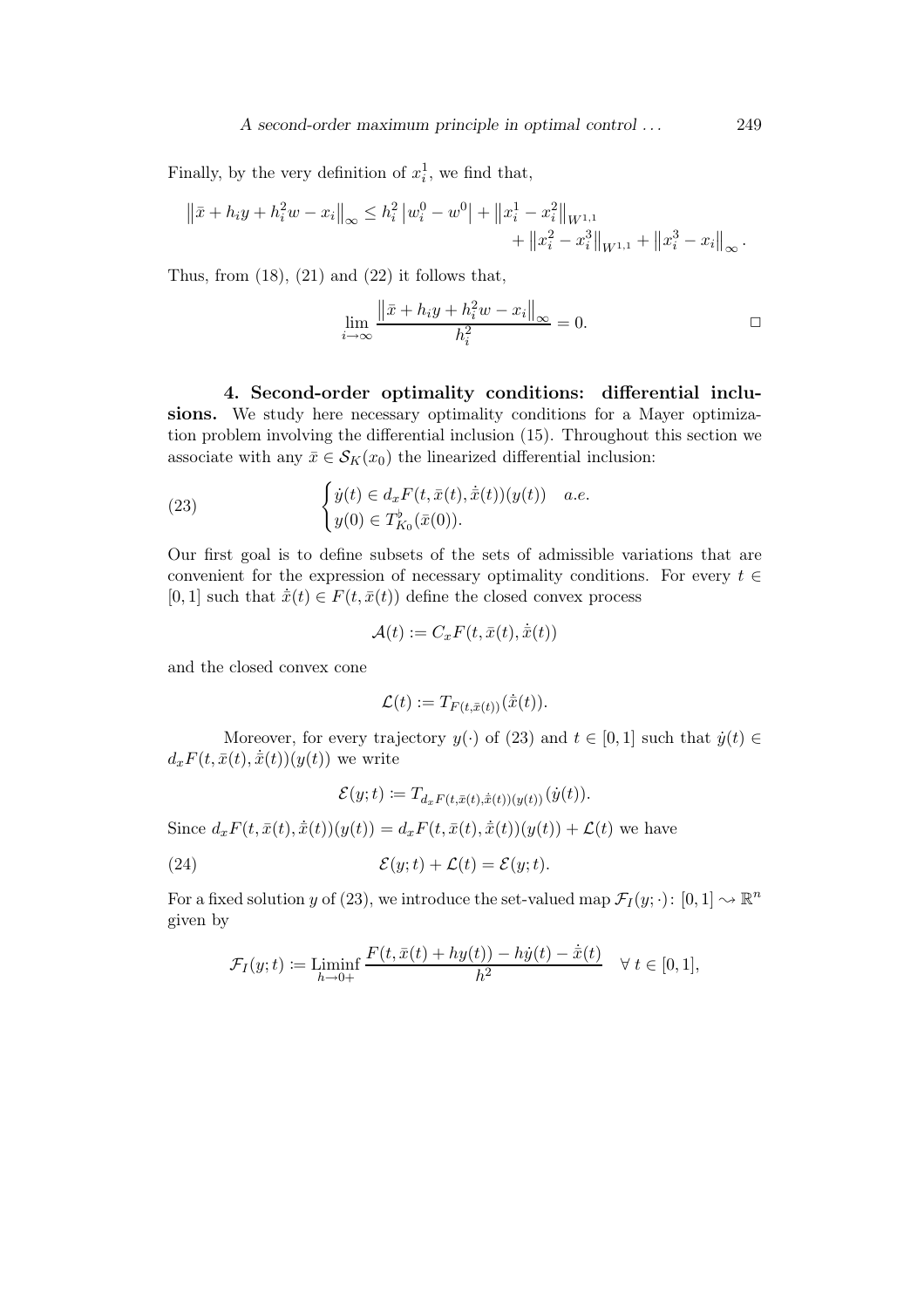and define the second-order approximation of the differential inclusion from (15) as follows:

(25) 
$$
\begin{cases} \dot{w}(t) \in \mathcal{A}(t)w(t) + \mathcal{F}_I(y;t) + \mathcal{E}(y;t) & \text{a.e.} \\ w(0) \in T_{K_0}^{\flat(2)}(\bar{x}(0),y(0)). \end{cases}
$$

This definition is motivated by (8) and the following fact:

**Proposition 4.1.** Assume (A) and let  $\bar{x} \in \mathcal{S}(x_0)$ ,  $y \in W^{1,1}([0,1];\mathbb{R}^n)$  be a solution of (23). Then for a.e.  $t \in [0,1]$ ,

$$
\mathcal{A}(t)w + \mathcal{F}_I(y;t) \subset d_x^2 F[t](w) \quad \forall \ w \in \mathbb{R}^n.
$$

Proof. Let  $R := ||x||_{\infty} + 1$ ,  $k_R \in L^1([0,1]; \mathbb{R}_+)$  be as in (A) and  $t \in$ [0, 1] be such that  $F(t, \cdot)$  is  $k_R(t)$ -Lipschitz on RB,  $\dot{\bar{x}}(t) \in F(t, \bar{x}(t)), \dot{y}(t) \in$  $d_x F(t, \bar{x}(t), \dot{\bar{x}}(t))(y(t))$ . If  $\mathcal{A}(t)w$  or  $\mathcal{F}_I(y;t)$  is empty, then there is nothing to prove.

Fix  $w \in \mathbb{R}^n$ ,  $v \in \mathcal{F}_I(y;t)$ ,  $\alpha \in \mathcal{A}(t)$ w and a sequence  $h_i \to 0^+$ . By the very definition of  $\mathcal{F}_I(y;t)$ , there exists a sequence  $v_i \to v$  such that,

$$
\dot{\bar{x}}(t) + h_i \dot{y}(t) + h_i^2 v_i \in F(t, \bar{x}(t) + h_i y(t)) \quad \forall \ i \in \mathbb{N}.
$$

On the other hand, since  $\text{Gr}(\mathcal{A}(t))$  is equal to the Clarke tangent cone to  $\text{Gr}(F(t, \cdot))$ at  $(\bar{x}(t), \dot{\bar{x}}(t))$ , there exist sequences  $(w_i, \alpha_i) \rightarrow (w, \alpha)$  satisfying,

$$
Gr(F(t, \cdot)) \ni (\bar{x}(t) + h_i y(t), \dot{\bar{x}}(t) + h_i \dot{y}(t) + h_i^2 v_i) + h_i^2 (w_i, \alpha_i)
$$
  
=  $(\bar{x} + h_i y(t) + h_i^2 w_i, \dot{\bar{x}}(t) + h_i \dot{y}(t) + h_i^2 (v_i + \alpha_i)),$ 

which implies, by the Lipschitz continuity of  $F(t, \cdot)$ , that  $v + \alpha \in d_x^2 F[t](w)$ . The proof is complete.  $\square$ 

Thanks to Propositions 2.11 and 4.1, for any  $y \in \mathcal{V}^{(1)}(\bar{x})$  we can define the following subset of second-order admissible variations:

$$
\mathcal{V}_I^{(2)}(\bar{x},y) \coloneqq \left\{ w \in \mathcal{V}^{(2)}(\bar{x},y) \middle| w \text{ solves (25)} \right\}.
$$

Consider now the Mayer problem

(26) Minimize 
$$
\{\varphi(x(1)) \mid x(\cdot) \in \mathcal{S}_K(x_0), x_0 \in K_0\}
$$
,

where  $\varphi: \mathbb{R}^n \to \mathbb{R}$  is a given twice differentiable function.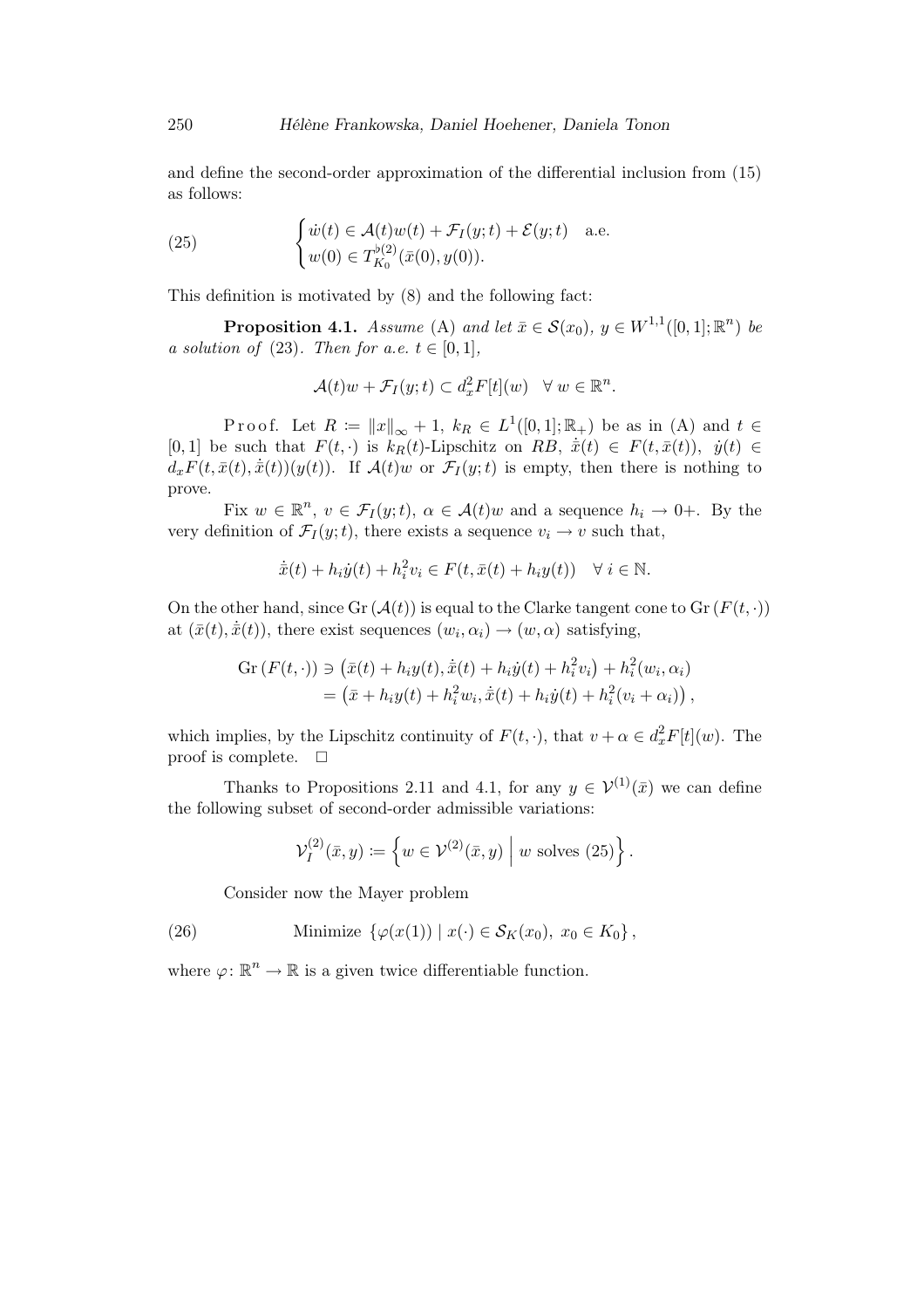A trajectory  $\bar{x}(\cdot) \in S_K(K_0)$  is called a *strong local minimizer* of the above Mayer problem if there exists  $\varepsilon > 0$  such that for every  $x(\cdot) \in \mathcal{S}_K(K_0)$  satisfying  $||x - \bar{x}||_{\infty} < \varepsilon$  we have  $\varphi(\bar{x}(1)) \leq \varphi(x(1)).$ 

Let us start by recalling the first-order necessary optimality conditions of [6, Corollary 3.8] in the form of a maximum principle. We need the following additional assumption:

$$
(\widetilde{A}) \qquad \exists \ \ell \ge 0 \ \text{ such that } \mathcal{A}(t) : \mathbb{R}^n \leadsto \mathbb{R}^n \ \text{ is } \ell - \text{Lipschitz for a.e. } t \in [0,1].
$$

**Remark 4.2.** Assumption  $(\widetilde{A})$  concerns a reference trajectory  $\bar{x}$ . It was imposed in [6] to apply the duality theory of convex analysis to closed convex processes. In the next section, when dealing with control systems, we do not need such assumption, because in this case a more direct approach not involving abstract duality theorems is used.

Recall that the domain of  $\mathcal{A}(t)$  is equal to  $\mathbb{R}^n$  if and ony if  $\mathcal{A}(t)$  is Lipschitz with a constant  $c(t) \geq 0$ . Assumption (A) requires  $c(\cdot)$  to be essentially bounded.

If for almost every  $t \in [0, 1]$ , the set  $Gr(F(t, \cdot))$  is sleek and  $k_R(\cdot)$  in (A) is essentially bounded for every  $R > 0$ , then  $(A)$  is satisfied for any reference trajectory  $\bar{x}$ .

**Theorem 4.3** (Maximum Principle). Let  $\bar{x}$  be a strong local minimizer of Problem (26) and for all  $t \in [0,1]$ , int  $C_K(\bar{x}(t)) \neq \emptyset$ . Assume (A) and that (A) holds true with a bounded  $a_1(\cdot)$ . If int  $C_{K_0}(\bar{x}(0)) \cap \text{int } C_K(\bar{x}(0)) \neq \emptyset$ , then there exist  $\lambda \in \{0,1\}, \ \psi \in NBV([0,1];\mathbb{R}^n)$  and  $p \in W^{1,1}([0,1];\mathbb{R}^n)$  such that  $\lambda + ||\psi||_{TV} \neq 0$  and

(i) 
$$
\dot{p}(t) \in \mathcal{A}(t)^*(-p(t) - \psi(t))
$$
 a.e. in [0, 1]

(*ii*) 
$$
p(0) \in \lambda (N_{K_0}(\bar{x}(0)) + N_K(\bar{x}(0)))
$$

$$
(iii) \ \ p(1) = -\lambda \nabla \varphi(\bar{x}(1)) - \psi(1)
$$

$$
(iv) \langle p(t) + \psi(t), \dot{\bar{x}}(t) \rangle = \max_{z \in F(t, \bar{x}(t))} \langle p(t) + \psi(t), z \rangle \quad a.e. \text{ in } [0, 1].
$$

Furthermore,

$$
\psi(0+) \in N_K(\bar{x}(0)), \ \psi(t) - \psi(t-) \in N_K(\bar{x}(t)), \ \psi(t) = \int_{[0,t]} \nu(s) d\mu(s) \ \forall \ t \in [0,1],
$$

for a non-negative (scalar) Borel measure  $\mu$  on [0,1] and a Borel measurable mapping  $\nu: [0,1] \to \mathbb{R}^n$  satisfying

$$
\nu(s) \in N_K(\bar{x}(s)) \cap \overline{B} \quad \mu\text{-}a.e.
$$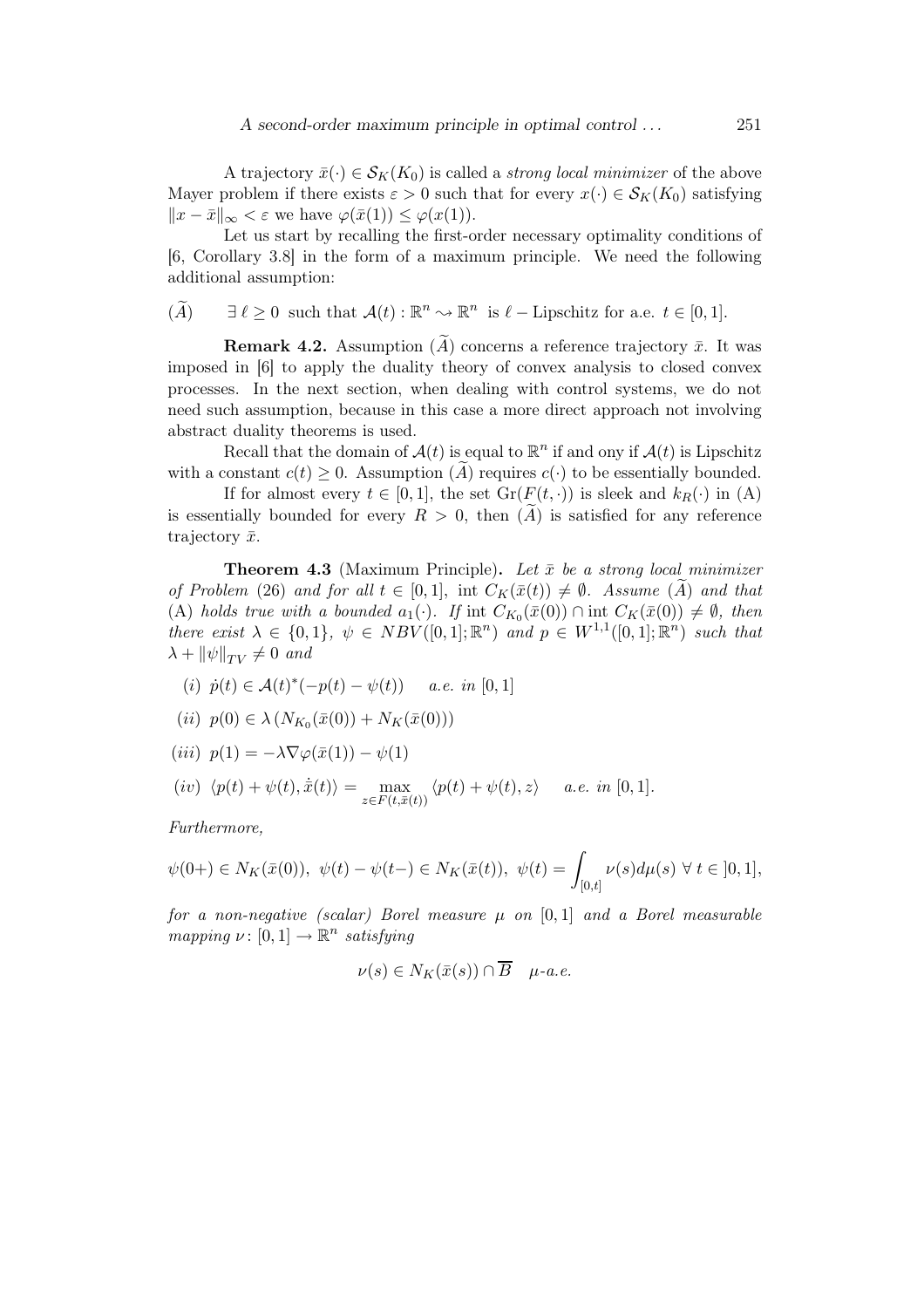Moreover, the following non degeneracy conditions hold true

$$
\lambda + \sup_{t \in ]0,1[} |p(t) + \psi(t)| \neq 0 \quad and \quad \lambda + var(\psi, [0,1]) \neq 0,
$$

where  $var(\psi, [0, 1])$  denotes the total variation of  $\psi$  on  $[0, 1]$ . Finally, if there exists a solution to the constrained differential inclusion

(27) 
$$
\begin{cases} \dot{y}(t) \in \overline{\mathcal{A}(t)y(t) + \mathcal{L}(t)} & a.e. \\ y(t) \in \text{int } C_K(\bar{x}(t)) \quad \forall \ t \in [0, 1] \\ y(0) \in \text{int } C_{K_0}(\bar{x}(0)), \end{cases}
$$

then the above holds true with  $\lambda = 1$ .

An extremal is a tuple  $(\bar{x},p,\psi,\mu,\nu,\lambda)$ , where  $\bar{x}$  is a feasible trajectory of (15) and p,  $\psi$ ,  $\mu$ ,  $\nu$ ,  $\lambda$  are as in the maximum principle (Theorem 4.3). An extremal is *normal* if  $\lambda = 1$ .

Note that (iv) of Theorem 4.3 is equivalent to  $\langle p(t) + \psi(t), z - \dot{\bar{x}}(t) \rangle \leq 0$ for all  $z \in F(t, \bar{x}(t))$  and a.e.  $t \in [0, 1]$ . In other words,

(28) 
$$
p(t) + \psi(t) \in N_{F(t,\bar{x}(t))}(\dot{\bar{x}}(t)) \quad \text{for a.e. } t \in [0,1].
$$

**Corollary 4.4.** Under all the assumptions of Theorem 4.3 consider  $\lambda, p, \psi$ as in its conclusions. Then for almost every  $t \in [0,1]$  and all  $v \in \mathcal{L}(t)$  satisfying  $\langle p(t) + \psi(t), v \rangle = 0$  we have

(29) 
$$
\langle p(t) + \psi(t), w \rangle \leq 0 \quad \forall w \in T_{F(t, \bar{x}(t))}^{\flat(2)}(\dot{\bar{x}}(t), v).
$$

Proof. Indeed, let  $t \in [0, 1]$  be such that  $(iv)$  of Theorem 4.3 holds true and  $w \in T^{(p)}_{F(t,\bar{x}(t))}(\dot{\bar{x}}(t),v)$  for some  $v \in \mathcal{L}(t)$  satisfying  $\langle p(t) + \psi(t), v \rangle = 0$ . By the very definition of the second-order adjacent set, for every  $h > 0$  there exists  $w_h$  such that  $w_h \to w$  when  $h \to 0^+$  and  $\dot{x}(t) + hv + h^2 w_h \in F(t, \bar{x}(t))$  for all h. Since  $\langle p(t) + \psi(t), v \rangle = 0$  it follows from (28) that  $h^2 \langle p(t) + \psi(t), w_h \rangle \leq 0$ . Dividing by  $h^2$  and passing to the limit, we get (29).  $\Box$ 

Consider the following linearization of the differential inclusion in (15):

(30) 
$$
\begin{cases} \dot{y}(t) \in \mathcal{A}(t)y(t) + F(t, \bar{x}(t)) - \dot{\bar{x}}(t) & a.e. \\ y(0) \in T_{K_0}^{\flat}(\bar{x}(0)). \end{cases}
$$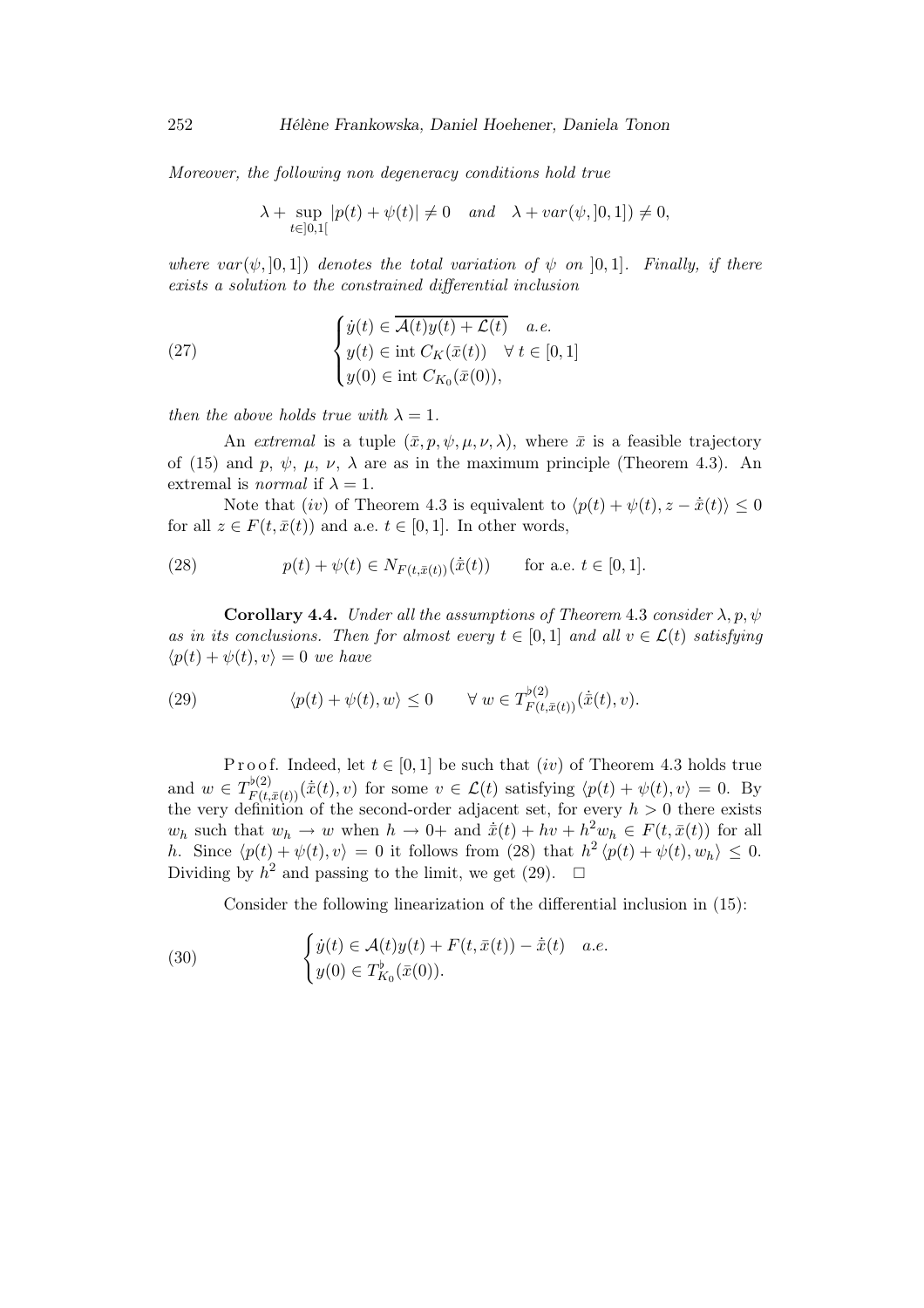**Remark 4.5.** It is clear that  $\text{Gr}(\mathcal{A}(t)) \subset \text{Gr}(d_x F(t, \bar{x}(t), \dot{\bar{x}}(t)))$ . Hence, by (7), for any  $y(\cdot)$  solving (30) we have  $\dot{y}(t) \in d_x F(t, \bar{x}(t), \dot{\bar{x}}(t))(y(t))$  a.e.

**Remark 4.6.** Let  $(\bar{x},p,\psi,\mu,\nu)$  be a normal extremal. Consider  $y \in$  $\mathcal{V}^{(1)}(\bar{x})$  satisfying (30) with  $y(0) \in C_{K_0}(\bar{x}(0)), y(t) \in C_K(\bar{x}(t))$  for all  $t \in [0,1]$ and integrable selections  $\gamma(t) \in \mathcal{A}(t)y(t), v(t) \in F(t, \bar{x}(t))$  such that  $\dot{y}(t) =$  $\gamma(t) + v(t) - \dot{\bar{x}}(t)$  a.e. Then we have,

$$
\langle \nabla \varphi(\bar{x}(1)), y(1) \rangle = \langle -p(1) - \psi(1), y(1) \rangle
$$
  
\n
$$
= \langle -\psi(1), y(1) \rangle + \langle -p(0), y(0) \rangle
$$
  
\n
$$
+ \int_0^1 (\langle -p(t), \dot{y}(t) \rangle + \langle -\dot{p}(t), y(t) \rangle) dt
$$
  
\n
$$
\geq \langle -\psi(1), y(1) \rangle + \int_{[0,1]} \langle \nu(t), y(t) \rangle d\mu(t)
$$
  
\n
$$
+ \int_0^1 (\langle -p(t), \dot{y}(t) \rangle + \langle -\dot{p}(t), y(t) \rangle) dt
$$
  
\n
$$
= \int_0^1 (\langle -p(t) - \psi(t), \dot{y}(t) \rangle + \langle -\dot{p}(t), y(t) \rangle) dt
$$
  
\n
$$
\geq \int_0^1 \langle -p(t) - \psi(t), \dot{y}(t) \rangle dt + \int_0^1 \langle p(t) + \psi(t), \gamma(t) \rangle dt
$$
  
\n
$$
= \int_0^1 \langle -p(t) - \psi(t), y(t) \rangle dt + \int_0^1 \langle p(t) + \psi(t), \gamma(t) \rangle dt
$$

Therefore if  $\langle \nabla \varphi(\bar{x}(1)), y(1) \rangle = 0$ , then  $(iv)$  of Theorem 4.3 yields  $\langle p(t) + \psi(t), v(t) - \dot{x}(t) \rangle = 0$  a.e. This and Corollary 4.4 imply that for almost every  $t \in [0, 1]$ ,

(31) 
$$
\langle p(t) + \psi(t), w \rangle \leq 0 \quad \forall w \in T_{F(t, \bar{x}(t))}^{b(2)}(\dot{\bar{x}}(t), v(t) - \dot{\bar{x}}(t)).
$$

Consider the sets

$$
\Lambda(t) \coloneqq \{ v \in F(t, \bar{x}(t)) \mid \langle p(t) + \psi(t), \dot{\bar{x}}(t) \rangle = \langle p(t) + \psi(t), v \rangle \},
$$

and the constrained differential inclusion

(32) 
$$
\begin{cases} \dot{y}(t) \in \mathcal{A}(t)y(t) + v(t) - \dot{\bar{x}}(t), & v(t) \in F(t, \bar{x}(t)) \text{ a.e.} \\ y(0) \in C_{K_0}(\bar{x}(0)) \\ y(t) \in C_K(\bar{x}(t)) \quad \forall \ t \in [0, 1]. \end{cases}
$$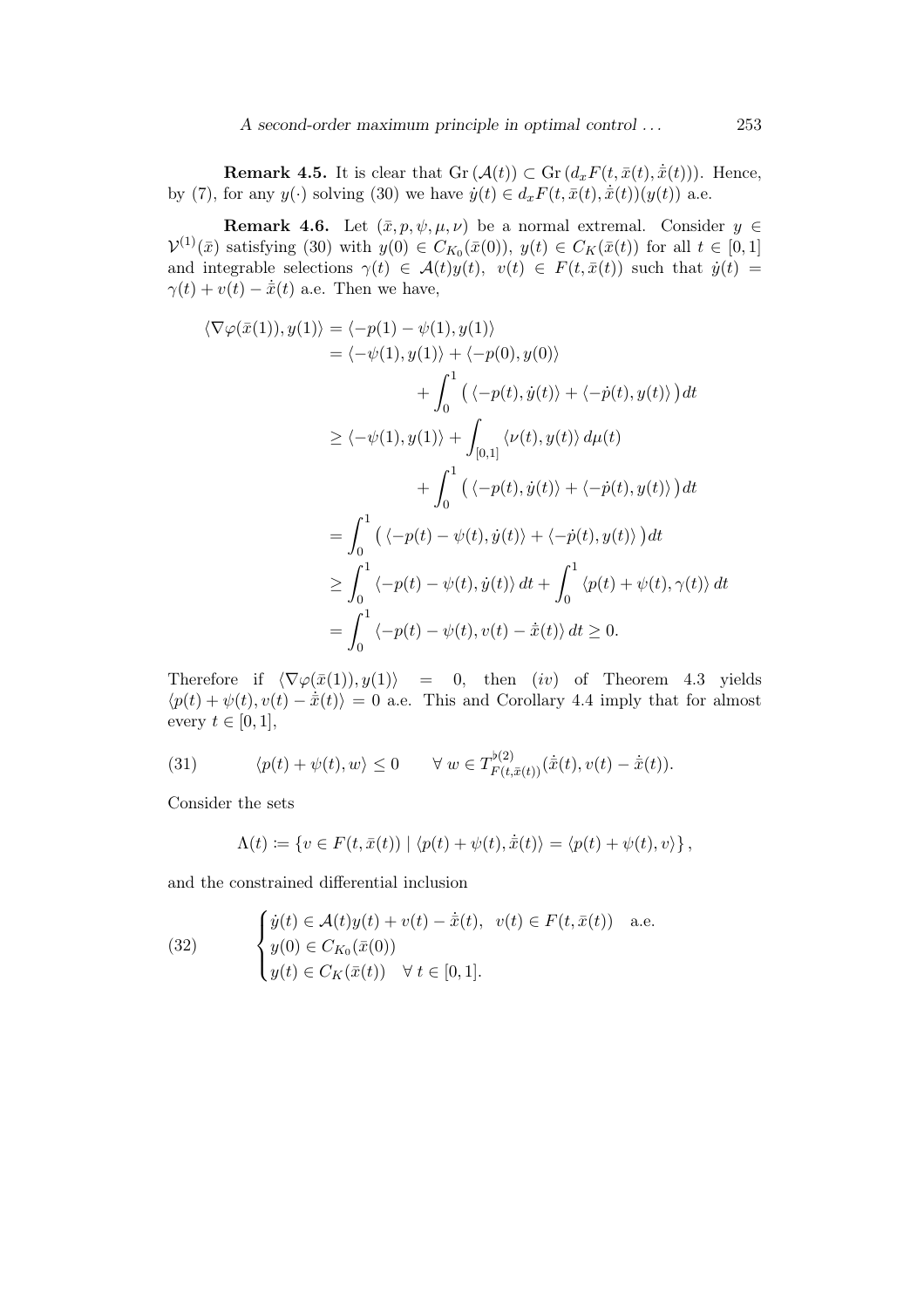Therefore we have derived the following alternative: If  $F(t, \bar{x}(t)) \neq {\{\dot{\bar{x}}(t)\}\$ on a set of positive measure, then either for every  $y(\cdot) \in \mathcal{V}^{(1)}(\bar{x})$  satisfying (32) with  $v(\cdot) \neq \dot{\bar{x}}(\cdot)$  on a set of positive measure we have  $\langle \nabla \varphi(\bar{x}(1)), y(1) \rangle > 0$ , or  $\Lambda(t) \neq {\bar x}(t)$  on a set of positive measure. In this later case, such normal extremals can then be considered as singular.

Using the second-order variational equation from Section 3, we find the following necessary optimality conditions for problem (26):

**Theorem 4.7.** Assume (A), (IPC) and let  $\bar{x}$  be a strong local minimizer of problem (26). Then,

(33) 
$$
\langle \nabla \varphi(\bar{x}(1)), y(1) \rangle \ge 0 \quad \forall y \in \mathcal{V}^{(1)}(\bar{x}).
$$

Moreover, for all  $y \in \mathcal{V}^{(1)}(\bar{x})$  such that  $\langle \nabla \varphi(\bar{x}(1)), y(1) \rangle = 0$ , we have

(34) 
$$
\langle \nabla \varphi(\bar{x}(1)), w(1) \rangle + \frac{1}{2} \varphi''(\bar{x}(1)) y(1) y(1) \ge 0 \quad \forall w \in \mathcal{V}^{(2)}(\bar{x}, y).
$$

P r o o f. To show (33), let  $y \in \mathcal{V}^{(1)}(\bar{x})$  and fix a sequence  $h_i \to 0+$ . Since  $y(0) \in T_{K_0}^{\flat}(\bar{x}(0))$ , there exists a sequence  $y_i^0 \to y(0)$  such that  $\bar{x}(0) + h_i y_i^0 \in K_0$ for all i. Thus, by [13, Thm. 4.3], we can find a sequence  $(y_i)_{i\in\mathbb{N}}$  converging uniformly to y, such that  $\bar{x} + h_i y_i \in S_K(\bar{x}(0) + h_i y_i^0)$  for all i. Since  $\bar{x}$  is a strong local minimizer, for all large  $i$ ,

$$
0 \leq \varphi(\bar{x}(1) + h_i y_i(1)) - \varphi(\bar{x}(1)) = h_i \langle \nabla \varphi(\bar{x}(1)), y(1) \rangle + o(h_i),
$$

where  $o(h_i)/h_i \to 0+$  when  $i \to \infty$ . Dividing by  $h_i$  and passing to the limit, we find (33).

Next, let  $y \in \mathcal{V}^{(1)}(\bar{x})$  be such that  $\langle \nabla \varphi(\bar{x}(1)), y(1) \rangle = 0, w \in \mathcal{V}^{(2)}(\bar{x}, y)$ and  $h_i \rightarrow 0^+$ . By Theorem 3.3 there exists a sequence  $w_i \rightarrow w$  uniformly, when  $i \to \infty$  such that  $\bar{x} + h_i y + h_i^2 w_i \in S_K(K_0)$  for all i. Since  $\bar{x}$  is a strong local minimizer, it follows that for all  $i \in \mathbb{N}$  large enough,

$$
0 \leq \varphi(\bar{x}(1) + h_i y(1) + h_i^2 w_i(1)) - \varphi(\bar{x}(1))
$$
  
=  $h_i^2 \langle \nabla \varphi(\bar{x}(1)), w(1) \rangle + \frac{h_i^2}{2} \varphi''(\bar{x}(1)) y(1) y(1) + o(h_i^2),$ 

where  $o(h_i^2)/h_i^2 \to 0$ , when  $i \to \infty$ . Dividing by  $h_i^2$  and passing to the limit, we get  $(34)$ .  $\Box$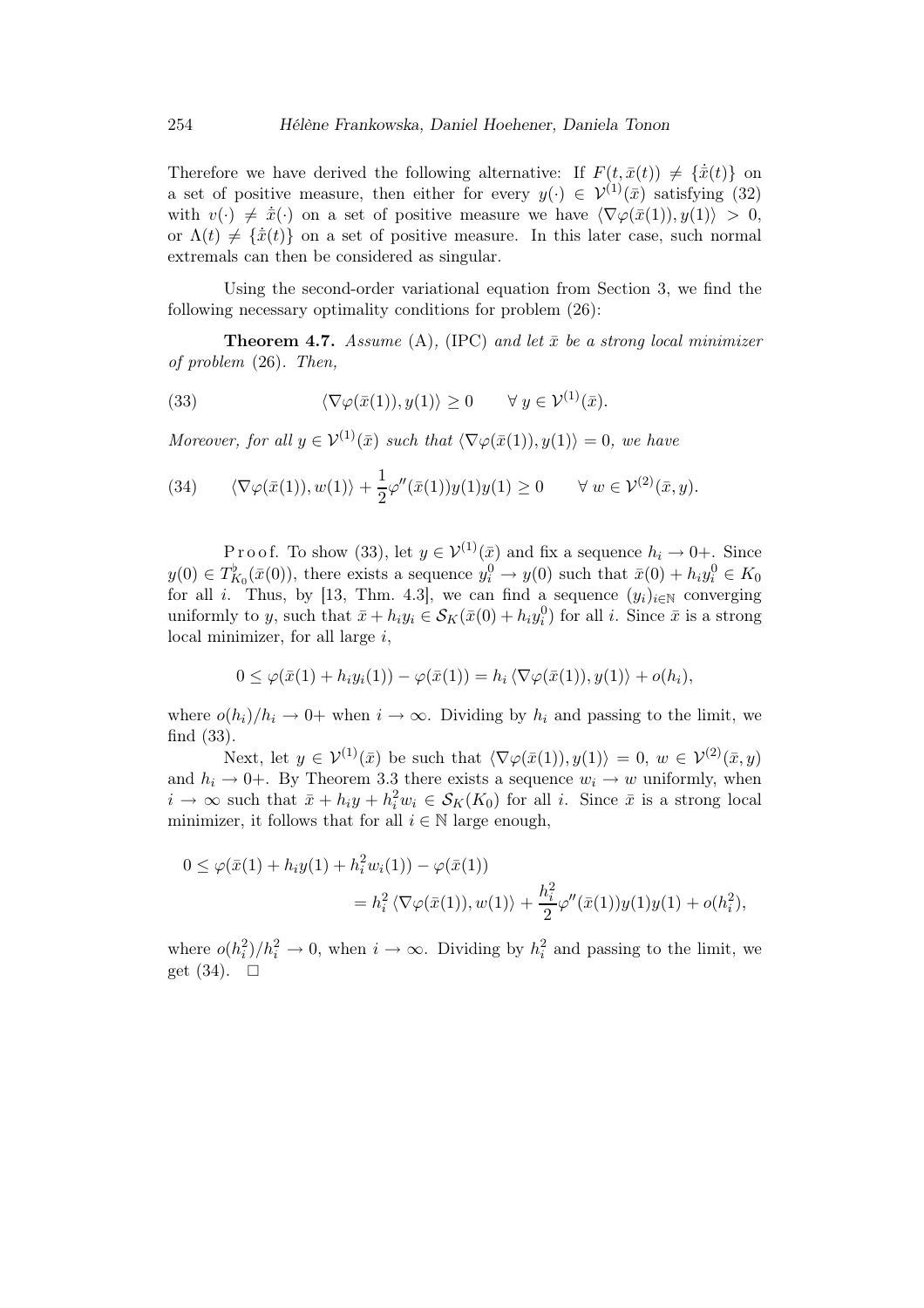A second-order maximum principle in optimal control . . . 255

Consider the following "second-order linearization" of (15):

(35) 
$$
\begin{cases} \dot{w}(t) \in \mathcal{A}(t)w(t) + \mathcal{E}(y;t) & \text{for a.e. } t \in [0,1] \\ w(0) \in C_{K_0}(\bar{x}(0)) \\ w(t) \in C_K(\bar{x}(t)) & \text{for all } t \in [0,1]. \end{cases}
$$

**Theorem 4.8** (Second Order Maximum Principle). Let  $\bar{x}$  be a strong local minimizer of Problem (26) and  $(\tilde{A})$ , (IPC), (A) hold true with a bounded  $a_1(\cdot)$ . Assume that  $y \in \mathcal{V}^{(1)}(\bar{x})$  is such that  $\mathcal{V}_I^{(2)}$  $\langle I_I^{(2)}(\bar{x},y) \neq \emptyset \text{ and } \langle \nabla \varphi(\bar{x}(1)),y(1)\rangle = 0.$ Then for every solution w of (35) we have  $\langle \nabla \varphi(\bar{x}(1)), w(1) \rangle \geq 0$ .

Furthermore, if int  $C_{K_0}(\bar{x}(0)) \cap \text{int } C_K(\bar{x}(0)) \neq \emptyset$ , then there exist  $\lambda \in$  $\{0,1\}, \psi \in NBV([0,1];\mathbb{R}^n)$  and  $p \in W^{1,1}([0,1];\mathbb{R}^n)$  satisfying all the conclusions of Theorem 4.3 such that in addition

$$
\max_{v \in d_x F(t, \bar{x}(t), \dot{\bar{x}}(t))(y(t))} \langle p(t) + \psi(t), v \rangle = \langle p(t) + \psi(t), \dot{y}(t) \rangle \text{ a.e. in } [0, 1].
$$

Finally, if the constrained differential inclusion

(36) 
$$
\begin{cases} \dot{z}(t) \in \overline{\mathcal{A}(t)z(t) + \mathcal{E}(y;t)} & a.e. \\ z(t) \in \text{int } C_K(\bar{x}(t)) \quad \forall \ t \in [0,1] \\ z(0) \in \text{int } C_{K_0}(\bar{x}(0)) \end{cases}
$$

has a solution, then the above holds true with  $\lambda = 1$ .

Proof. Let  $\bar{w} \in V_I^{(2)}(\bar{x}, y)$  and w be a solution of (35). Since  $\mathcal{A}(t)$  is a closed convex process and  $\mathcal{E}(y;t)$  is a closed convex cone for a.e.  $t \in [0,1]$ , it follows from Lemmas 2.4, 2.5 and Propositions 2.11, 4.1 that  $\bar{w} + w \in V_I^{(2)}(\bar{x}, y)$ . Therefore, by Theorem 4.7,

(37) 
$$
\langle \nabla \varphi(\bar{x}(1)), w(1) \rangle + \langle \nabla \varphi(\bar{x}(1)), \bar{w}(1) \rangle + \frac{1}{2} \varphi''(\bar{x}(1)) y(1) y(1) \ge 0.
$$

The first conclusion follows from the fact that the set of solutions to (35) is a cone and the last two terms of the above inequality do not depend on  $w$ . Therefore  $w \equiv 0$  is an optimal solution of the problem

Minimize 
$$
\langle \nabla \varphi(\bar{x}(1)), w(1) \rangle
$$
,

over solutions w of (35). For all  $t \in [0,1]$  consider the closed convex process  $\mathcal{A}_1(t): \mathbb{R}^n \sim \mathbb{R}^n$  defined by

$$
\mathcal{A}_1(t)x = \overline{\mathcal{A}(t)x + \mathcal{E}(y;t)} \quad \forall \ x \in \mathbb{R}^n.
$$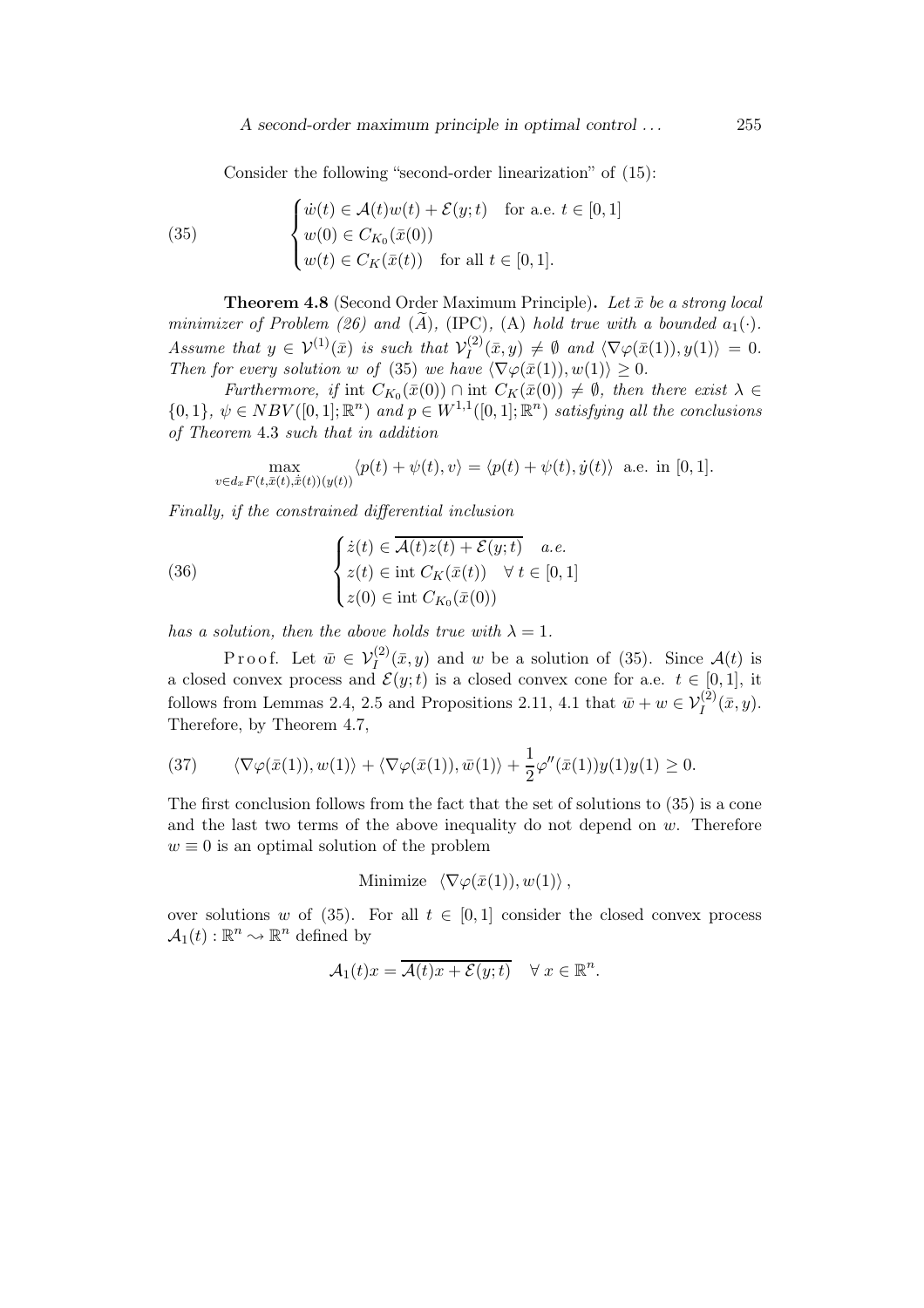The same arguments as in [6, pp. 687, 693-697] applied to the closed convex process  $\mathcal{A}_1(t)$  instead of  $B(t, \cdot)$  introduced in [6, p. 693] and (24) lead to the desired result.  $\square$ 

5. Second-order optimality conditions: control systems. We investigate here the following constrained control system:

(38) 
$$
\begin{cases} \dot{x}(t) = f(t, x(t), u(t)), & u(t) \in U(t) \quad \text{for a.e. } t \in [0, 1], \\ x(0) \in K_0 \\ x(t) \in K \quad \forall \ t \in [0, 1], \end{cases}
$$

where  $f: [0,1] \times \mathbb{R}^n \times \mathbb{R}^m \to \mathbb{R}^n$ ,  $K_0, K \subset \mathbb{R}^n$  are nonempty closed sets and  $U: [0,1] \to \mathbb{R}^m$  is a set-valued map. Throughout this section  $(\bar{x}, \bar{u})$  denotes a trajectory control pair of the control system (38). In order to simplify the notations, we will abbreviate  $(t, \bar{x}(t), \bar{u}(t))$  by  $[t]$ , so for instance  $f[t] = f(t, \bar{x}(t), \bar{u}(t))$ . We assume that

- (H1) (a)  $\forall x \in \mathbb{R}^n, \forall u \in \mathbb{R}^m, f(\cdot, x, u)$  is measurable and for almost all  $t \in [0, 1]$ ,  $f(t, \cdot, \cdot)$  is continuous, and  $f(t, x, U(t))$  is closed for all t, x. Moreover,  $(t, x) \rightarrow f(t, x, U(t))$  is locally bounded on  $[0, 1] \times \partial K$ ;
	- (b)  $\forall R > 0$ , there exists  $k_R \in L^1([0,1]; \mathbb{R}_+)$  such that for a.e.  $t \in [0,1]$ ,  $f(t, \cdot, u)$  is  $k_R(t)$ -Lipschitz on RB for all  $u \in U(t)$ ;
	- (c) There exists  $a_1 \in L^1([0,1];\mathbb{R}_+)$  such that for a.e.  $t \in [0,1]$  and all  $x \in \mathbb{R}^n$ ,

$$
\sup_{u \in U(t)} |f(t, x, u)| \le a_1(t)(1 + |x|);
$$

(d) The set-valued map  $U : [0,1] \rightarrow \mathbb{R}^m$  is measurable with closed, nonempty images.

Given a trajectory control pair  $(\bar{x}, \bar{u})$ , in some results below we assume that

(39)  $f_x(t, \cdot, \cdot)$  exists and is continuous on a neighborhood of  $(\bar{x}(t), \bar{u}(t))$ for almost all  $t \in [0, 1]$ .

One readily checks that (H1) implies that the set-valued map  $(t, x) \sim f(t, x, U(t))$ satisfies (A). Thus (38) is a special case of (15). The set-valued map  $x_0 \rightarrow$  $\mathcal{S}_K(x_0)$ , defined in (16), is in this section understood with respect to  $\tilde{F}(t,x) :=$  $f(t, x, U(t))$ . As before, consider the set-valued map

$$
(t,x) \rightsquigarrow F(t,x) := \text{co }\{f(t,x,u) \mid u \in U(t)\}.
$$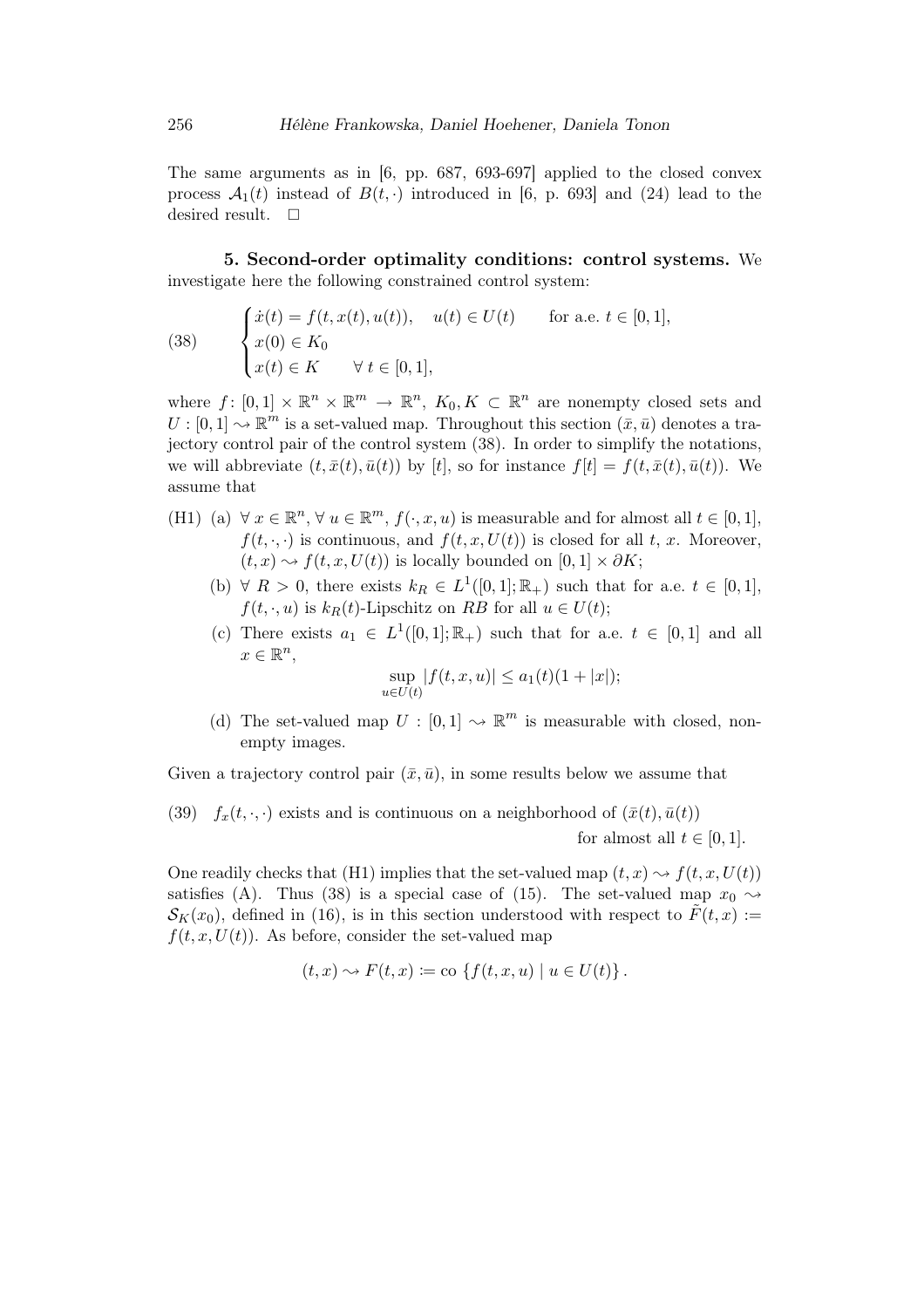Let us now fix a solution y of (23) and introduce the sets  $\mathcal{F}_C(y;t) \subset \mathbb{R}^n$  defined for all  $t \in [0, 1]$  such that  $\dot{y}(t)$  does exist by,

$$
\mathcal{F}_C(y;t) \coloneqq \{v \in \mathbb{R}^n \mid \forall \ h > 0, \ \exists \ u_h \in U(t), \ v_h \in \mathbb{R}^n, \ (u_h, v_h) \to (\bar{u}(t), v)
$$
\n
$$
\text{when } h \to 0 + \text{ such that } f(t, \bar{x}(t) + hy(t), u_h) = f[t] + hy(t) + h^2 v_h\},
$$

and consider the following second-order approximation of the control system from (38):

(40) 
$$
\begin{cases} \dot{w}(t) \in f_x[t]w(t) + \mathcal{F}_C(y;t) + \mathcal{E}(y;t) & \text{for a.e. } t \in [0,1] \\ w(0) \in T_{K_0}^{\flat(2)}(\bar{x}(0), y(0)). \end{cases}
$$

This definition is motivated by the following observation:

**Proposition 5.1.** Let  $(\bar{x}, \bar{u})$  be a trajectory control pair of the control system  $(38)$  and y be a solution of  $(23)$ . If  $(39)$  holds true, then for almost all  $t \in [0,1]$  and all  $w \in \mathbb{R}^n$ ,

$$
f_x[t]w + \mathcal{F}_C(y;t) + \mathcal{E}(y;t) \subset d_x^2 F[t](w).
$$

Proof. By Proposition 2.11 it is enough to show that for a.e.  $t \in [0,1]$ and for all  $w \in \mathbb{R}^n$  we have

$$
f_x[t]w + \mathcal{F}_C(y;t) \subset d_x^2 F[t](w).
$$

Fix  $t \in [0,1]$  such that  $\dot{\bar{x}}(t) = f(t, \bar{x}(t), \bar{u}(t))$  and  $\dot{y}(t) \in d_x F(t, \bar{x}(t), \dot{\bar{x}}(t))(y(t)).$ Let  $w \in \mathbb{R}^n$ ,  $v \in \mathcal{F}_C(y;t)$  and  $h_i \to 0+$ . By the very definition of  $\mathcal{F}_C(y;t)$ , there exist  $u_i \stackrel{U(t)}{\longrightarrow} \bar{u}(t)$  and  $v_i \to v$  such that,

$$
f(t, \bar{x}(t) + h_i y(t), u_i) = f[t] + h_i \dot{y}(t) + h_i^2 v_i \quad \forall i \in \mathbb{N}.
$$

Moreover, using the continuity of  $f_x(t, \cdot, \cdot)$  on a neighborhood of  $(\bar{x}(t), \bar{u}(t))$ , for all sufficiently large  $i$ ,

$$
F(t, \bar{x}(t) + h_i y(t) + h_i^2 w) \ni f(t, \bar{x}(t) + h_i y(t) + h_i^2 w, u_i)
$$
  
=  $f(t, \bar{x}(t) + h_i y(t), u_i)$   
+  $\int_0^1 f_x(t, \bar{x}(t) + h_i y(t) + \theta h_i^2 w, u_i) h_i^2 w d\theta$   
=  $f(t, \bar{x}(t) + h_i y(t), u_i) + f_x[t] h_i^2 w$   
+  $\int_0^1 (f_x(t, \bar{x}(t) + h_i y(t) + \theta h_i^2 w, u_i) - f_x[t]) h_i^2 w d\theta$   
=  $f[t] + h_i \dot{y}(t) + h_i^2 (v_i + f_x[t]w) + o(h_i^2),$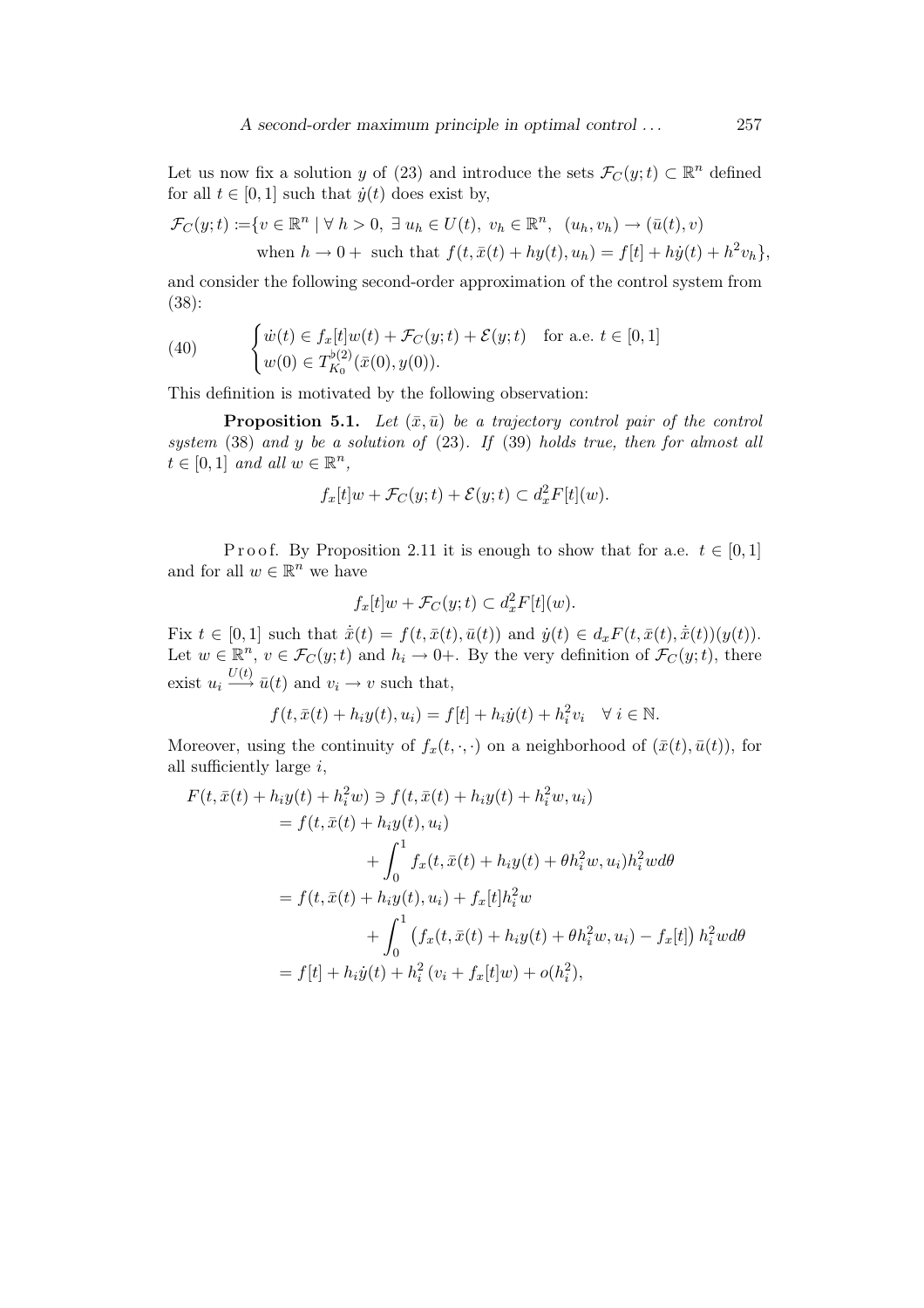where  $o(h_i^2)/h_i^2 \to 0$  when  $i \to \infty$ , completing the proof.  $\Box$ 

Consider the following classical linearization of control system (38):

(41) 
$$
\begin{cases} \dot{y}(t) = f_x[t]y(t) + v(t) - \dot{\bar{x}}(t), & v(t) \in F(t, \bar{x}(t)) \\ y(0) \in T_{K_0}^{\flat}(\bar{x}(0)). \end{cases}
$$
 for a.e.  $t \in [0, 1]$ 

**Remark 5.2.** It is not difficult to check that for a.e.  $t \in [0, 1]$ ,  $f_x[t]y(t) \in$  $d_x F(t, \bar{x}(t), \dot{\bar{x}}(t))(y(t))$ . Thus by (7), any solution  $y \in W^{1,1}([0,1]; \mathbb{R}^n)$  of (41) satisfies  $\dot{y}(t) \in d_x F(t, \bar{x}(t), \dot{\bar{x}}(t))(y(t))$  a.e.

**Proposition 5.3.** Assume (H1) and that for some  $\varepsilon > 0$ ,  $a_0 \in L^1([0,1];\mathbb{R}_+)$ and for a.e.  $t \in [0,1], f_x(t, \cdot, \bar{u}(t))$  is Lipschitz on  $B(\bar{x}(t), \varepsilon)$  with Lipschitz constant  $a_0(t)$ . Then for any solution y of (41), there exists  $h_0 > 0$  such that for  $R \coloneqq ||\bar{x}||_{\infty} + ||y||_{\infty}$  and for every  $h \in [0,h_0]$  the following inequality holds true:

$$
dist_{F(t,\bar{x}(t)+hy(t))}(\dot{\bar{x}}(t)+h\dot{y}(t)) \leq (2k_R(t)R + a_0(t)R^2)h^2 \quad a.e.
$$

Moreover, if for all  $t \in [0,1], y(t) \in C_K(\bar{x}(t))$  and int  $C_K(\bar{x}(t)) \neq \emptyset$ , then  $y \in$  $\mathcal{V}^{(1)}(\bar{x})$ .

Proof. There exists  $0 < h_0 < 1$  such that for a.e.  $t \in [0,1]$  and for all  $h \in [0, h_0],$ 

(42) 
$$
\dot{\bar{x}}(t) + hf_x[t]y(t) \in f(t, \bar{x}(t) + hy(t), \bar{u}(t)) + a_0(t)h^2|y(t)|^2\overline{B}
$$

$$
\subset F(t, \bar{x}(t) + hy(t)) + a_0(t)h^2R^2\overline{B}
$$

and

(43) 
$$
\dot{\bar{x}}(t) + v(t) - \dot{\bar{x}}(t) \in F(t, \bar{x}(t)) \subset F(t, \bar{x}(t) + hy(t)) + hk_R(t)|y(t)|\overline{B}
$$

$$
\subset F(t, \bar{x}(t) + hy(t)) + hk_R(t)R\overline{B}.
$$

Multiplying (42) by 1 − h and (43) by h, adding them and using the convexity of  $F(t, \bar{x}(t) + hy(t))$ , we obtain

$$
\dot{\bar{x}}(t) + hf_x[t]y(t) + h(v(t) - \dot{\bar{x}}(t)) \in h^2 f_x[t]y(t) + F(t, \bar{x}(t) + hy(t))
$$
  
+  $a_0(t)h^2 R^2 \overline{B} + k_R(t)h^2 R \overline{B},$ 

and the first statement of our proposition follows. Lemma 2.6 completes the proof.  $\square$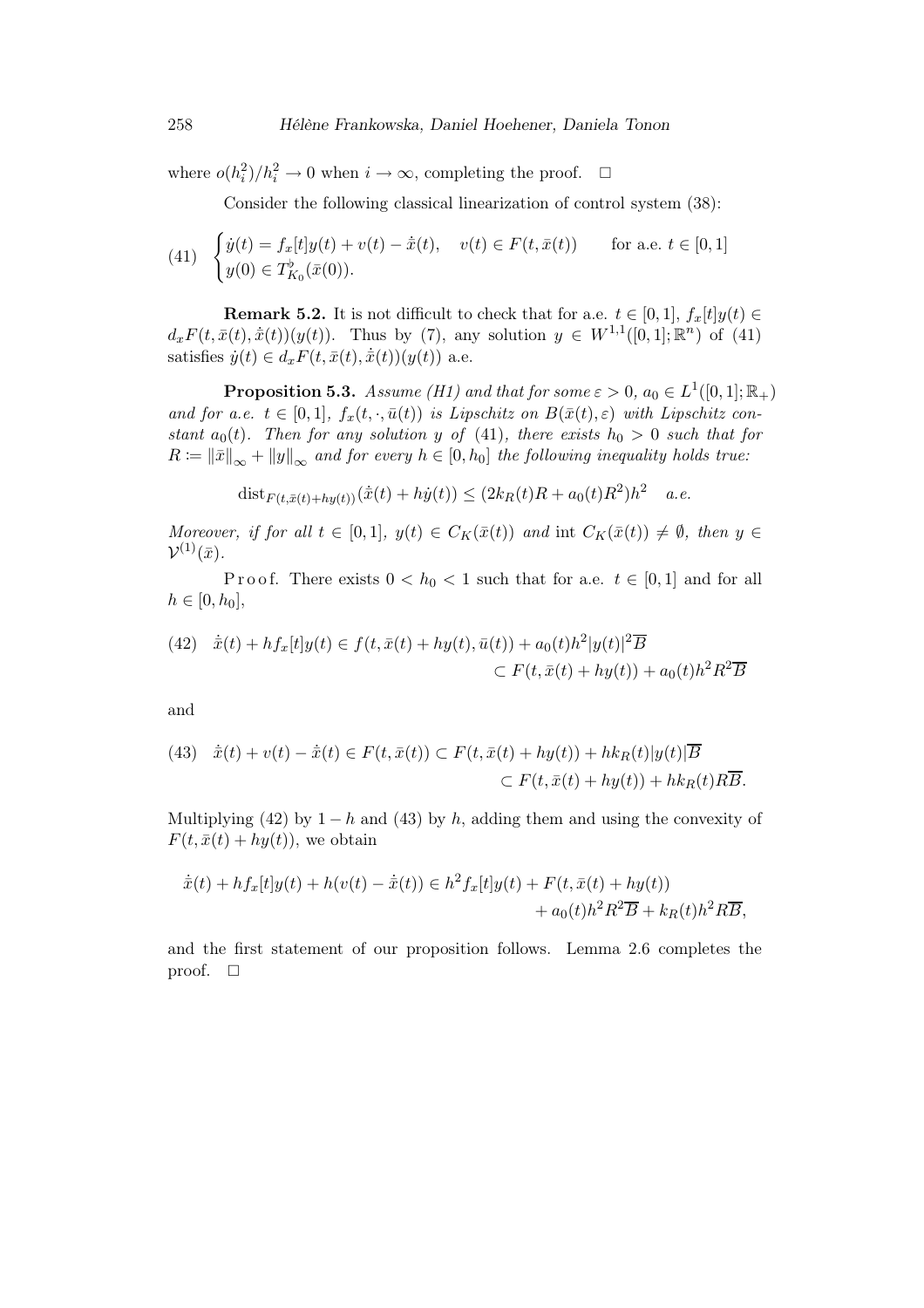A second-order maximum principle in optimal control . . . 259

Corollary 5.4. Under all the assumptions of Proposition 5.3, suppose that K is sleek and that int  $T_K^{\flat}(\bar{x}(t)) \neq \emptyset$  for every  $t \in [0,1]$ . Then every solution y of

(44) 
$$
\begin{cases} \dot{y}(t) = f_x[t]y(t) + v(t) - \dot{\bar{x}}(t), & v(t) \in F(t, \bar{x}(t)) \text{ for a.e. } t \in [0, 1] \\ y(t) \in T_K^{\flat}(\bar{x}(t)) \ \forall \ t \in [0, 1] \\ y(0) \in T_{K_0}^{\flat}(\bar{x}(0)) \end{cases}
$$

satisfies  $y \in \mathcal{V}^{(1)}(\bar{x})$ .

For every  $y \in \mathcal{V}^{(1)}(\bar{x})$  define the following subset of the set of admissible second-order variations:

$$
\mathcal{V}_C^{(2)}(\bar{x}, y) \coloneqq \left\{ w \in \mathcal{V}^{(2)}(\bar{x}, y) \mid w \text{ is solution of (40)} \right\}.
$$

Let us consider the following Mayer optimal control problem:

(45) Minimize 
$$
\{\varphi(x(1)) \mid x(\cdot) \in S_K(x_0), x_0 \in K_0\},\
$$

where  $\varphi: \mathbb{R}^n \to \mathbb{R}$  is a given twice differentiable function. Next, we recall the celebrated maximum principle, see for instance [26, Thm. 9.5.1]:

**Theorem 5.5** (Maximum Principle). Assume (H1) and let  $(\bar{x}, \bar{u})$  be a strong local minimizer of problem (45) such that int  $C_K(\bar{x}(t)) \neq \emptyset$  for every  $t \in [0,1].$  If (39) holds true, then there exist  $p \in W^{1,1}([0,1];\mathbb{R}^n)$ ,  $\lambda \in \{0,1\}$ , a non-negative Borel measure  $\mu$  on [0,1] and a Borel measurable  $\nu: [0,1] \to \mathbb{R}^n$ satisfying,

(46) 
$$
\nu(t) \in N_K(\bar{x}(t)) \cap \overline{B} \quad \mu\text{-}a.e.,
$$

such that for  $\psi : [0,1] \to \mathbb{R}^n$  defined by  $\psi(t) :=$ Z  $[0,t]$  $\nu(s)d\mu(s)$  if  $t \in [0,1]$  and  $\psi(0) = 0$  we have  $(p, \psi, \lambda) \neq 0$ ,

(i) 
$$
-\dot{p}(t) = f_x(t, \bar{x}(t), \bar{u}(t))^*(p(t) + \psi(t))
$$
 a.e.

$$
(ii) p(0) \in N_{K_0}(\bar{x}(0))
$$

$$
(iii) -p(1) = \lambda \nabla \varphi(\bar{x}(1)) + \psi(1)
$$

$$
(iv) \langle p(t) + \psi(t), f(t, \bar{x}(t), \bar{u}(t)) \rangle = \max_{u \in U(t)} \langle p(t) + \psi(t), f(t, \bar{x}(t), u) \rangle \quad a.e.
$$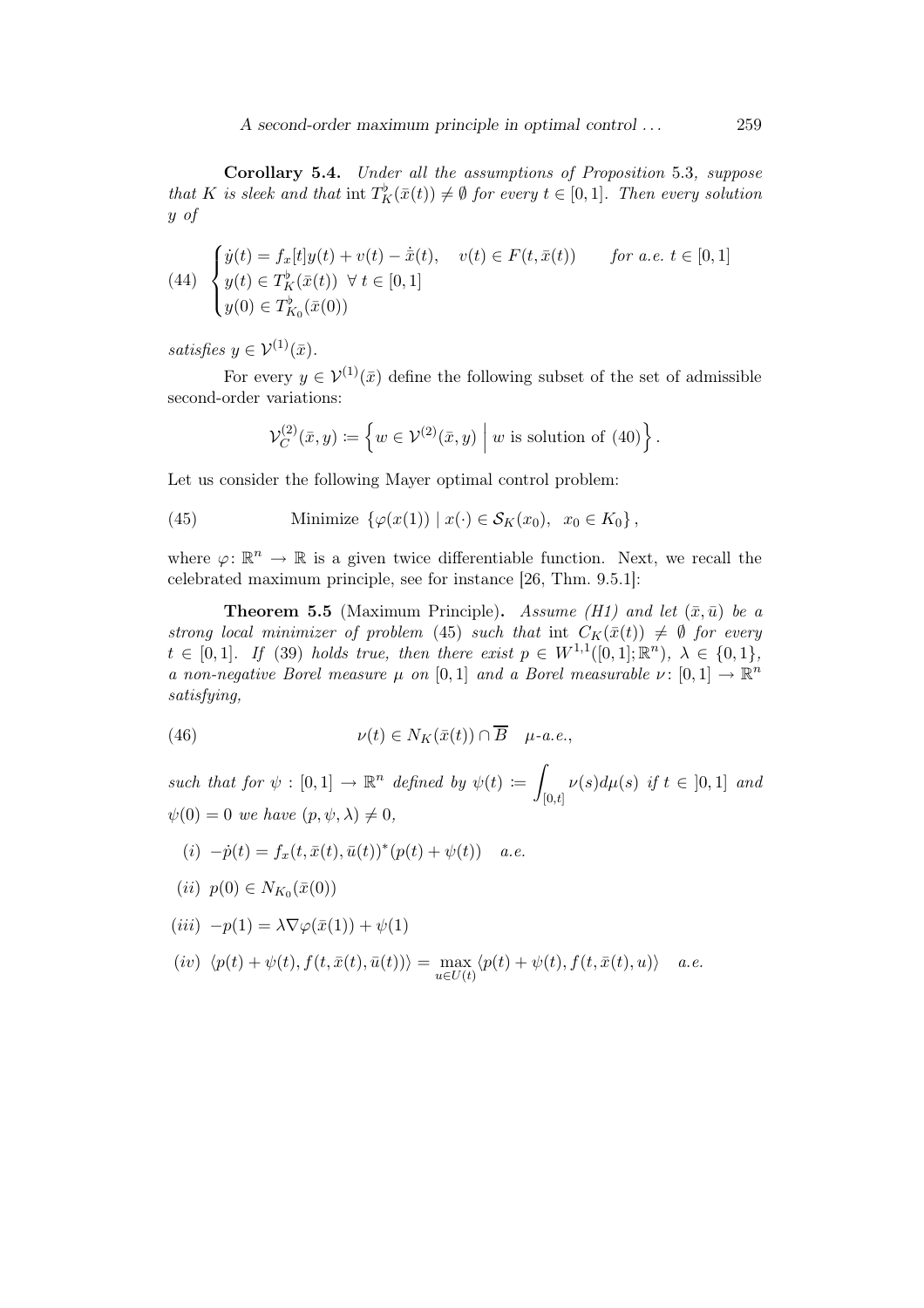**Remark 5.6.** Note that in [26, Thm. 9.5.1] integrals are taken over  $[0, t]$ in the definition of  $\psi$ . However, since  $\psi$  is of bounded total variation, it has only a countable number of jumps, thus  $(i)$  and  $(iv)$  remain both valid a.e. Moreover, (46) follows from [26, Thm. 9.5.1] since  $K = \{ \xi \in \mathbb{R}^n \mid \text{dist}_K(\xi) \leq 0 \}$  and by [26, Prop. 4.7.6, Thm. 4.8.5] we always have  $\partial \text{dist}_K(\xi) \subset N_K(\xi)$  for all  $\xi \in K$ . Here  $\partial$  denotes the Clarke subdifferential.

A tuple  $(\bar{x}, \bar{u}, p, \psi, \mu, \nu, \lambda)$  such that  $(\bar{x}, \bar{u})$  is a trajectory control pair of (38) and  $(p, \psi, \mu, \nu, \lambda)$  is as in the maximum principle, is called an *extremal*. An extremal is normal if  $\lambda = 1$ . There are several results on normality of the maximum principle for optimal control problems, see for instance [2, 10, 11, 12, 13, 14, 15, 23] and the references therein. We provide next second-order necessary optimality conditions for problem (45):

**Theorem 5.7.** Assume (H1) and (IPC) and let  $(\bar{x}, \bar{u})$  be a strong local minimizer. Then

$$
\langle \nabla \varphi(\bar{x}(1)), y(1) \rangle \ge 0 \quad \forall y \in \mathcal{V}^{(1)}(\bar{x}).
$$

If the maximum principle of Theorem 5.5 holds true with  $\lambda = 1$  and some  $(p, \psi, \mu, \nu)$ and  $y \in \mathcal{V}^{(1)}(\bar{x})$  is such that  $\langle \nabla \varphi(\bar{x}(1)), y(1) \rangle = 0$ , then for every  $w \in \mathcal{V}_C^{(2)}(\bar{x}, y)$ ,

$$
\frac{1}{2}\varphi''(\bar{x}(1))y(1)y(1) - \langle p(0), w(0) \rangle - \int_{[0,1]} \langle \nu(t), w(t) \rangle d\mu(t) - \int_0^1 \langle p(t) + \psi(t), \hat{v}(t) \rangle dt \ge 0,
$$

where  $\hat{v}(t) := \dot{w}(t) - f_x[t]w(t) \in \mathcal{F}_C(y;t) + \mathcal{E}(y;t)$  a.e.

P r o o f. Theorem 4.7 implies the first statement. Let  $y \in \mathcal{V}^{(1)}(\bar{x})$  be such that  $\langle \nabla \varphi(\bar{x}(1)), y(1) \rangle = 0$ . Then, by Theorem 4.7, for all  $w \in V^{(2)}(\bar{x}, y)$  we have

(47) 
$$
\langle \nabla \varphi(\bar{x}(1)), w(1) \rangle + \frac{1}{2} \varphi''(\bar{x}(1)) y(1) y(1) \ge 0.
$$

If  $w \in \mathcal{V}_C^{(2)}(\bar{x}, y)$ , then  $\dot{w}(t) = f_x[t]w(t) + \hat{v}(t)$  for some  $\hat{v}(t) \in \mathcal{F}_C(y; t)$  +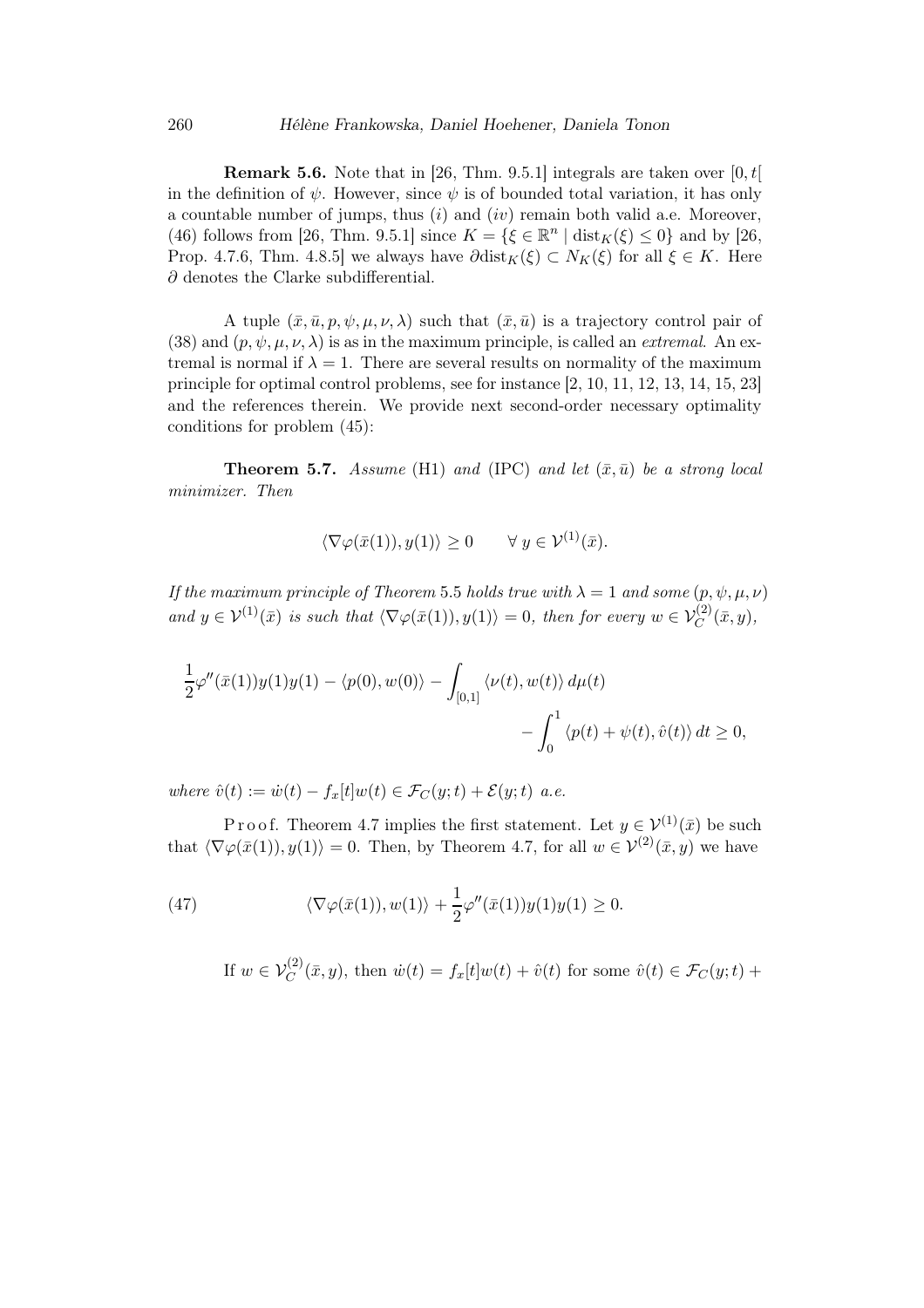$\mathcal{E}(y;t)$  and

$$
\langle \nabla \varphi(\bar{x}(1)), w(1) \rangle = \langle -p(1) - \psi(1), w(1) \rangle
$$
  
= 
$$
\int_0^1 \left( \langle -p(t) - \psi(t), \dot{w}(t) \rangle + \langle -\dot{p}(t), w(t) \rangle \right) dt
$$
  

$$
- \int_{[0,1]} \langle \nu(t), w(t) \rangle d\mu(t) - \langle p(0), w(0) \rangle
$$
  
= 
$$
- \int_0^1 \langle p(t) + \psi(t), \hat{v}(t) \rangle dt
$$
  

$$
- \int_{[0,1]} \langle \nu(t), w(t) \rangle d\mu(t) - \langle p(0), w(0) \rangle.
$$

This and (47) complete the proof.  $\square$ 

**Remark 5.8.** Let  $(\bar{x}, \bar{u}, p, \psi, \mu, \nu)$  be a normal extremal,  $y \in \mathcal{V}^{(1)}(\bar{x})$ satisfy (41),  $y(t) \in C_K(\bar{x}(t))$  for all  $t \in [0,1]$  and  $y(0) \in C_{K_0}(\bar{x}(0))$ . Then  $\dot{y}(t) = f_x[t]y(t) + v(t) - \dot{\bar{x}}(t)$  for some integrable selection  $v(t) \in F(t, \bar{x}(t))$  a.e. By  $(iv)$  of Theorem 5.5 we have that for a.e.  $t \in [0, 1]$ ,

(48) 
$$
\langle p(t) + \psi(t), f(t, \bar{x}(t), u) - f[t] \rangle \leq 0 \quad \forall u \in U(t),
$$

which implies that  $p(t) + \psi(t) \in \mathcal{L}(t)$ <sup>-</sup> for almost every t. This in turn yields, (49)  $\overline{a}$  1

$$
0 \leq \int_0^1 -\langle p(t) + \psi(t), v(t) - f[t] \rangle dt
$$
  
= 
$$
\int_0^1 \left( -\langle \dot{p}(t), y(t) \rangle - \langle p(t) + \psi(t), \dot{y}(t) \rangle \right) dt
$$
  
= 
$$
\int_0^1 \left( -\langle \dot{p}(t), y(t) \rangle - \langle p(t), \dot{y}(t) \rangle \right) dt + \int_{[0,1]} \langle \nu(t), y(t) \rangle d\mu(t) - \langle \psi(1), y(1) \rangle
$$
  

$$
\leq \langle -p(1) - \psi(1), y(1) \rangle + \langle p(0), y(0) \rangle \leq \langle \nabla \varphi(\bar{x}(1)), y(1) \rangle.
$$

If  $\langle \nabla \varphi(\bar{x}(1)), y(1) \rangle = 0$ , then it follows from (49) and (iv) of Theorem 5.5 that  $\langle p(t) + \psi(t), v(t) - f(t) \rangle = 0$  a.e. In the same way as in Remark 4.6 we deduce that in this case for almost every  $t \in [0, 1]$ ,

$$
\langle p(t) + \psi(t), w \rangle \le 0 \qquad \forall \ w \in T_{F(t,\bar{x}(t))}^{b(2)}(\dot{\bar{x}}(t), v(t) - f[t]).
$$

Consider the sets

$$
\overline{U}(t) := \left\{ u \in U(t) \mid \langle p(t) + \psi(t), f(t, \overline{x}(t), u) \rangle = \langle p(t) + \psi(t), f(t, \overline{x}(t), \overline{u}(t)) \rangle \right\},\
$$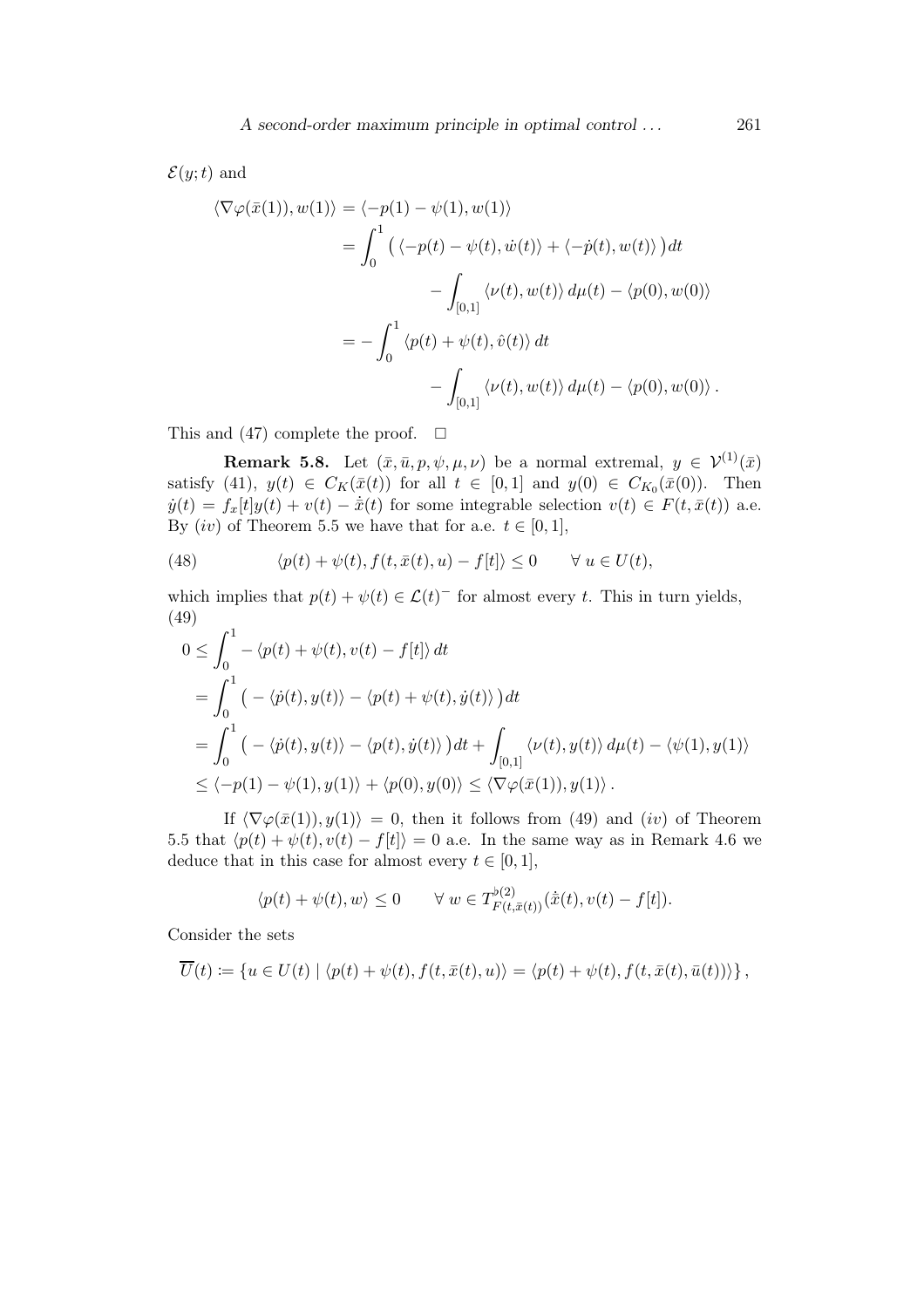and the constrained control system

(50) 
$$
\begin{cases} \dot{y}(t) = f_x[t]y(t) + f(t, \bar{x}(t), u(t)) - f[t], & u(t) \in U(t) \text{ a.e.} \\ y(0) \in C_{K_0}(\bar{x}(0)) \\ y(t) \in C_K(\bar{x}(t)) \quad \forall \ t \in [0, 1]. \end{cases}
$$

We deduce that if  $f(t, \bar{x}(t), U(t)) \neq f(t, \bar{x}(t), \bar{u}(t))$  on a set of positive measure, then the following alternative holds true: either for every  $y(\cdot) \in \mathcal{V}^{(1)}(\bar{x})$ satisfying (50) with  $f(\cdot,\bar{x}(\cdot),u(\cdot)) \neq f[\cdot]$  on a set of positive measure we have  $\langle \nabla \varphi(\bar{x}(1)), y(1) \rangle > 0$ , or  $f(t, \bar{x}(t), \overline{U}(t)) \neq \{f(t, \bar{x}(t), \bar{u}(t))\}$  on a set of positive measure. Consequently, also  $\overline{U}(t) \neq {\overline{u}(t)}$  on a set of positive measure. We can consider then such normal extremals as singular.

**Example 5.9.** Let  $f(t, \cdot, \cdot)$  be twice differentiable for all  $t \in [0, 1]$  and  $f'(t, \cdot, \cdot)$ ,  $f''(t, \cdot, \cdot)$  denote the derivative, respectively the Hessian of the map  $(x, u) \mapsto f(t, x, u)$ . Assume that for some  $\varepsilon > 0$ ,  $a_3 \in L^1([0, 1]; \mathbb{R}^n)$  and for a.e.  $t \in [0,1],$  the mappings  $f'(t,\cdot,\cdot), f''(t,\cdot,\cdot)$  are Lipschitz on  $B(\bar{x}(t),\varepsilon) \times B(\bar{u}(t),\varepsilon)$ with the Lipschitz constant  $a_3(t)$ . Let  $u \in L^{\infty}([0,1];\mathbb{R}^m)$  be such that  $u(t) \in$  $T_{U(t)}^{\flat}(\bar{u}(t))$  a.e. and for some  $c, h_0 > 0$ ,  $dist_{U(t)}(\bar{x}(t) + hu(t)) \leq ch^2$  for every  $h \in [0, h_0]$  and a.e.  $t \in [0, 1]$ . Then, by [18, Prop. 4.1], for all  $h > 0$ , there exists  $u_h \in L^{\infty}([0,1];\mathbb{R}^m)$  such that  $u_h(\cdot) \to u(\cdot)$  a.e. when  $h \to 0^{\circ}, \|u_h\|_{\infty} \leq 2 \|u\|_{\infty}$ and  $\bar{u}(t) + hu_h(t) \in U(t)$  a.e. Using this fact, it is not difficult to check that  $f_u[t]u(t) \in \mathcal{L}(t)$  a.e. Consider a solution  $y \in W^{1,1}([0,1];\mathbb{R}^n)$  of

(51) 
$$
\begin{cases} \dot{y}(t) = f_x[t]y(t) + f_u[t]u(t) & \text{for a.e. } t \in [0, 1] \\ y(0) \in T_{K_0}^{\flat}(\bar{x}(0)) \\ y \in T_{\mathcal{K}}^{\flat}(\bar{x}), \end{cases}
$$

and assume that there exists  $\bar{v} \in L^{\infty}([0,1];\mathbb{R}^m)$  such that  $\bar{v}(t) \in T^{\flat(2)}_{U(t)}$  $\bar{U}^{(2)}_{U(t)}(\bar{x}(t),u(t))$ a.e. Then [18, Prop. 4.2] states that for every  $h > 0$  there exists  $\bar{v}_h \in L^{\infty}([0,1]; \mathbb{R}^m)$ satisfying  $\bar{v}_h(\cdot) \to \bar{v}(\cdot)$  a.e. when  $h \to 0^+$ ,  $\|\bar{v}_h\|_{\infty} \leq 2 \|\bar{v}\|_{\infty} + c$  and  $\bar{u}(t) + hu(t) +$  $h^2 \bar{v}_h(t) \in U(t)$  a.e. It is not difficult to verify then that  $y \in V^{(1)}(\bar{x})$ .

By the Taylor formula we find that

$$
f_u[t]\overline{v}(t) + \frac{1}{2}f_{xx}[t]y(t)y(t) + f_{xu}[t]y(t)u(t) + \frac{1}{2}f_{uu}[t]u(t)u(t) \in \mathcal{F}_C(y;t) \quad a.e.
$$

Hence the second-order approximation obtained in [18] is a special case of the second-order approximation (40) introduced in this section. Consequently, in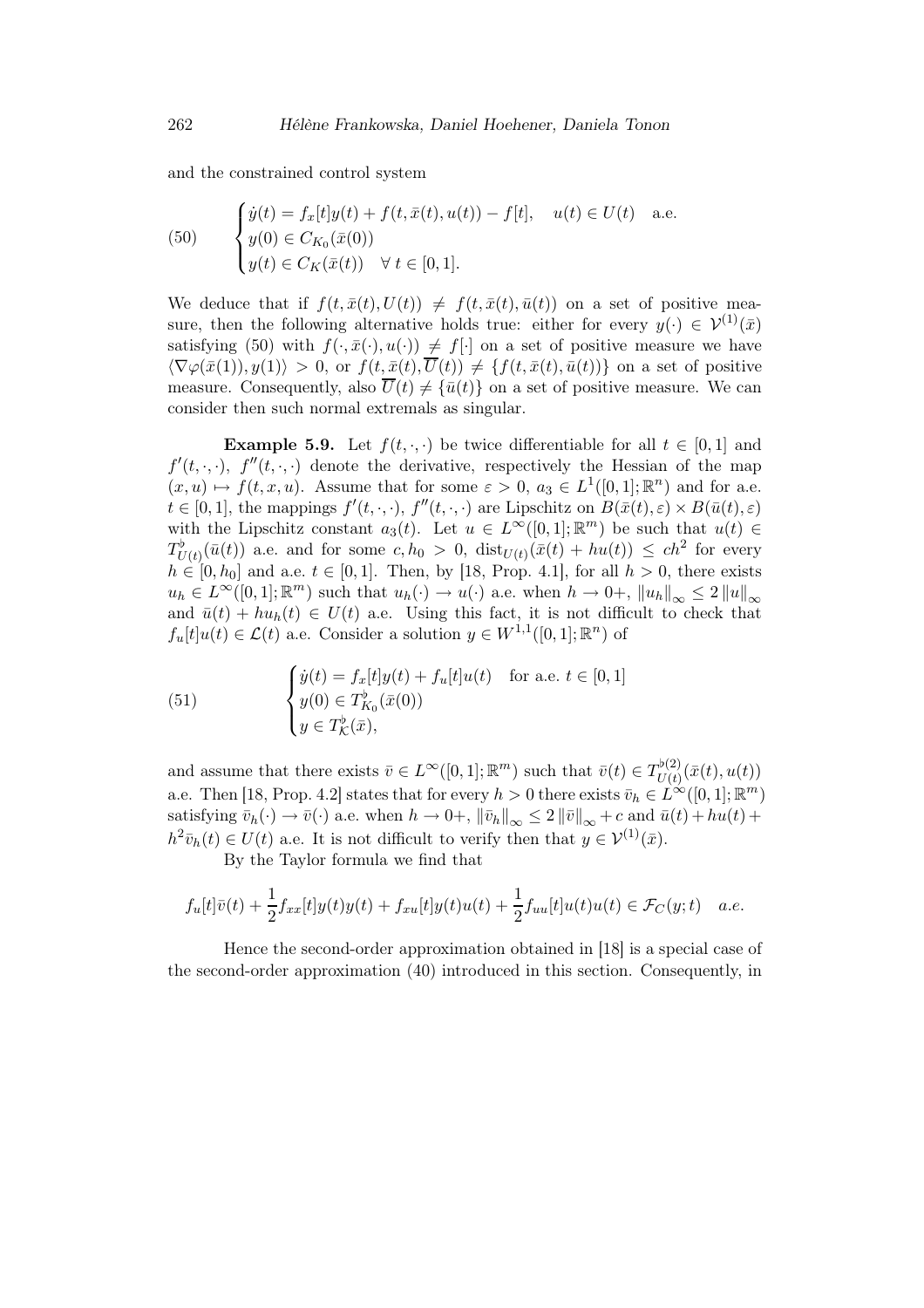the case of strong local minimizers, the second-order necessary optimality conditions of Theorem 5.7 generalize those of [18, Thm. 3.5].

Next we deduce from the above results a pointwise second-order necessary condition for optimality. Consider the following "second-order linearization" of (38):

(52) 
$$
\begin{cases} \dot{w}(t) \in f_x[t]w(t) + \mathcal{E}(y;t) & \text{for a.e. } t \in [0,1] \\ w(0) \in C_{K_0}(\bar{x}(0)) \\ w(t) \in C_K(\bar{x}(t)) & \text{for all } t \in [0,1]. \end{cases}
$$

**Theorem 5.10** (Second-Order Maximum Principle). Let  $(\bar{x}, \bar{u})$  be a strong local minimizer of problem (45) and (H1), (IPC), (39) hold true. If  $y \in$  $\mathcal{V}^{(1)}(\bar{x})$  is such that  $\langle \nabla \varphi(\bar{x}(1)), y(1) \rangle = 0$  and  $\mathcal{V}_C^{(2)}$  $C^{(2)}(\bar{x},y) \neq \emptyset$ , then for every solution w of (52) we have  $\langle \nabla \varphi(\bar{x}(1)), w(1) \rangle \geq 0$ .

Furthermore, there exist  $\lambda \in \{0,1\}$ ,  $\psi \in NBV([0,1];\mathbb{R}^n)$  and  $p \in W^{1,1}([0,1];\mathbb{R}^n)$  satisfying all the conclusions of Theorem 5.5 such that in addition

(53) 
$$
\max_{v \in d_x F(t, \bar{x}(t), \dot{x}(t))(y(t))} \langle p(t) + \psi(t), v \rangle = \langle p(t) + \psi(t), \dot{y}(t) \rangle \quad \text{a.e. in [0, 1].}
$$

Finally, if the following linear system under state constraint has a solution:

(54) 
$$
\begin{cases} \dot{z}(t) \in f_x[t] z(t) + \mathcal{E}(y;t) & a.e. \\ z(0) \in C_{K_0}(\bar{x}(0))) \\ z(t) \in \text{int } C_K(\bar{x}(t)) & \text{for all } t \in [0,1], \end{cases}
$$

then the above holds true with  $\lambda = 1$ .

Proof. Let  $\bar{w} \in V_C^{(2)}(\bar{x}, y)$  and w be a solution of (52). Then it follows from Lemmas 2.4, 2.5 and Proposition 5.1 that  $\bar{w} + w \in V_C^{(2)}(\bar{x}, y)$ . Therefore, by Theorem 4.7 we have (37). In the same way as in the proof of Theorem 4.8 we deduce that  $\langle \nabla \varphi(\bar{x}(1)), w(1) \rangle \geq 0$  for every solution w of (52). To complete the proof it is enough to apply the same arguments as in [25, pp. 358-361] with  $V(t)$ defined in [25, pp. 356] replaced by  $\mathcal{E}(y; t)$ .  $\Box$ 

**Corollary 5.11.** Let  $(\bar{x}, \bar{u})$  be a strong local minimizer of Problem (45) and (H1), (IPC), (39) hold true. Let a solution y of (41) satisfy  $y \in \mathcal{V}^{(1)}(\bar{x})$ ,  $\langle \nabla \varphi(\bar{x}(1)), y(1) \rangle = 0, \; \mathcal{V}_C^{(2)}$  $C^{(2)}(\bar{x},y) \neq \emptyset$  and consider  $p, \psi$  as in the conclusions of Theorem 5.10. Then for a.e.  $t \in [0, 1]$ ,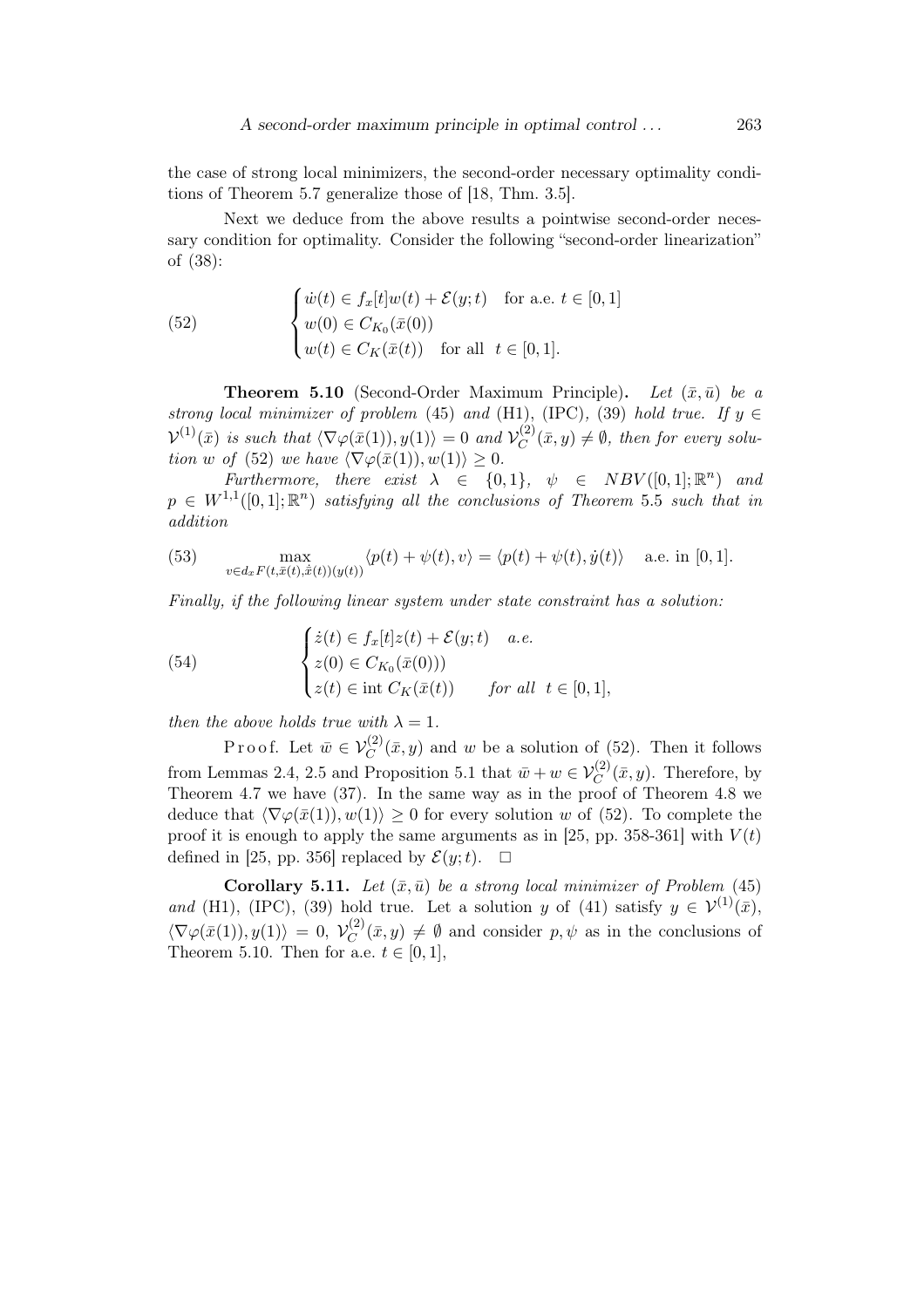$$
\langle p(t) + \psi(t), f_x[t]y(t) \rangle =
$$
  

$$
\max \left\{ \langle p(t) + \psi(t), \sum_{i=1}^k c_i f_x(t, \bar{x}(t), u_i) y(t) \rangle \mid c_i \ge 0,
$$
  

$$
\sum_{i=1}^k c_i = 1, u_i \in U(t), f[t] = \sum_{i=1}^k c_i f(t, \bar{x}(t), u_i) \right\}.
$$

P r o o f. Let  $v(t) \in F(t, \bar{x}(t))$  be such that  $\dot{y}(t) = f_x[t]y(t) + v(t) - \dot{\bar{x}}(t)$  a.e. Fix  $t \in [0, 1]$  such that (53) is satisfied. Consider an integer  $k > 0$ ,  $u_i \in U(t)$  and  $c_i \geq 0, i = 1, \ldots, k$  such that  $\sum_{i=1}^{k}$  $i=1$  $c_i = 1$  and  $f(t, \bar{x}(t), \bar{u}(t)) = \sum_{k=1}^{k}$  $\frac{i=1}{i}$  $c_i f(t, \bar{x}(t),u_i).$ Then k

$$
\sum_{i=1}^{n} c_i f_x(t, \bar{x}(t), u_i) y(t) \in d_x F(t, \bar{x}(t), \dot{\bar{x}}(t)) (y(t))
$$

and therefore

$$
\sum_{i=1}^{k} c_i f_x(t, \bar{x}(t), u_i) y(t) + v(t) - \dot{\bar{x}}(t) \in d_x F(t, \bar{x}(t), \dot{\bar{x}}(t)) (y(t)).
$$

Consequently, for a.e.  $t \in [0, 1]$ ,

$$
\left\langle p(t) + \psi(t), \sum_{i=1}^k c_i f_x(t, \bar{x}(t), u_i) y(t) \right\rangle \le \langle p(t) + \psi(t), f_x[t] y(t) \rangle.
$$

Remark 5.12. The above corollary can be stated in a much more general way. Namely let p,  $\psi$  be as in the conclusions of Theorem 5.10 and t be such that (53) is satisfied. Consider any mappings  $c_i: \mathbb{R}^n \to \mathbb{R}_+$ ,  $i = 1, ..., k$  that are continuously differentiable on a neighborhood of  $\bar{x}(t)$  and such that  $\sum_{k=1}^{k}$ for every x sufficiently close to  $\bar{x}(t)$ . Then for all  $u_i \in U(t)$  satisfying  $f[t] =$  $c_i(x) = 1$  $\sqrt{ }$ k  $i=1$  $c_i(\bar{x}(t))f(t,\bar{x}(t),u_i)$  the following inequality holds true:

$$
\langle p(t) + \psi(t), f_x[t]y(t) \rangle
$$
  
\n
$$
\geq \left\langle p(t) + \psi(t), \sum_{i=1}^k c_i(\bar{x}(t)) f_x(t, \bar{x}(t), u_i) y(t) + \sum_{i=1}^k (c'_i(\bar{x}(t)) y(t)) f(t, \bar{x}(t), u_i) \right\rangle.
$$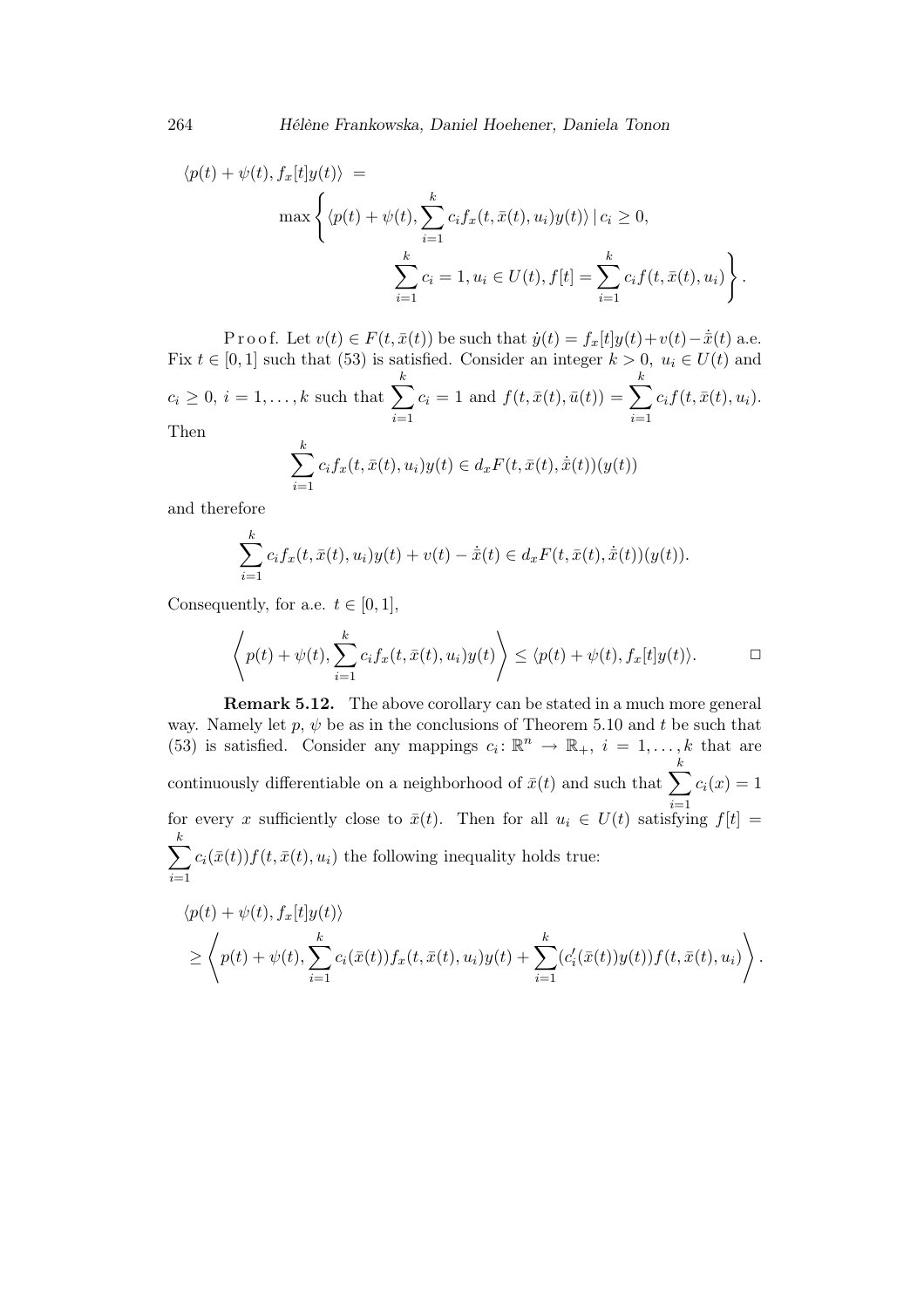6. Optimality conditions in the presence of endpoint constraints. In this section we impose an additional endpoint constraint:

$$
(55) \t\t x(1) \in K_1,
$$

where  $K_1 \subset \mathbb{R}^n$  is nonempty and closed. Consider again the differential inclusion (15). As before,  $F(t, x) \coloneqq \text{co }\widetilde{F}(t, x)$  for all  $(t, x) \in [0, 1] \times \mathbb{R}^n$ .

**Theorem 6.1.** Assume (A), (IPC) and let  $\bar{x} \in \mathcal{S}_K(\bar{x}^0)$  for some  $\bar{x}^0 \in K_0$ satisfy  $\bar{x}(1) \in K_1$ . Suppose that  $y \in V^{(1)}(\bar{x})$  and  $w \in V^{(2)}(\bar{x}, y)$  are such that  $w(1) \in D_{K_1}^2(\bar{x}(1),y(1)).$  Consider any sequences  $h_i \to 0+, w_i^0 \to w(0)$  with  $\bar{x}(0) + h_i y(0) + h_i^2 w_i^0 \in K_0$ . Then there exist  $x_i \in S_K(\bar{x}(0) + h_i y(0) + h_i^2 w_i^0)$ satisfying  $x_i(1) \in K_1$  and such that  $\frac{1}{h_i^2}$  $(x_i - \bar{x} - h_iy)$  converge uniformly to w when  $i \to \infty$ .

P r o o f. Let  $x_i$  be as in Theorem 3.3. It is enough to observe that since  $w(1) \in D_{K_1}^2(\bar{x}(1), y(1))$  and  $\frac{1}{h_i^2}$  $(x_i(1)-\bar{x}(1)-h_iy(1))$  converge to  $w(1)$  for  $i \to \infty$ , we have  $x_i(1) \in K_1$ , for i sufficiently large.  $\Box$ 

For any  $u \in \mathcal{V}^{(1)}(\bar{x})$  define the following subset of second-order admissible variations:

$$
\mathcal{V}_I^{(2)}(\bar{x},y,K_1) \coloneqq \left\{ w \in \mathcal{V}_I^{(2)}(\bar{x},y) \; \Big| \; w(1) \in D^2_{K_1}(\bar{x}(1),y(1)) \right\}.
$$

Consider now the Mayer problem

(56) Minimize 
$$
\{\varphi(x(1)) \mid x(\cdot) \in S_K(x_0), x_0 \in K_0, x(1) \in K_1\},\
$$

where  $\varphi \colon \mathbb{R}^n \to \mathbb{R}$  is a given twice differentiable function. Let us start by recalling the first-order necessary optimality conditions from [6, Corollary 3.8] in this more general case.

**Theorem 6.2.** Let  $\bar{x}$  be a strong local minimizer of Problem (56) and for all  $t \in [0,1]$ , int  $C_K(\bar{x}(t)) \neq \emptyset$ . Assume (A) and that (A) holds true with a bounded  $a_1(\cdot)$ . If int  $C_{K_0}(\bar{x}(0)) \cap \text{int } C_K(\bar{x}(0)) \neq \emptyset$  and int  $C_{K_1}(\bar{x}(1)) \neq \emptyset$ , then there exist  $\lambda$ ,  $\psi$ , p as in Theorem 4.3 with (iii) replaced by

$$
p(1) \in -\lambda \nabla \varphi(\bar{x}(1)) - \psi(1) - N_{K_1}(\bar{x}(1)).
$$

Moreover, if  $C_{K_1}(\bar{x}(1)) \cap \text{int } C_K(\bar{x}(1)) \neq \emptyset$ , then  $\lambda + \sup |p(t) + \psi(t)| \neq 0$ . t∈]0,1[ Finally, if there exists a solution y of (27) satisfying  $y(1) \in \text{int } C_{K_1}(\bar{x}(1))$ , then the above holds true with  $\lambda = 1$ .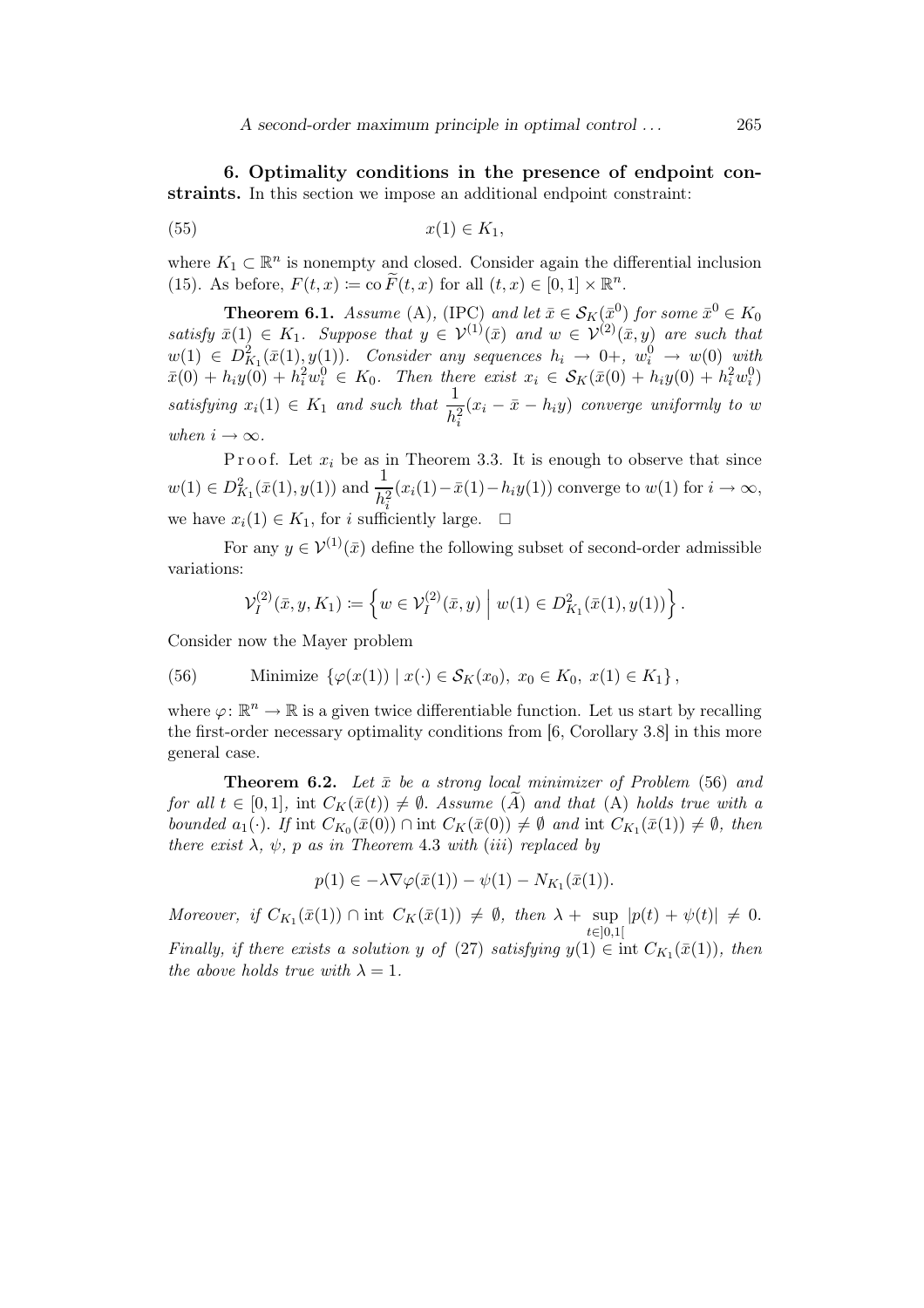The very same proof as the one of Corollary 4.4 implies the following result.

Corollary 6.3. Under all the assumptions of Theorem 6.2 consider any  $\lambda, p, \psi$  as in its conclusions. Then for almost every  $t \in [0,1]$  and all  $v \in \mathbb{R}^m$ satisfying  $\langle p(t) + \psi(t), v \rangle = 0$  we have

$$
\langle p(t) + \psi(t), w \rangle \le 0 \qquad \forall \ w \in T^{b(2)}_{F(t,\bar{x}(t))}(\dot{\bar{x}}(t), v).
$$

**Remark 6.4.** Let  $(\bar{x}, p, \psi, \mu, \nu)$  be a normal extremal. Consider  $y \in$  $\mathcal{V}^{(1)}(\bar{x})$  satisfying (30) with  $y(0) \in C_{K_0}(\bar{x}(0)), y(1) \in C_{K_1}(\bar{x}(1)), y(t) \in C_K(\bar{x}(t))$ for all  $t \in [0, 1]$ . Then conclusions similar to those of Remark 4.6 hold true.

Using Theorem 6.1 and the same proof strategy as for Theorem 4.7 we find the following necessary optimality conditions for problem (56):

**Theorem 6.5.** Assume (A), (IPC) and let  $\bar{x}$  be a strong local minimizer of problem (56). Then,

(57) 
$$
\langle \nabla \varphi(\bar{x}(1)), y(1) \rangle \ge 0 \quad \forall y \in \mathcal{V}^{(1)}(\bar{x})
$$
 satisfying  $y(1) \in D_{K_1}(\bar{x}(1))$ .

Moreover, for all  $y \in \mathcal{V}^{(1)}(\bar{x})$  such that  $\langle \nabla \varphi(\bar{x}(1)), y(1) \rangle = 0$ , we have

(58) 
$$
\langle \nabla \varphi(\bar{x}(1)), w(1) \rangle + \frac{1}{2} \varphi''(\bar{x}(1)) y(1) y(1) \ge 0 \ \forall \ w \in \mathcal{V}^{(2)}(\bar{x}, y)
$$
  
satisfying  $w(1) \in D_{K_1}^2(\bar{x}(1), y(1))$ .

As in Section 4, we can prove the following second-order maximum principle.

**Theorem 6.6.** Let  $\bar{x}$  be a strong local minimizer of problem (56),  $(\tilde{A})$ , (IPC), (A) hold with a bounded  $a_1(\cdot)$  and int  $C_{K_1}(\bar{x}(1)) \neq \emptyset$ . Let  $y \in \mathcal{V}^{(1)}(\bar{x})$  be such that  $\langle \nabla \varphi(\bar{x}(1)), y(1) \rangle = 0$  and  $\mathcal{V}_I^{(2)}$  $I_I^{(2)}(\bar{x},y,K_1) \neq \emptyset$ . Then for every solution w of (35) such that  $w(1) \in \text{int } C_{K_1}(\bar{x}(1))$ , we have  $\langle \nabla \varphi(\bar{x}(1)), w(1) \rangle \geq 0$ .

Furthermore, if int  $C_{K_0}(\bar{x}(0)) \cap \text{int } C_K(\bar{x}(0)) \neq \emptyset$ , then there exist  $\lambda$ ,  $\psi$ , p as in the conclusions of Theorem 6.2 such that in addition

$$
\max_{v \in d_x F(t, \bar{x}(t), \dot{x}(t))(y(t))} \langle p(t) + \psi(t), v \rangle = \langle p(t) + \psi(t), \dot{y}(t) \rangle \text{ a.e. in } [0, 1].
$$

Finally, if the constrained differential inclusion (36) has a solution z satisfying  $z(1) \in \text{int } C_{K_1}(\bar{x}(1)), \text{ then the above holds true with } \lambda = 1.$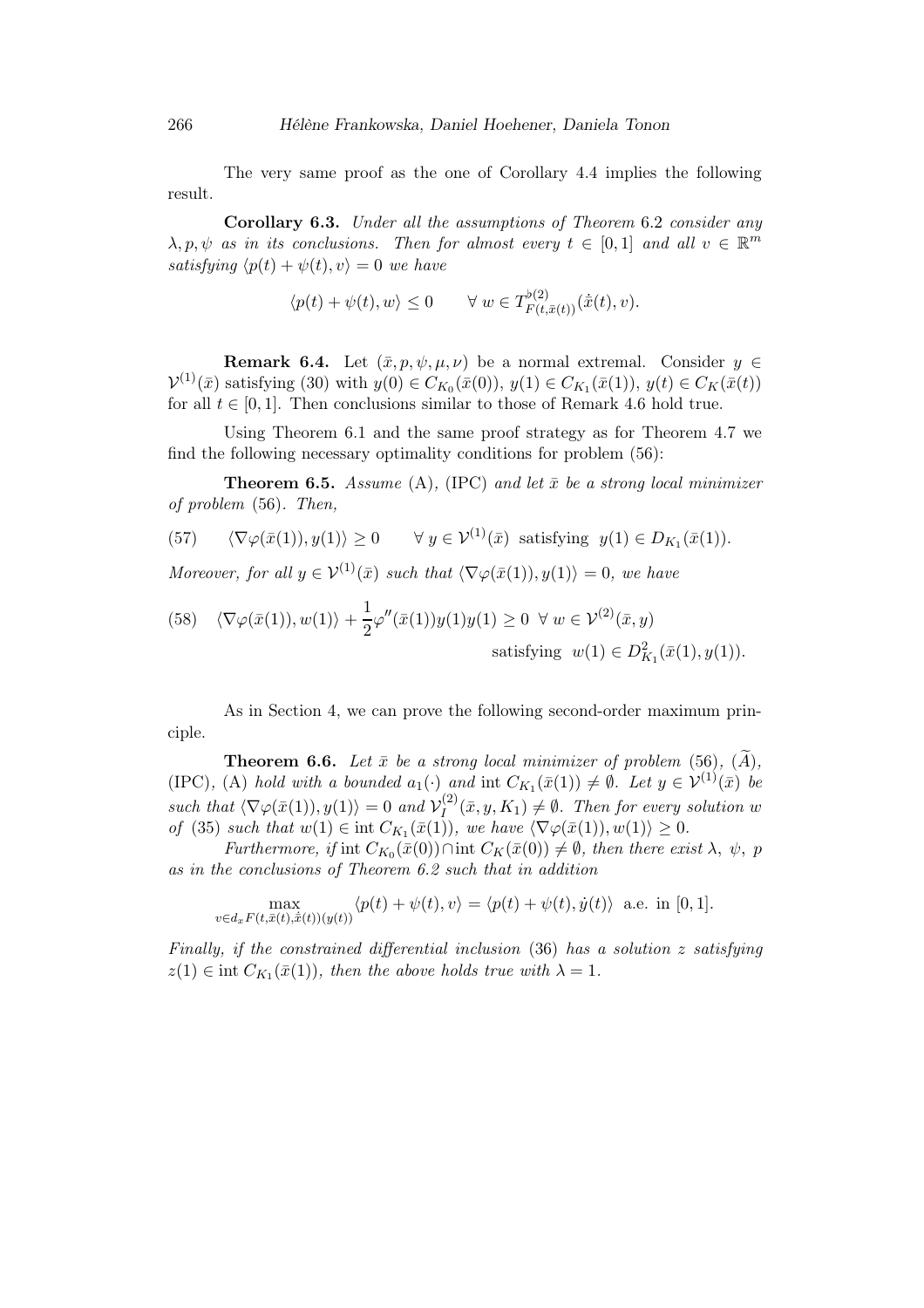## A second-order maximum principle in optimal control ... 267

Proof. Let  $\bar{w} \in V_I^{(2)}(\bar{x}, y, K_1)$  and w be a solution of (35) such that  $w(1) \in \text{int } C_{K_1}(\bar{x}(1)).$  By Lemma 2.8,  $\bar{w}(1)+w(1) \in D_{K_1}^2(\bar{x}(1), y(1)).$  Arguments similar to those of the proof of Theorem 4.8 imply the result.

Consider the constrained control system (38) under an additional endpoint constraint (55) and define the set-valued maps  $\tilde{F}$ ,  $\tilde{F}$  as in Section 5. For a solution y of (23) let the sets  $\mathcal{F}_C(y;t) \subset \mathbb{R}^n$  be as in Section 5. For every  $y \in \mathcal{V}^{(1)}(\bar{x})$  we introduce the following subset of the set of admissible second-order variations:

$$
\mathcal{V}_C^{(2)}(\bar{x},y,K_1) \coloneqq \left\{ w \in \mathcal{V}_C^{(2)}(\bar{x},y) \mid w(1) \in D_{K_1}^2(\bar{x}(1),y(1)) \right\}.
$$

We investigate next the Mayer optimal control problem (56) where  $x_0 \rightarrow S_K(x_0)$ is understood with respect to the control system (38).

**Theorem 6.7** ([26]). Let  $(\bar{x}, \bar{u})$  be a strong local minimizer of problem (56) such that int  $C_K(\bar{x}(t)) \neq \emptyset$  for every  $t \in [0,1]$ . If (H1) and (39) hold true, then there exist  $\lambda$ ,  $\psi$ ,  $p$ ,  $\mu$ ,  $\nu$  as in Theorem 5.5, with (iii) replaced by  $-p(1) \in \lambda \nabla \varphi(\bar{x}(1)) + \psi(1) + N_{K_1}(\bar{x}(1)).$ 

The second-order necessary optimality conditions for problem (56) are similar to those derived in Section 5.

**Theorem 6.8.** Let  $(\bar{x}, \bar{u})$  be a strong local minimizer of problem (56) and (H1), (IPC) be satisfied. Then,

$$
\langle \nabla \varphi(\bar{x}(1)), y(1) \rangle \ge 0
$$
  $\forall y \in \mathcal{V}^{(1)}(\bar{x})$  satisfying  $y(1) \in D_{K_1}(\bar{x}(1))$ .

Moreover, if the maximum principle of Theorem 6.7 holds true with  $\lambda = 1$  and some  $(p, \psi, \mu, \nu)$  and  $y \in V^{(1)}(\bar{x})$  is such that  $\langle \nabla \varphi(\bar{x}(1)), y(1) \rangle = 0$ , then for every  $w \in V_C^{(2)}(\bar{x}, y, K_1),$ 

$$
\frac{1}{2}\varphi''(\bar{x}(1))y(1)y(1) - \langle p(0), w(0) \rangle - \langle \bar{n}, w(1) \rangle \n- \int_{[0,1]} \langle \nu(t), w(t) \rangle d\mu(t) - \int_0^1 \langle p(t) + \psi(t), \hat{v}(t) \rangle dt \ge 0,
$$

where  $\bar{n} = -p(1) - \nabla \varphi(\bar{x}(1)) - \psi(1) \in N_{K_1}(\bar{x}(1))$  and  $\hat{v}(t) := \dot{w}(t) - f_x[t]w(t) \in$  $\mathcal{F}_C(y;t) + \mathcal{E}(y;t)$  a.e.

**Theorem 6.9.** Let  $(\bar{x}, \bar{u})$  be a strong local minimizer of problem (56) and (H1), (IPC), (39) hold true. If  $y \in V^{(1)}(\bar{x})$  is such that  $\langle \nabla \varphi(\bar{x}(1), y(1)) \rangle =$ 0 and  $\mathcal{V}_C^{(2)}$  $C^{(2)}(\bar{x},y,K_1) \neq \emptyset$ , then for every solution w of (52) satisfying  $w(1) \in$ int  $C_{K_1}(\bar{x}(1))$ , we have  $\langle \nabla \varphi(\bar{x}(1)), w(1) \rangle \geq 0$ .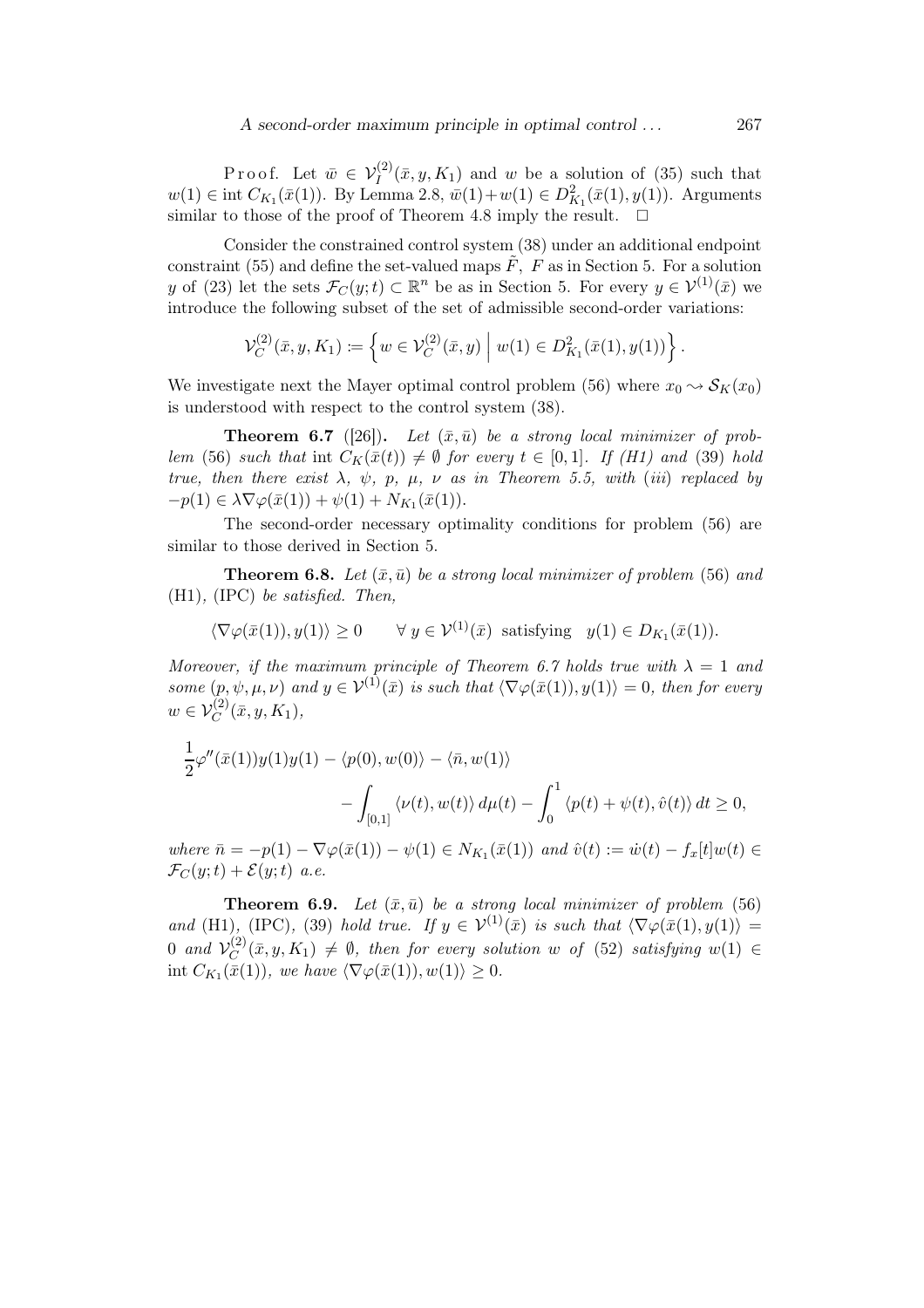Furthermore, there exist  $\lambda$ ,  $\psi$ , p as in Theorem 6.7 such that in addition

(59) 
$$
\max_{v \in d_x F(t, \bar{x}(t), \dot{x}(t))(y(t))} \langle p(t) + \psi(t), v \rangle = \langle p(t) + \psi(t), \dot{y}(t) \rangle \quad \text{a.e. in [0, 1].}
$$

Finally, if (54) has a solution z with  $z(1) \in \text{int } C_{K_1}(\bar{x}(1))$ , then the above holds true with  $\lambda = 1$ .

**Corollary 6.10.** Let  $(\bar{x}, \bar{u})$  be a strong local minimizer of problem (56) and (H1), (IPC), (39) hold true. If y is a solution of (41) such that  $y \in \mathcal{V}^{(1)}(\bar{x})$ ,  $\langle \nabla \varphi(\bar{x}(1)), y(1) \rangle = 0, \mathcal{V}_C^{(2)}$  $C^{(2)}(\bar{x},y,K_1) \neq \emptyset$  and  $\lambda$ , p,  $\psi$  are as in the conclusions of Theorem 6.9, then for a.e.  $t \in [0,1]$ ,

$$
\langle p(t) + \psi(t), f_x[t]y(t) \rangle =
$$
  

$$
\max \left\{ \langle p(t) + \psi(t), \sum_{i=1}^k c_i f_x(t, \bar{x}(t), u_i) y(t) \rangle \, | \, c_i \ge 0, \right\}
$$
  

$$
\sum_{i=1}^k c_i = 1, u_i \in U(t), f[t] = \sum_{i=1}^k c_i f(t, \bar{x}(t), u_i) \right\}.
$$

## **REFERENCES**

- [1] J.-P. Aubin, H. Frankowska. Set-Valued Analysis, Systems Control Found. Appl. Boston, MA, Birkhäuser Boston, Inc., 1990.
- [2] P. Bettiol, H. Frankowska. Normality of the maximum principle for nonconvex constrained Bolza problems. J. Differential Equations 243 (2007), 256–269.
- [3] P. BETTIOL, H. FRANKOWSKA, R. B. VINTER.  $L^{\infty}$  estimates on trajectories confined to a closed subset. J. Differential Equations  $252$  (2012), 1912–1933.
- [4] J. F. Bonnans, A. Hermant. Second-order analysis for optimal control problems with pure state constraints and mixed control-state constraints. Ann. Inst. H. Poincaré Anal. Non Linéaire 26 (2009), 561–598.
- [5] J. F. Bonnans, A. Shapiro. Perturbation Analysis of Optimization Problems. Springer Series in Operations Research. New York, Springer-Verlag, 2000.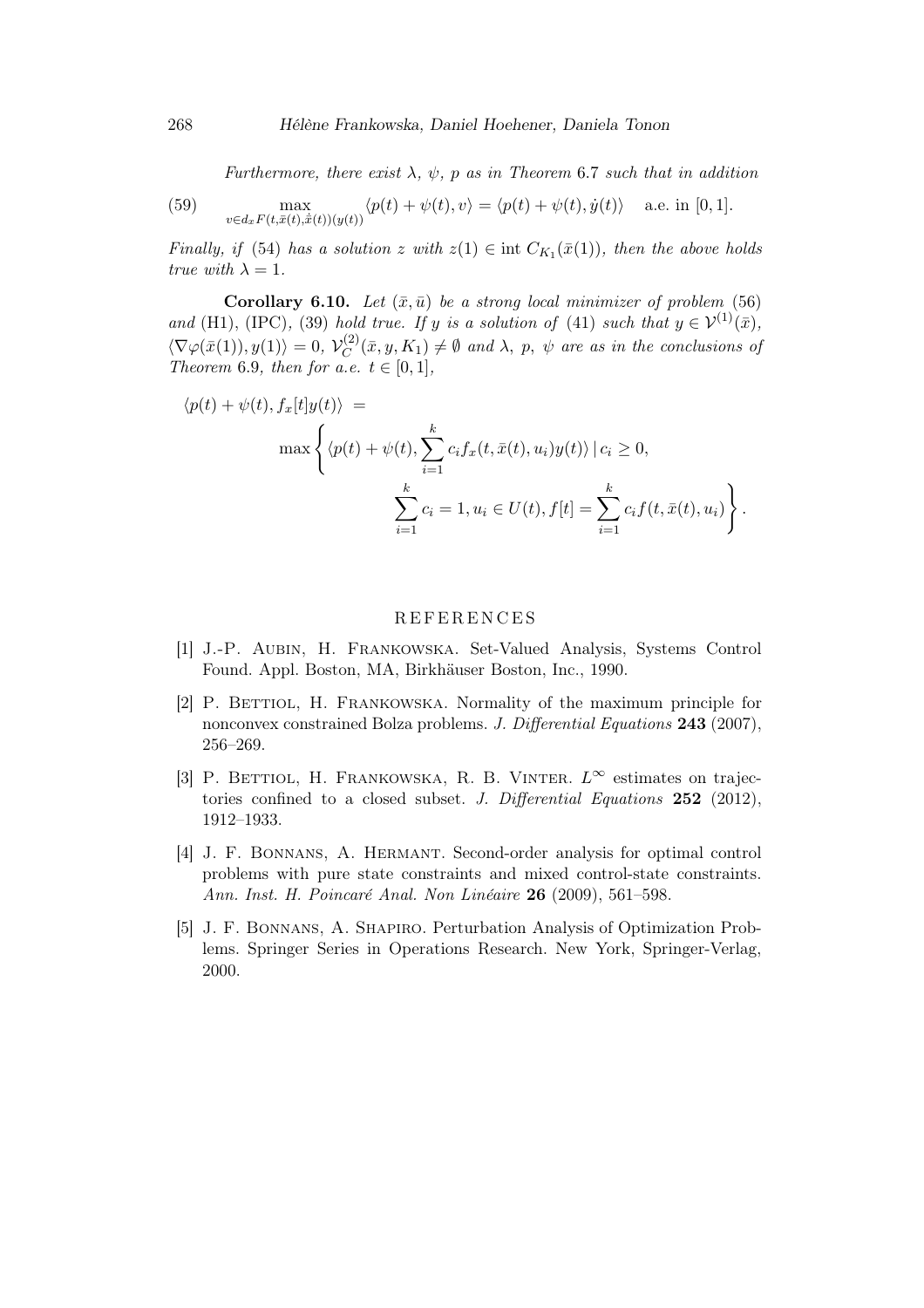- [6] A. Cernea, H. Frankowska. A connection between the maximum principle and dynamic programming for constrained optimal control problems. SIAM J. Control Optim. 44 (2005), 673–703.
- [7] R. Cominetti. Metric regularity, tangent sets and second order optimality conditions. *Appl. Math. Optim.* **21** (1990), 265–287.
- [8] M. C. Delfour, J.-P. Zolésio. Shapes and Geometries: Analysis, Differential Calculus and Optimization. Advances in Design and Control, vol. 4. Philadelphia, PA, SIAM, 2001.
- [9] A. L. Dontchev, R. T. Rockafellar. Implicit Functions and Solution Mappings. A view from variational analysis. Springer Monographs in Mathematics. Dordrecht, Springer, 2009.
- [10] F. Fontes, S. Lopez. Normal forms of necessary conditions for dynamic optimization problems with pathwise inequality constraints. J. Math. Anal. Appl. 399 (2013), 27–37.
- [11] H. Frankowska. Regularity of minimizers and of adjoint states in optimal control under state constraints. J. Convex Anal. 13 (2006), 299–328.
- [12] H. Frankowska. Normality of the maximum principle for absolutely continuous solutions to Bolza problems under state constraints. Control Cybernet. 38 (2009), 1327–1340.
- [13] H. Frankowska, M. Mazzola. On relations of the adjoint state to the value function for optimal control problems with state constraints. NoDEA Nonlinear Differential Equations Appl. 20, 2 (2013), 361–383.
- [14] H. Frankowska, D. Tonon. Inward pointing trajectories, normality of the maximum principle and the non occurence of the Lavrentieff phenomenon in optimal control under state constraints. J. Convex Anal. 20, 2013.
- [15] G. N. Galbraith, R. B. Vinter. Lipschitz continuity of optimal controls for state constrained problems. SIAM J. Control Optim. 42 (2003), 1727–1744.
- [16] E. G. Gilbert, D. S. Bernstein. Second-order necessary conditions in optimal control: Accessory-problem results without normality conditions. J. Optim. Theory Appl. 41 (1983), 75–106.